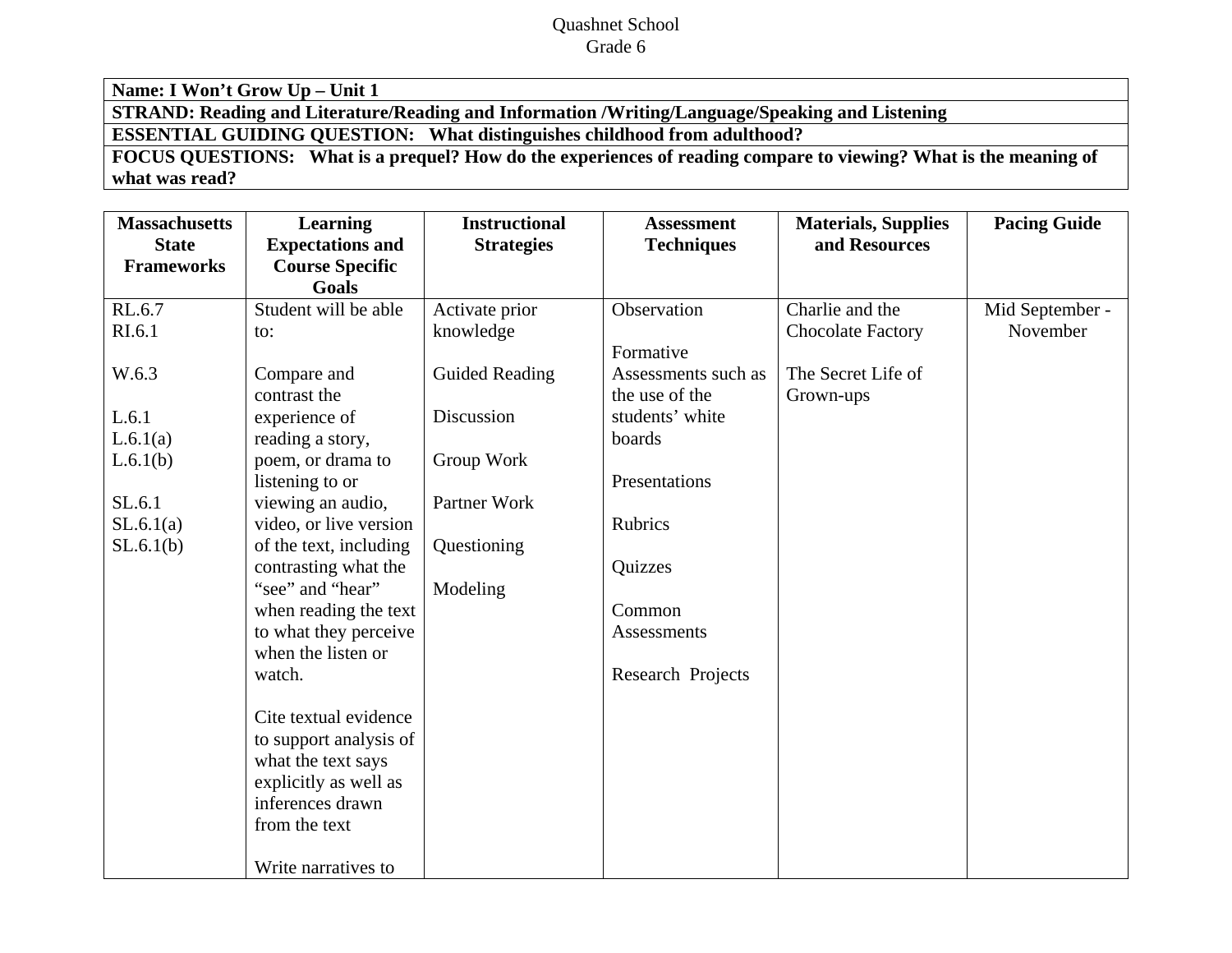| develop real or        |  |  |
|------------------------|--|--|
| imagined               |  |  |
| experiences or events  |  |  |
| using effective        |  |  |
| technique, relevant    |  |  |
| descriptive details,   |  |  |
| and well-structured    |  |  |
| event sequences        |  |  |
|                        |  |  |
| Demonstrate a          |  |  |
| command of the         |  |  |
| conventions of         |  |  |
| standard English       |  |  |
| grammar and usage      |  |  |
| when writing or        |  |  |
| speaking               |  |  |
|                        |  |  |
| Ensure that pronouns   |  |  |
| are in the proper case |  |  |
|                        |  |  |
| Use intensive          |  |  |
| pronouns               |  |  |
|                        |  |  |
| Engage effectively in  |  |  |
| a range of             |  |  |
| collaborative          |  |  |
| discussions            |  |  |
|                        |  |  |
| Come to discussion     |  |  |
| prepared, having       |  |  |
| read or studies        |  |  |
| required material;     |  |  |
| explicitly draw on     |  |  |
| that preparation by    |  |  |
| referring to evidence  |  |  |
| on the topic, text, or |  |  |
| issue to probe and     |  |  |
| reflect on ideas       |  |  |
|                        |  |  |
| Follow rules for       |  |  |
| collegial discussions, |  |  |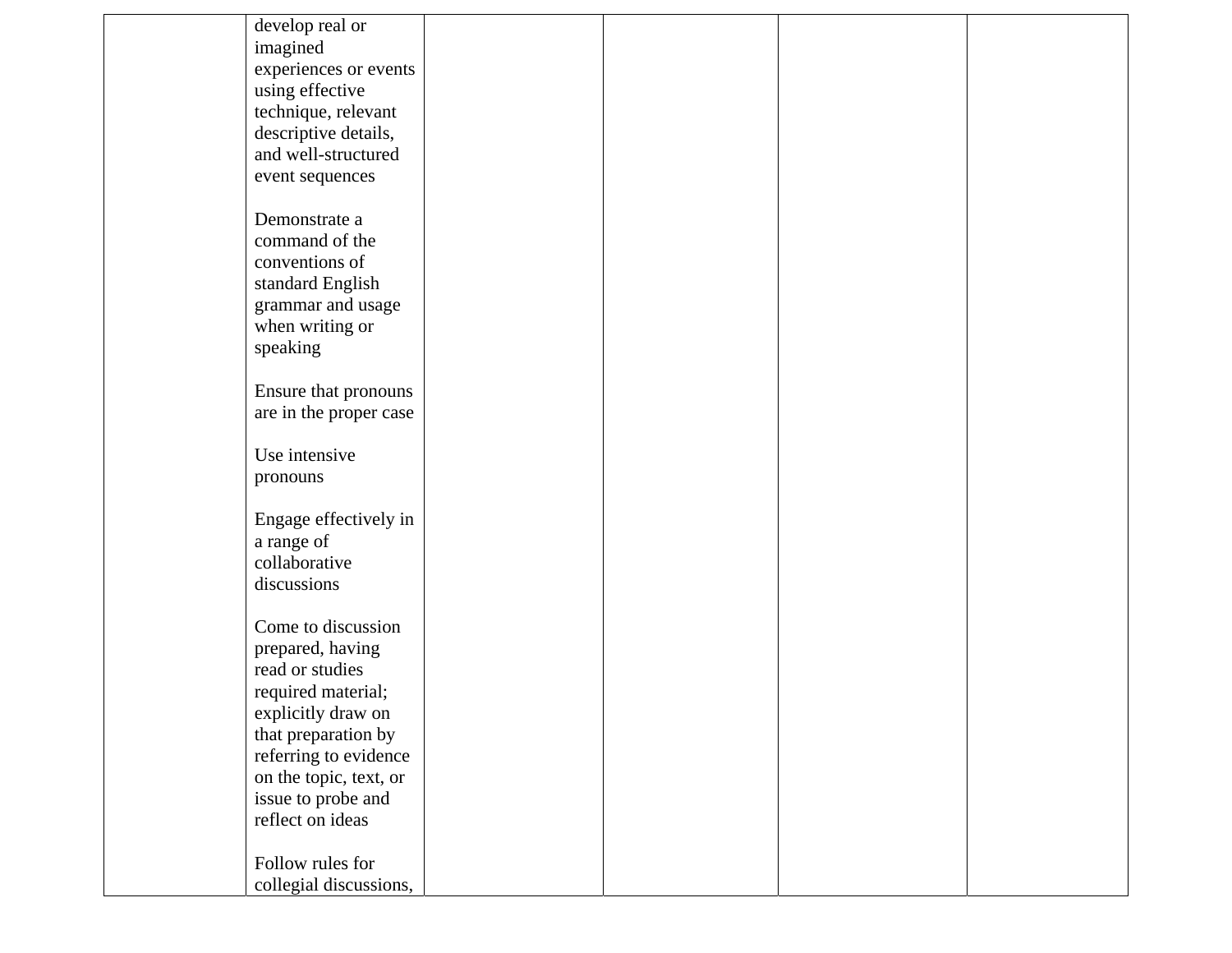| set goals, deadlines,<br>and define roles |  |  |
|-------------------------------------------|--|--|
|                                           |  |  |
|                                           |  |  |
|                                           |  |  |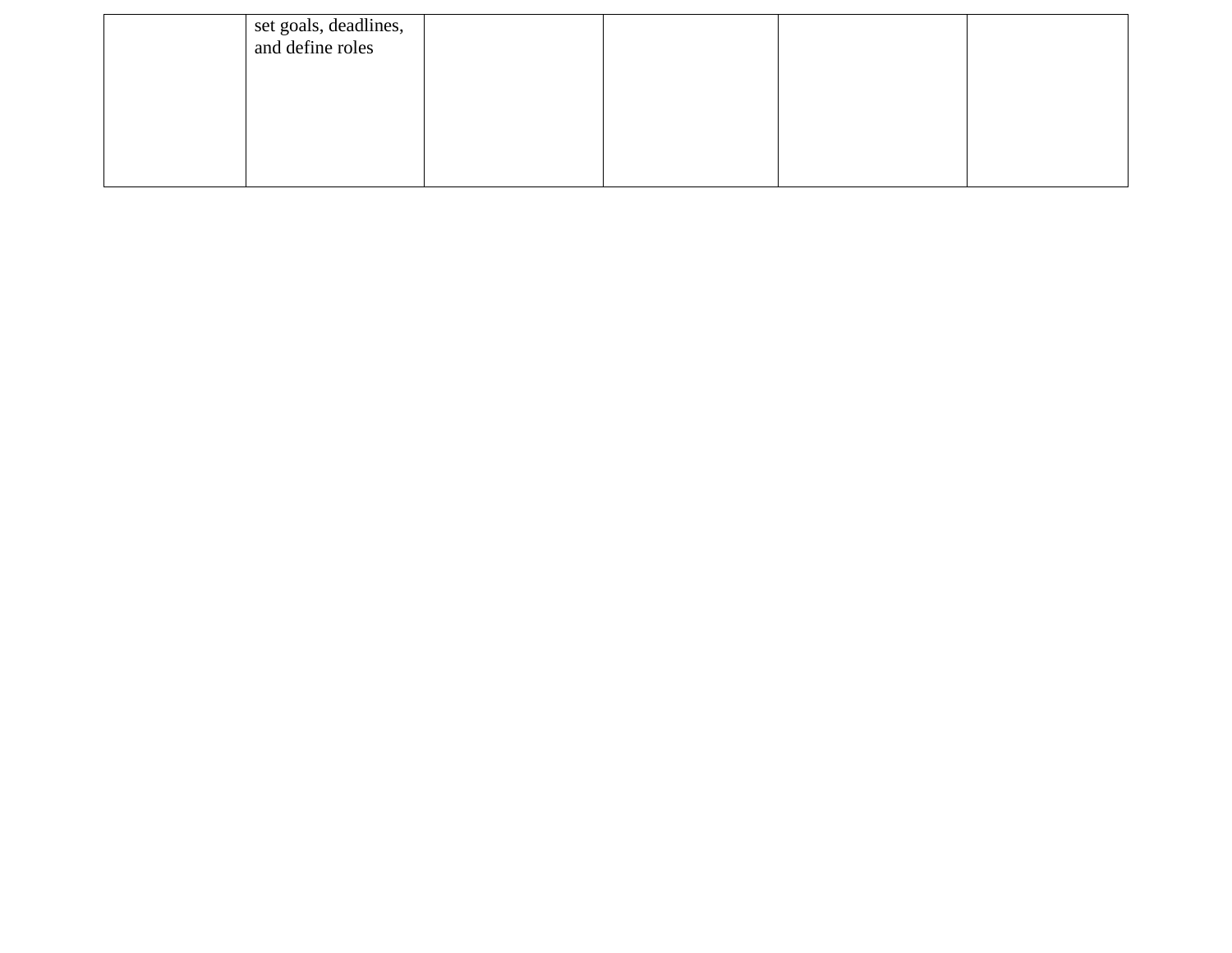## **Grade 6 Unit 1 I Won't Grow Up**

## **Overview**

This first six‐week unit of sixth grade starts off the year with reflections on childhood—from literature to poetry to students' own experiences.

Students build on their knowledge of books read in fifth grade (see the Common Core Curriculum Maps for grades K–5) and explore the theme of growing up. Students read the original and prequel versions of *Peter Pan.* They have the opportunity to listen to one of the books on tape, compare and contrast the written and audio presentations, and extend this activity to watching the Broadway musical version. Students read biographies about and interviews with the respective authors of the various versions. After reading and discussing the elements of effective prequels, students write their own prequels to another well‐known story in order to see just how challenging writing one can be. This unit ends with an informative/explanatory essay that addresses the essential question.

### **Essential Question**

What distinguishes childhood from adulthood?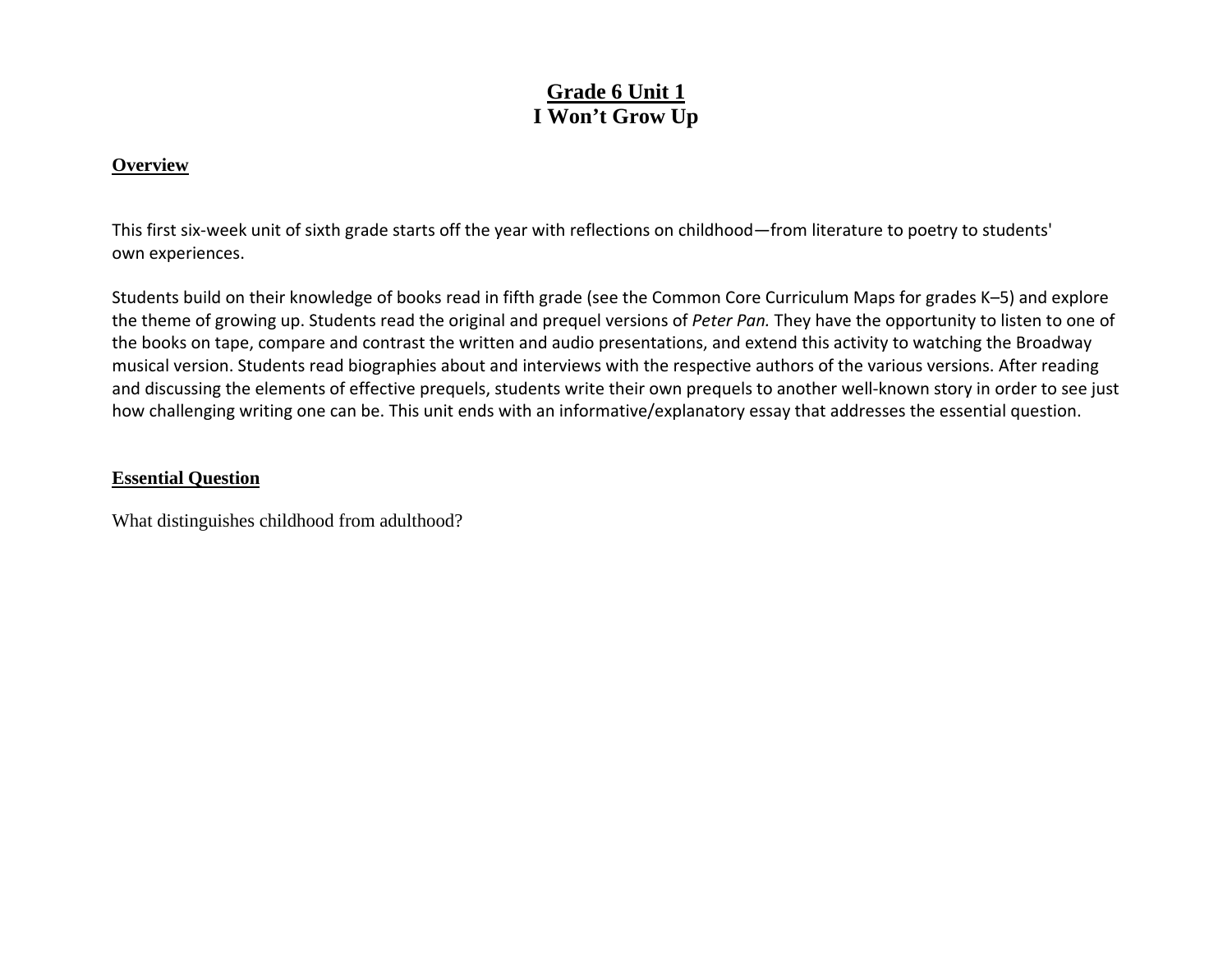# **Grade 6 Unit 1 Reading Rubric**

**RI.6.1:** Cite textual evidence to support analysis of what the text says explicitly as well as inferences drawn from the text. **RL.6.7:** Compare and contrast the experience of reading <sup>a</sup> story, poem, or drama to listening to or viewing an audio, video, or live version of the text, including contrasting what they "see" and "hear" when reading the text to what they perceive when they listen or watch.

| Complete                                                                                                                                                                                                     | <b>Score</b> | <b>Comments</b> |
|--------------------------------------------------------------------------------------------------------------------------------------------------------------------------------------------------------------|--------------|-----------------|
| Student compares the experience of reading a<br>story, poem, or drama to listening to or<br>viewing an audio, video, or live version of the<br>text.                                                         |              |                 |
| Student contrasts the experience of reading a<br>story, poem, or drama to listening to or<br>viewing an audio, video, or live version of the<br>text.                                                        |              |                 |
| Student contrasts what he/she "sees" and<br>"hears" when reading the text to what they<br>perceive when listening or watching, and<br>demonstrates the ability to pause and utilize<br>the reading strategy. |              |                 |

#### **Scoring (4 Point Scale)**

**4 = Above and Beyond-** Student completely and fully understands concepts and demonstrates the ability to independently build on ideas and concepts. Student can model concepts for others and can transfer their understanding to other areas.

**3 = Standard Met-** Student demonstrates complete and full understanding of concepts and can transfer their understanding to other areas.

**2 = Partially Met-** Student demonstrates a partial understanding of concepts or may have literal understanding but fails to transfer understanding.

**1= Not Met/Not Evidenced**- Student does not demonstrate and understanding of the concepts.

**RI.6.1:** Cite textual evidence to support analysis of what the text says explicitly as well as inferences drawn from the text.

## *In order to meet the standards students will need to understand that……*

- An inference means reading between the lines; the meaning is not directly stated.
- $\bullet$ Your text references should be directly related to your analysis.
- $\bullet$ Analysis is the process of breaking down specific information into related parts.
- $\bullet$ Putting yourself in the shoes of the characters in <sup>a</sup> book can help you understand the inferences in the story.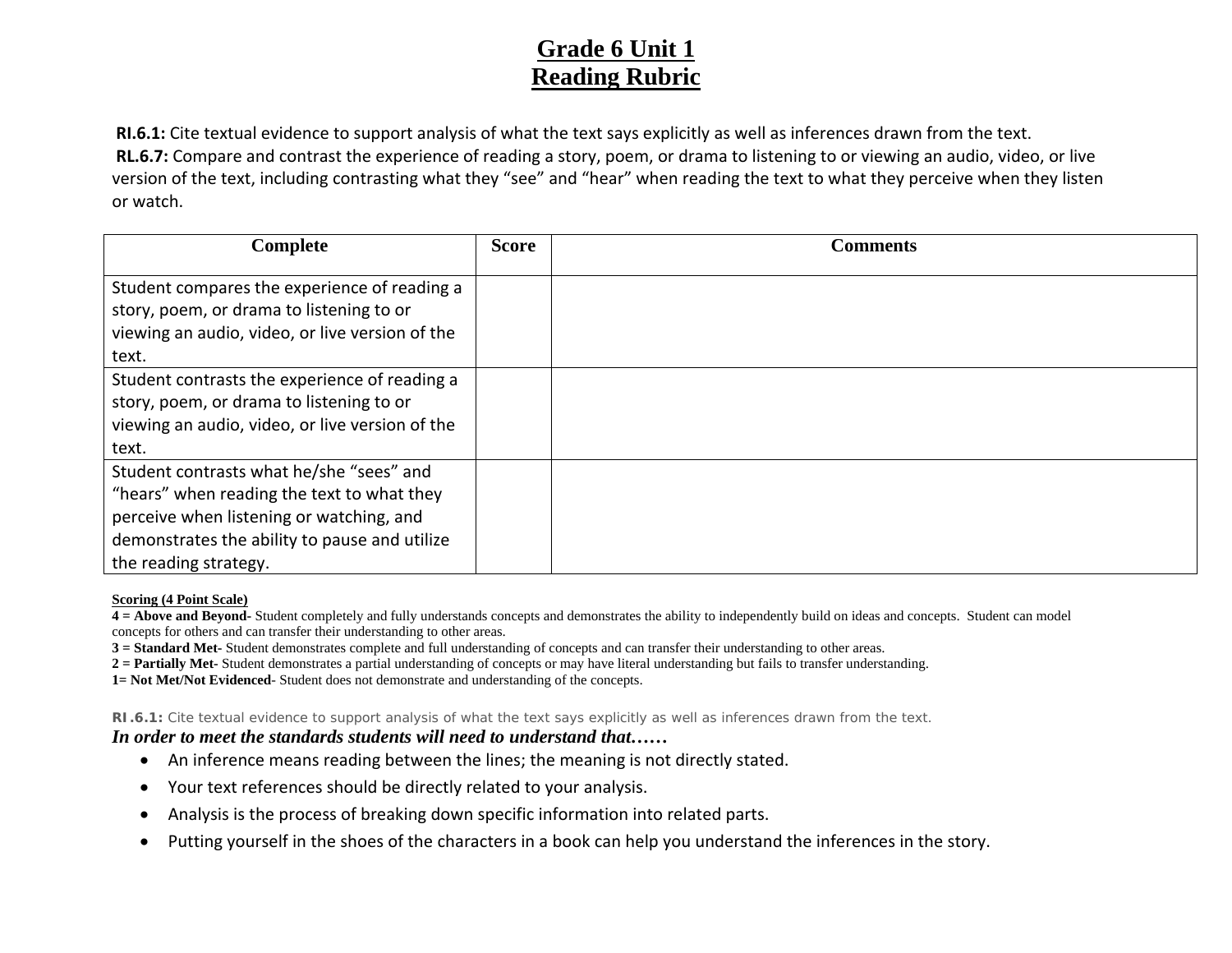#### *In order to understand, students will need to consider such questions as………*

- What is the meaning of what I just read?
- $\bullet$ • Is the author trying to lead me somewhere?
- $\bullet$ • Is there a deeper meaning in what I just read?
- $\bullet$ What evidence do I have that can support my thoughts?
- $\bullet$ What personal experiences/prior knowledge have I had that led me to this conclusion?

#### *In order to understand students will need to…………*

- Be able to pull out the direct/explicit meaning in <sup>a</sup> text.
- $\bullet$ • Be able to pull out the inferred meaning in a text.
- $\bullet$ Support their opinions with related evidence from the text.

**RL.6.7:** Compare and contrast the experience of reading a story, poem, or drama to listening to or viewing an audio, video, or live version of the text, including contrasting what they "see" and "hear" when reading the text to what they perceive when they listen or watch.

#### *In order to meet the standards students will need to understand that……*

- Comparing and contrasting are two different things, comparing is finding the similarities and contrasting is finding the differences*.*
- $\bullet$ Your interpretation may differ from another's.
- $\bullet$ Going through this process will help you develop the ability to visualize as you read.
- $\bullet$ Being able to visualize as you read will enrich the reading experience.
- $\bullet$ Just because the audio or video version was different, does not mean your interpretation was wrong.

### *In order to understand, students will need to consider such questions as………*

- $\bullet$ Did my visualizations match and or differ from the audio or video version?
- $\bullet$ What was the same/compare?
- $\bullet$ What was different/contrast?
- $\bullet$ Did the inflection/audio or video impact my interpretation or did it help me better visualize?

#### *In order to understand students will need to…………*

 Be able to communicate, through writing, speaking, group discussion etc, their ability to compare and contrast the differences and similarities of <sup>a</sup> text, audio and or video.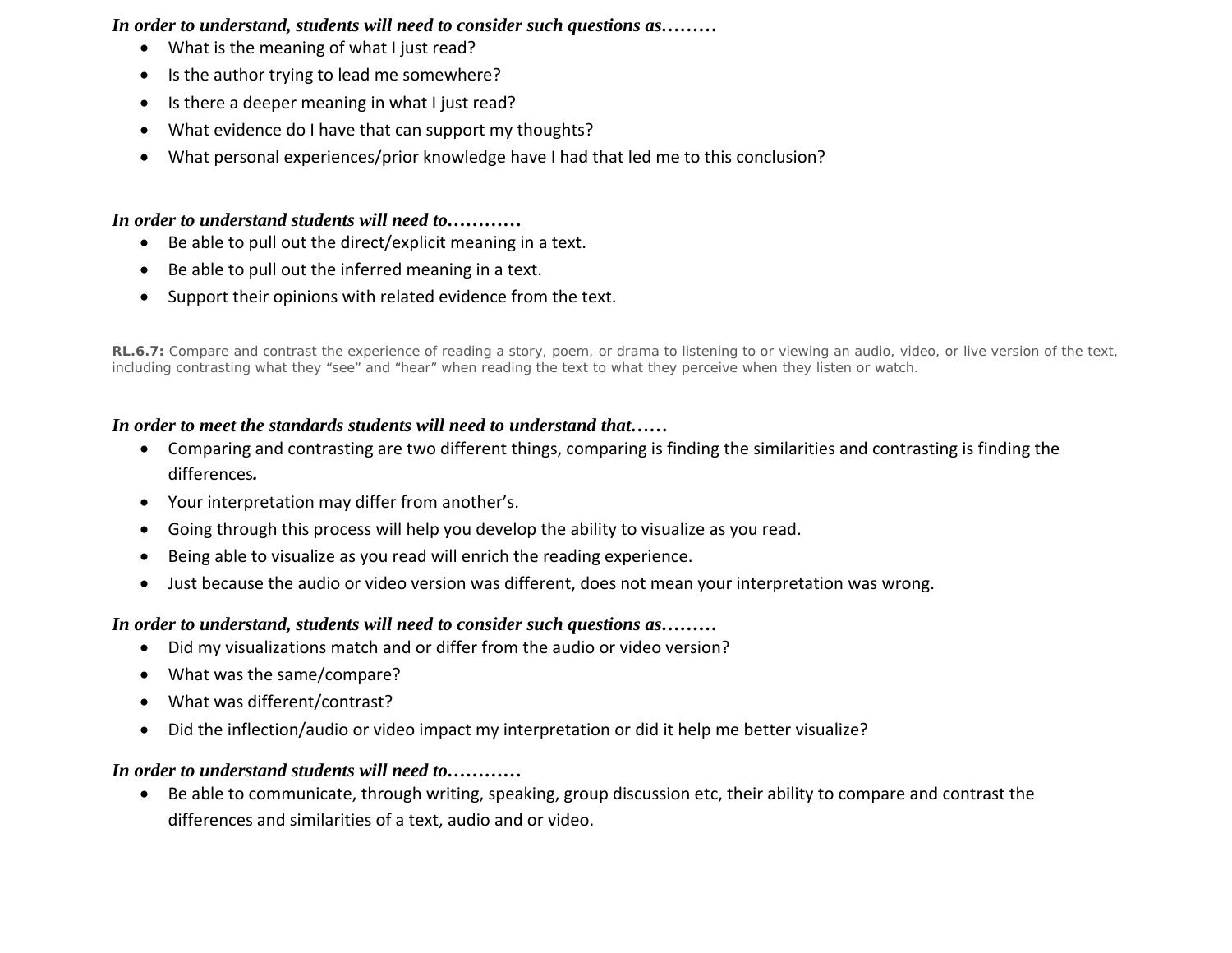# **Grade 6 Unit 1 Speaking and Listening Rubric**

**SL.6.1:** Engage effectively in <sup>a</sup> range of collaborative discussions (one‐on‐one, in groups, and teacher‐led) with diverse partners on *grade 6 topics, texts, and issues*, building on others' ideas and expressing their own clearly.

**SL.6.1(a):** Come to discussions prepared, having read or studied required material; explicitly draw on that preparation by referring to evidence on the topic, text, or issue to probe and reflect on ideas under discussion.

**SL.6.1(b):** Follow rules for collegial discussions, set specific goals and deadlines, and define individual roles as needed.

| Complete                                        | <b>Score</b> | <b>Comments</b> |
|-------------------------------------------------|--------------|-----------------|
| Student comes to discussion partially           |              |                 |
| prepared, having read or studied part of the    |              |                 |
| required material                               |              |                 |
| Student refers to evidence in the text to       |              |                 |
| investigate and reflect on ideas during         |              |                 |
| discussion                                      |              |                 |
| Student follows rules for cooperative           |              |                 |
| discussions, sets specific goals and deadlines, |              |                 |
| and defines individual roles as needed          |              |                 |
| Student engages effectively in collaborative    |              |                 |
| discussions, building on others' ideas and      |              |                 |
| expressing his/her own clearly.                 |              |                 |
| Student demonstrates command of the             |              |                 |
| conventions of standard English grammar and     |              |                 |
| usage when speaking.                            |              |                 |

#### **Scoring (4 Point Scale)**

**4 = Above and Beyond-** Student completely and fully understands concepts and demonstrates the ability to independently build on ideas and concepts. Student can model concepts for others and can transfer their understanding to other areas.

**3 = Standard Met-** Student demonstrates complete and full understanding of concepts and can transfer their understanding to other areas.

**2 = Partially Met-** Student demonstrates a partial understanding of concepts or may have literal understanding but fails to transfer understanding.

**1= Not Met/Not Evidenced**- Student does not demonstrate and understanding of the concepts.

**SL.6.1:** Engage effectively in a range of collaborative discussions (one-on-one, in groups, and teacher-led) with diverse partners on *grade 6 topics, texts, and issues*, building on others' ideas and expressing their own clearly.

**SL.6.1(a):** Come to discussions prepared, having read or studied required material; explicitly draw on that preparation by referring to evidence on the topic, text, or issue to probe and reflect on ideas under discussion.

**SL.6.1(b):** Follow rules for collegial discussions, set specific goals and deadlines, and define individual roles as needed.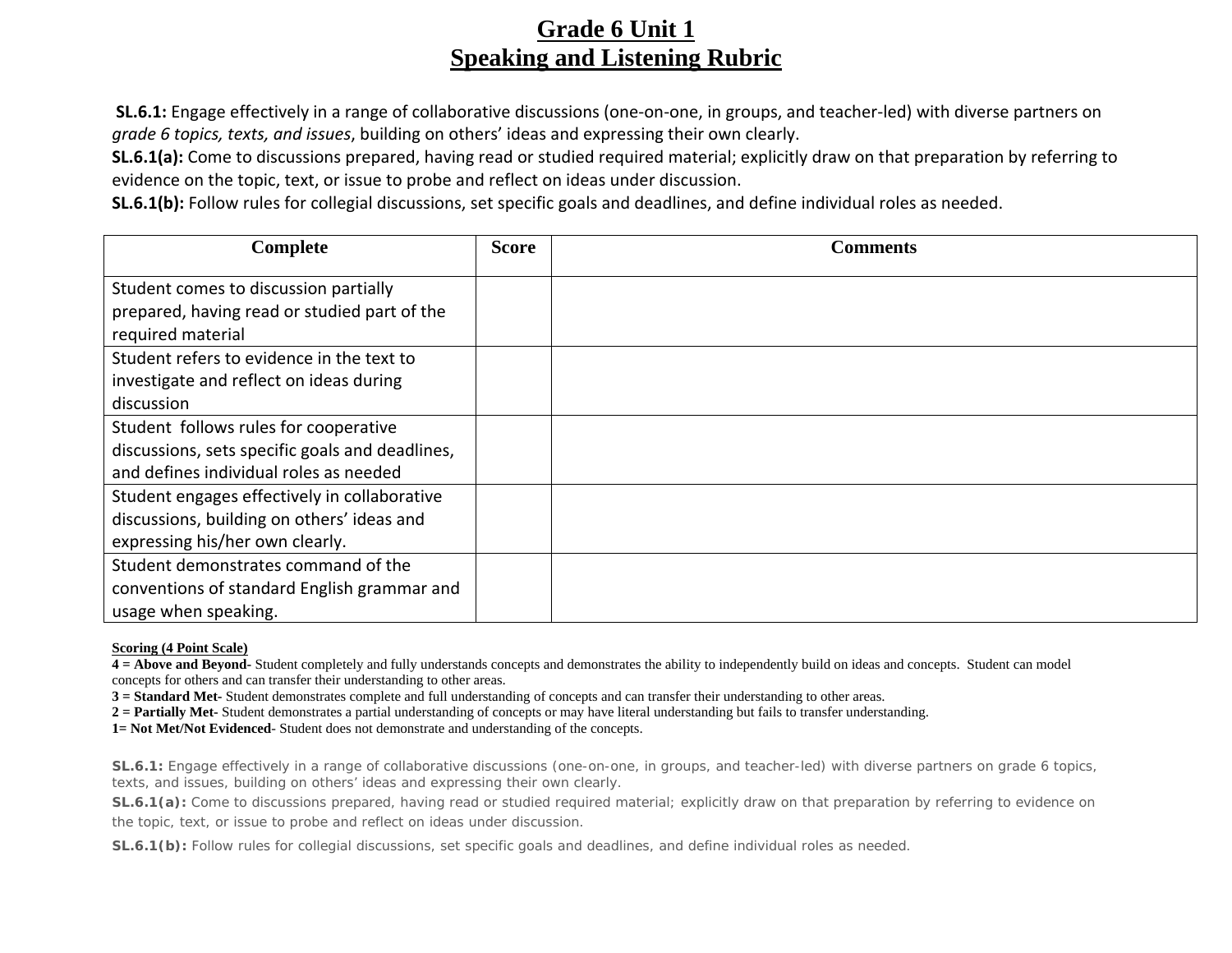### *In order to meet the standards students will need to understand that……*

- Having group discussions will help you better understand the subject matter, books etc.
- $\bullet$ You will be graded on your ability to follow these rules.
- $\bullet$ Following these rules is an essential life skill.
- $\bullet$ Being prepared does not just involve having materials but also involves having thoughts in mind you are ready to share.
- $\bullet$ You should keep an open mind during discussions.
- $\bullet$ Different opinions can help you better understand the subject matter.
- $\bullet$ Discussions are only productive and useful if everyone is actively engaged and involved.

## *In order to understand, students will need to consider such questions as………*

- Is this an appropriate and related comment?
- $\bullet$ Do I just want to hear myself speak?
- Am I listening to what others are saying or thinking about what I am going to say next?
- $\bullet$ • Do I have an open mind?

## *In order to understand students will need to…………*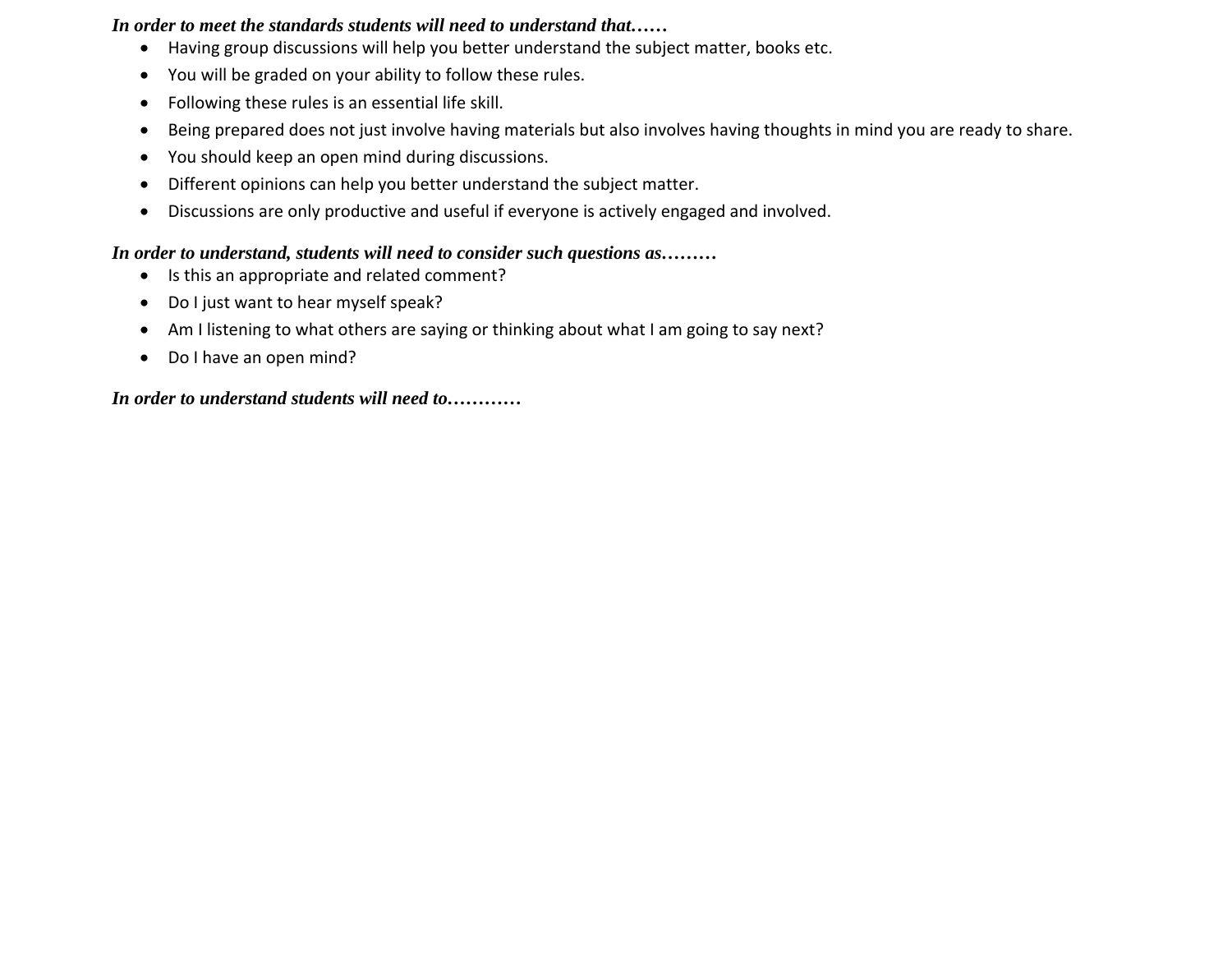## **Grade 6- Unit 1 Writing Rubric- Narrative**

**W.6.3:** Write narratives to develop real or imagined experiences or events using effective technique, relevant descriptive details, and well-structured event sequences.

| Complete                                                                                                                                                                           | <b>Score</b> | <b>Comments</b> |
|------------------------------------------------------------------------------------------------------------------------------------------------------------------------------------|--------------|-----------------|
| Student creates a narrative which successfully<br>allows the reader to visualize real or imagined<br>experiences or events-consistent with what the<br>writer is trying to convey. |              |                 |
| Student demonstrates an understanding of<br>sequence and applies it in their writing.                                                                                              |              |                 |
| Student stays on topic and remains focused in<br>their writing.                                                                                                                    |              |                 |
| Student's writing and word choice is<br>appropriate for the given audience.                                                                                                        |              |                 |
| Student uses vivid, sensory details to help the<br>reader visualize the story.                                                                                                     |              |                 |
| Student devotes sufficient time and effort to the<br>writing process (prewriting, drafting, reviewing,<br>and editing)                                                             |              |                 |
| Student demonstrates command of standard<br>English grammar and usage when writing.                                                                                                |              |                 |

#### **Scoring (4 Point Scale)**

**4 = Above and Beyond-** Student completely and fully understands concepts and demonstrates the ability to independently build on ideas and concepts. Student can model concepts for others and can transfer their understanding to other areas.

**3 = Standard Met-** Student demonstrates complete and full understanding of concepts and can transfer their understanding to other areas.

**2 = Partially Met-** Student demonstrates a partial understanding of concepts or may have literal understanding but fails to transfer understanding.

**1= Not Met/Not Evidenced**- Student does not demonstrate and understanding of the concepts.

**W.6.3:** Write narratives to develop real or imagined experiences or events using effective technique, relevant descriptive details, and well-structured event sequences.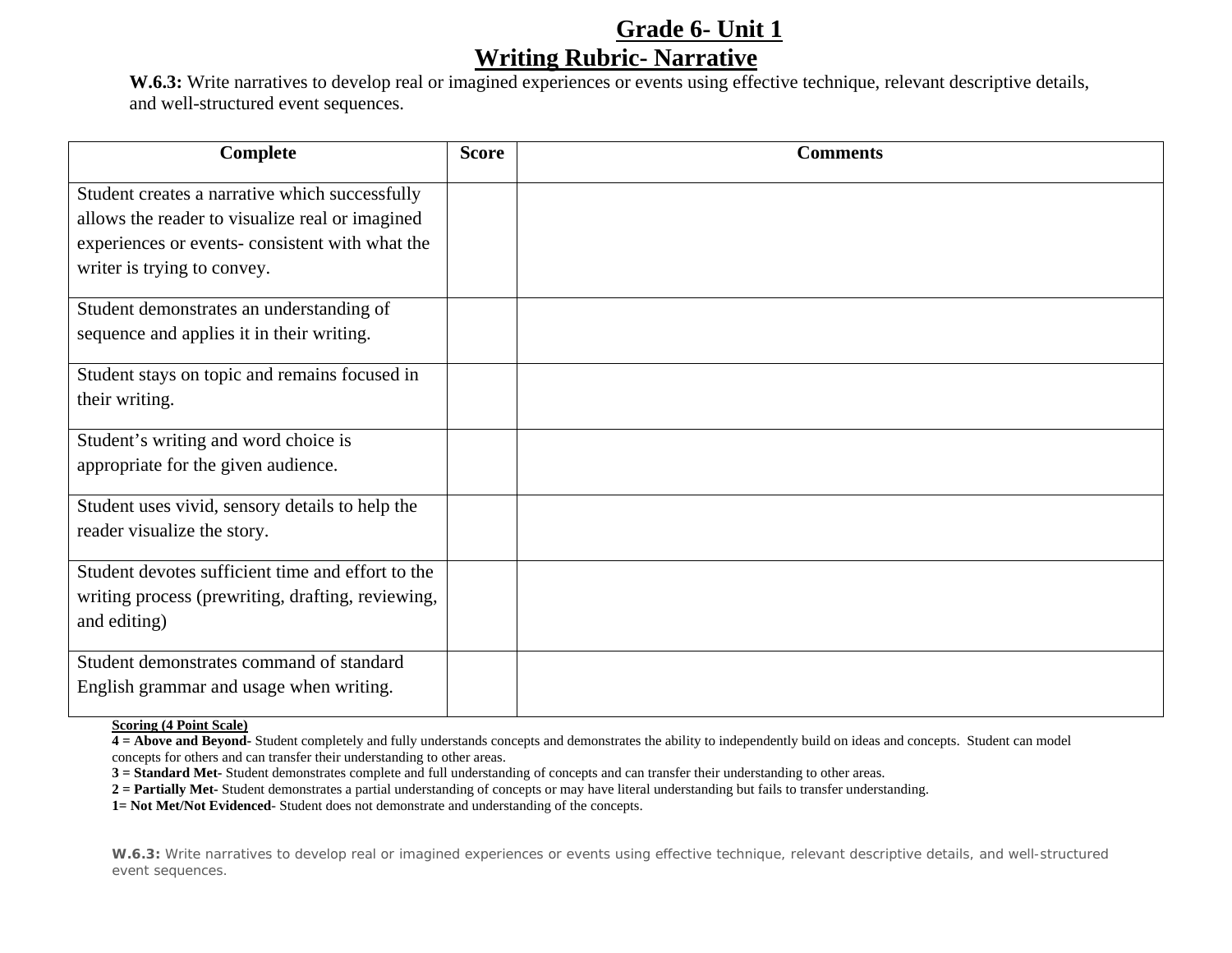#### *In order to meet the standards students will need to understand that……*

- $\bullet$ Narrative writing includes specific structures such as plot, character traits, and story sequence.
- $\bullet$ Narrative writing can be about real or imagined events and experiences.
- $\bullet$ Relevant descriptive details are essential and enhances writing.
- Your writing must be well structured and organized in order for the story to be understood.

#### *In order to understand, students will need to consider such questions as………*

- Have I described the characters and events in <sup>a</sup> way that will allow the reader to envision what I intend?
- $\bullet$ Does my story make sense?
- $\bullet$ Who is my audience?
- $\bullet$ Is my writing in sequential order?
- $\bullet$ • Did I follow the writing process?

#### *In order to understand students will need to…………*

- Follow the writing and editing process.
- Develop an effective narrative truly conveying what the student has envisioned.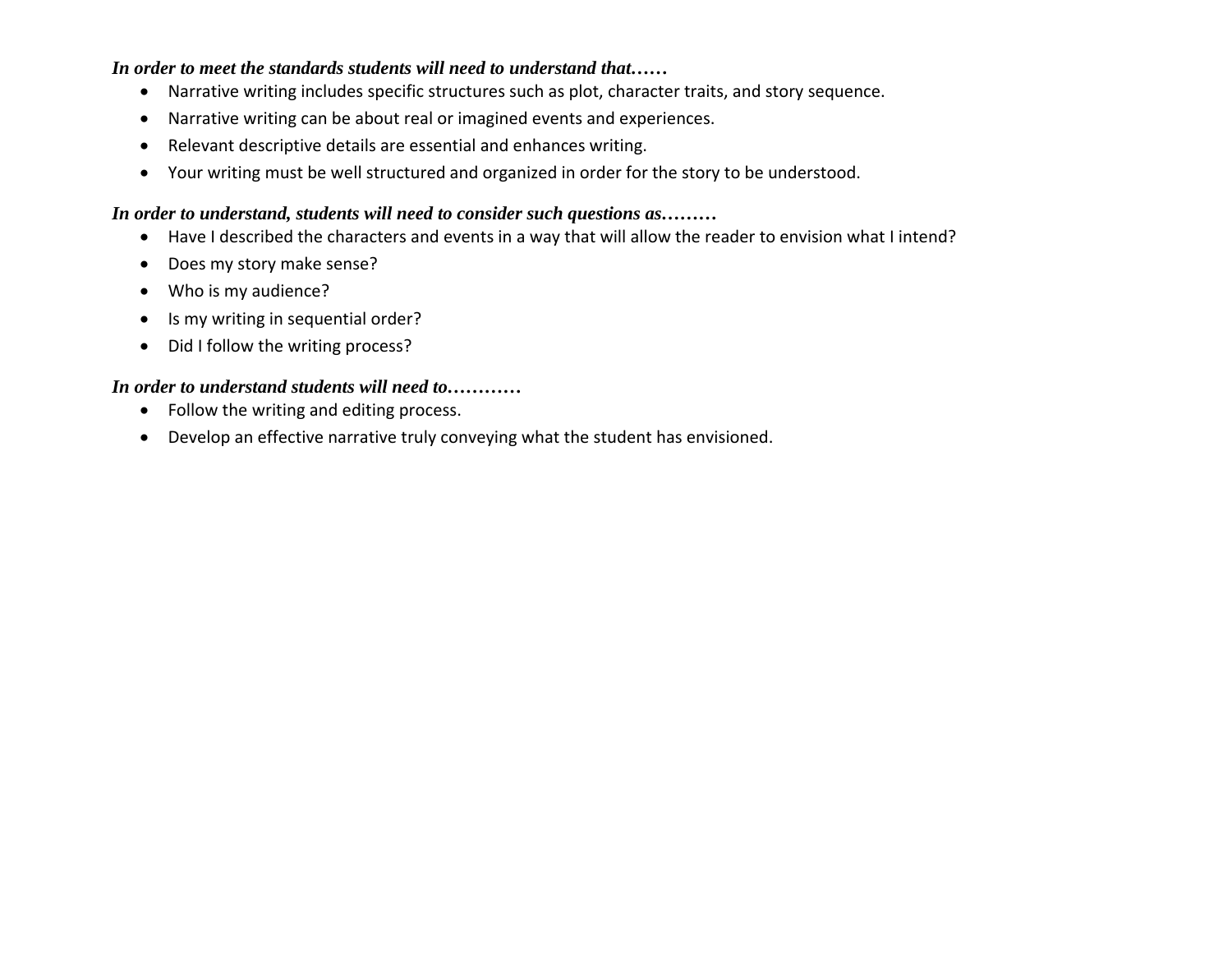# **Grade 6 Unit 1 Language Rubric**

**L.6.1:** Demonstrate command of the conventions of Standard English grammar and usage when writing or speaking.

**L.6.1(a):** Ensure that pronouns are in the proper case (subjective, objective, possessive).

**L.6.1(b):** Use intensive pronouns (e.g., *myself, ourselves*).

| Complete                                                                                                              | <b>Score</b> | Comments |
|-----------------------------------------------------------------------------------------------------------------------|--------------|----------|
| Student demonstrates command of the<br>conventions of standard English grammar and<br>usage when writing or speaking. |              |          |
| Student uses subject, object, and possessive<br>pronouns with accuracy.                                               |              |          |
| Student uses intensive pronouns (e.g., myself,<br>ourselves) with accuracy.                                           |              |          |

#### **Scoring (4 Point Scale)**

**4 = Above and Beyond-** Student completely and fully understands concepts and demonstrates the ability to independently build on ideas and concepts. Student can model concepts for others and can transfer their understanding to other areas.

**3 = Standard Met-** Student demonstrates complete and full understanding of concepts and can transfer their understanding to other areas.

**2 = Partially Met-** Student demonstrates a partial understanding of concepts or may have literal understanding but fails to transfer understanding.

**1= Not Met/Not Evidenced**- Student does not demonstrate and understanding of the concepts.

**L.6.1:** Demonstrate command of the conventions of Standard English grammar and usage when writing or speaking.

**L.6.1(a):** Ensure that pronouns are in the proper case (subjective, objective, possessive).

**L.6.1(b):** Use intensive pronouns (e.g., *myself, ourselves*).

### *In order to meet the standards students will need to understand that……*

Use of proper grammar is important in speaking and writing.

## *In order to understand, students will need to consider such questions as……… In order to understand students will need to…………*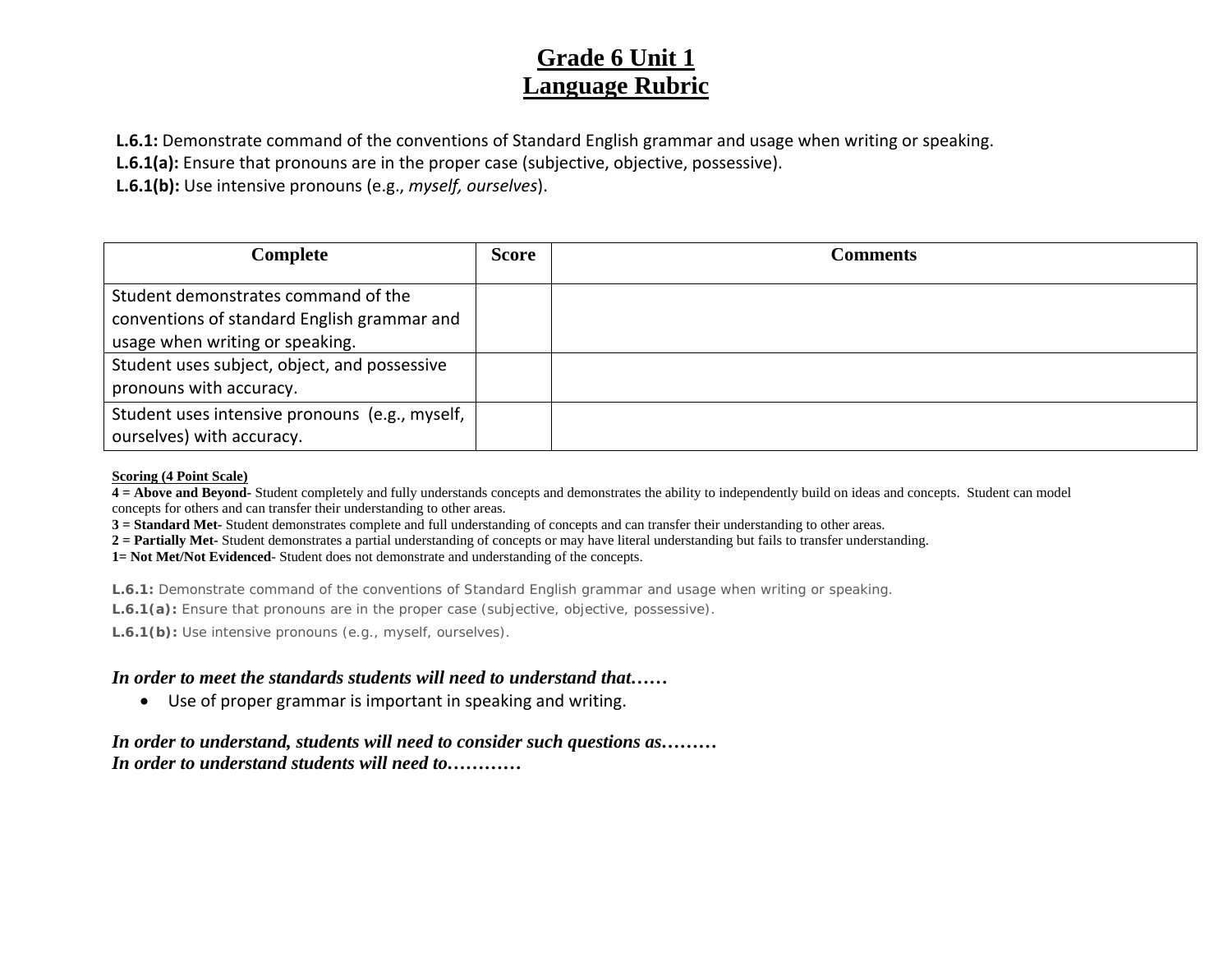## Quashnet School Grade 6

**Name: A Blast from the Past – Unit 2** 

**STRAND: Reading and Literature/Reading and Information /Writing/Language/Speaking and Listening**

**ESSENTIAL GUIDING QUESTION: How is folklore simultaneously revealing and limiting?** 

**FOCUS QUESTIONS: What does folklore reveal about world cultures? What are the similarities and differences across folklore?**

| <b>Massachusetts</b> | <b>Learning</b>         | <b>Instructional</b>  | <b>Assessment</b>   | <b>Materials, Supplies</b> | <b>Pacing Guide</b> |
|----------------------|-------------------------|-----------------------|---------------------|----------------------------|---------------------|
| <b>State</b>         | <b>Expectations and</b> | <b>Strategies</b>     | <b>Techniques</b>   | and Resources              |                     |
| <b>Frameworks</b>    | <b>Course Specific</b>  |                       |                     |                            |                     |
|                      | Goals                   |                       |                     |                            |                     |
| RL.6.3               | Students will be able   | Activate prior        | Observation         | The Lightening Thief       | November -          |
| RI.6.4               | to:                     | knowledge             |                     |                            | December            |
|                      |                         |                       | Formative           | The Adventures of          |                     |
| W.6.3                | Describe how a          | <b>Guided Reading</b> | Assessments such as | <b>Greek Heroes</b>        |                     |
| W.6.7                | particular story's or   |                       | the use of the      |                            |                     |
|                      | drama's plot unfolds    | Discussion            | students' white     | Cut from the Same          |                     |
| L.6.4                | in a series of          |                       | boards              | Cloth                      |                     |
| L.6.4(a)             | episodes as well as     | Group Work            |                     |                            |                     |
| L.6.4(b)             | how the characters      |                       | Presentations       | <b>Favorite Folktales</b>  |                     |
|                      | respond or change as    | Partner Work          |                     | From Around the            |                     |
| SL.6.1               | the plot moves          |                       | Rubrics             | World                      |                     |
| SL.6.1(c)            | towards a resolution    | Questioning           |                     |                            |                     |
| SL.6.1(d)            |                         |                       | Quizzes             |                            |                     |
|                      | Determine the           | Modeling              |                     |                            |                     |
|                      | meaning of words        |                       | Common              |                            |                     |
|                      | and phrases as they     |                       | Assessments         |                            |                     |
|                      | are used in a text,     |                       |                     |                            |                     |
|                      | including figurative,   |                       | Research Projects   |                            |                     |
|                      | connotative, and        |                       |                     |                            |                     |
|                      | technical meanings      |                       |                     |                            |                     |
|                      |                         |                       |                     |                            |                     |
|                      | Write narratives to     |                       |                     |                            |                     |
|                      | develop real or         |                       |                     |                            |                     |
|                      | imagined                |                       |                     |                            |                     |
|                      | experiences using       |                       |                     |                            |                     |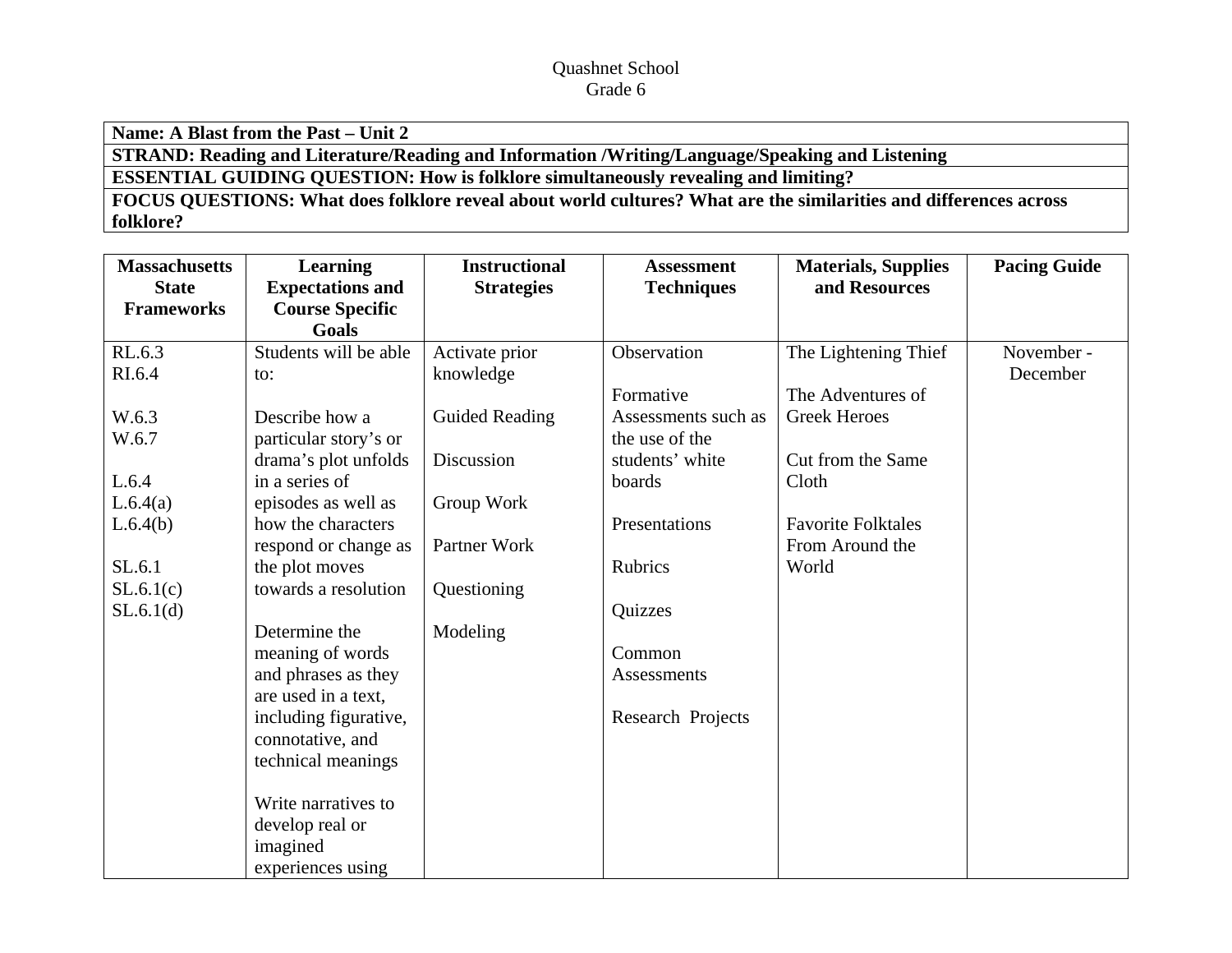| effective technique,   |  |  |
|------------------------|--|--|
| relevant details, and  |  |  |
| well-structured event  |  |  |
| sequences              |  |  |
|                        |  |  |
| Conduct short          |  |  |
| research projects to   |  |  |
|                        |  |  |
| answer a question,     |  |  |
| drawing on several     |  |  |
| sources and            |  |  |
| refocusing the         |  |  |
| inquiry when           |  |  |
| appropriate            |  |  |
|                        |  |  |
| Determine or classify  |  |  |
| the meaning of         |  |  |
| unknown and            |  |  |
| multiple meaning       |  |  |
| words and phrases      |  |  |
| based on grade 6       |  |  |
| reading and content,   |  |  |
| choosing flexibility   |  |  |
| from a range of        |  |  |
| strategies             |  |  |
|                        |  |  |
| Use context (e.g., the |  |  |
| overall meaning of     |  |  |
| the sentence or        |  |  |
| paragraph; a word's    |  |  |
| position or function   |  |  |
| in a sentence) as clue |  |  |
| to the meaning of a    |  |  |
|                        |  |  |
| word or phrase         |  |  |
|                        |  |  |
| Use common, grade-     |  |  |
| appropriate Greek or   |  |  |
| Latin affixes and      |  |  |
| roots as clues to the  |  |  |
| meaning of words       |  |  |
| (e.g., audience,       |  |  |
| auditory, audible)     |  |  |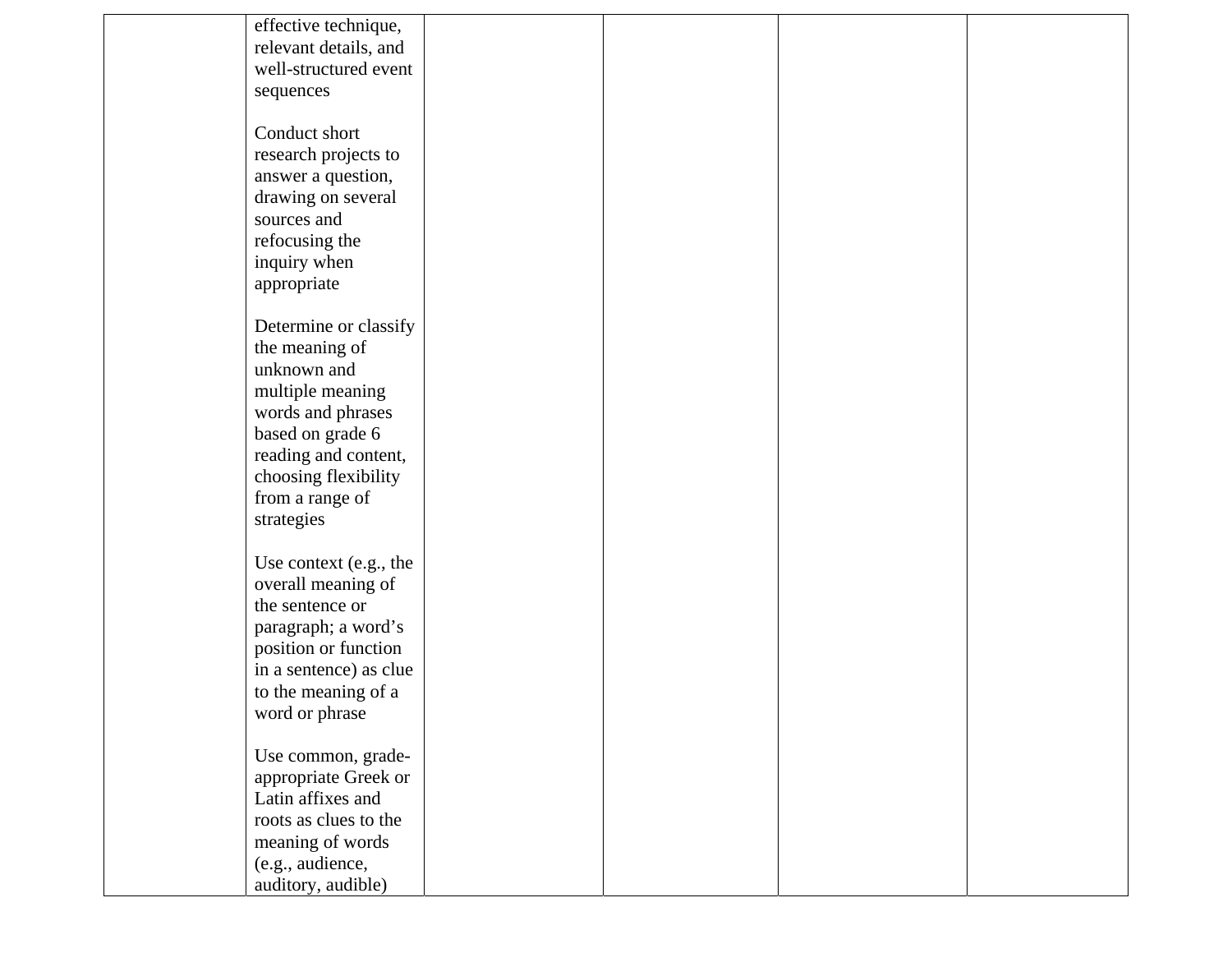| clearly | Engage effectively in<br>a range of<br>collaborative<br>discussions on grade<br>6 topics, texts, and<br>issues, building on<br>others' ideas and<br>expressing their own |  |  |
|---------|--------------------------------------------------------------------------------------------------------------------------------------------------------------------------|--|--|
|         | Pose and respond to<br>specific questions<br>with elaboration and<br>detail by making<br>comments that<br>contribute to the<br>topic, text, or issue<br>under discussion |  |  |
|         | Review the key ideas<br>expressed and<br>demonstrate<br>understanding of<br>multiple perspectives<br>through reflection<br>and paraphrasing                              |  |  |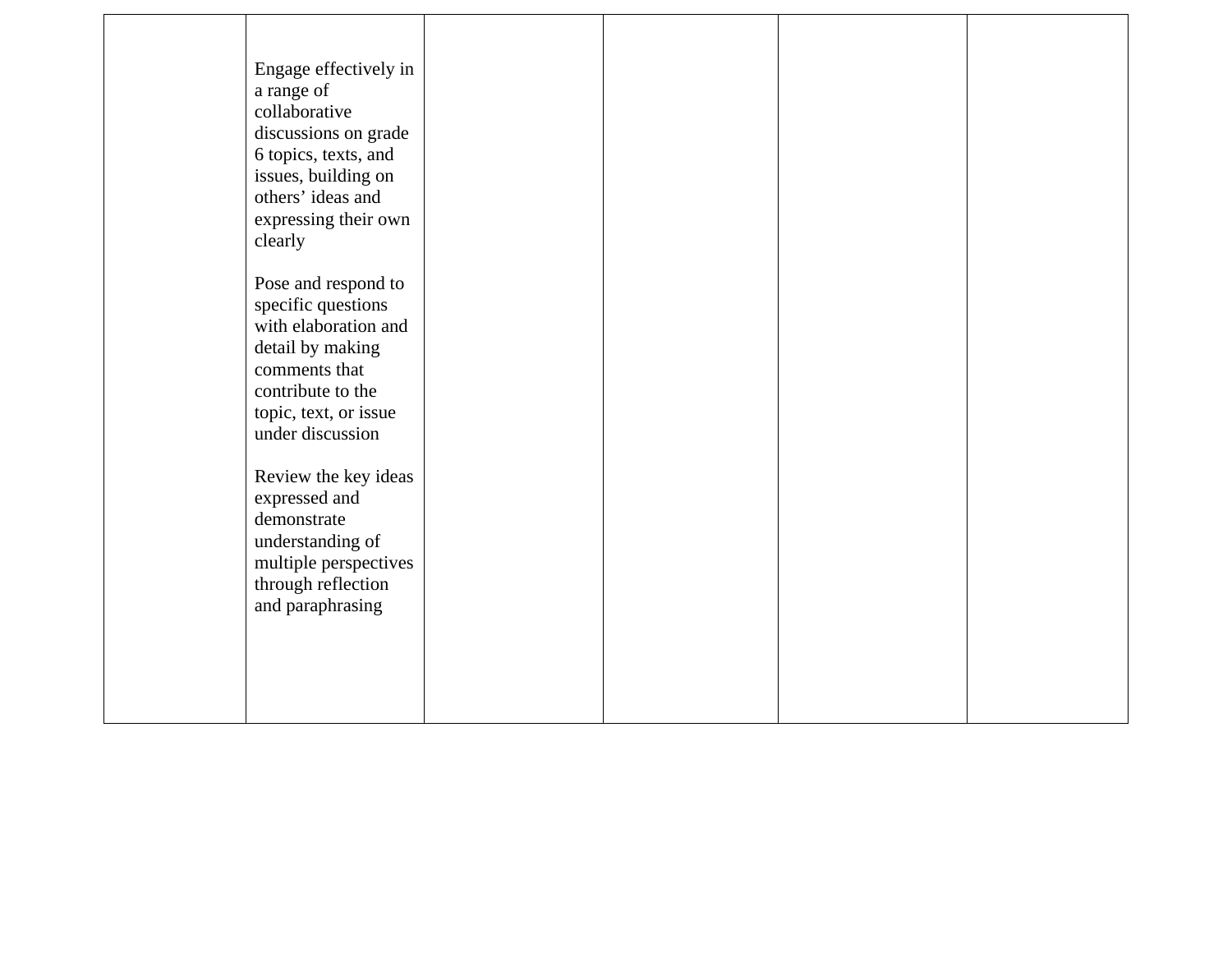# **Grade 6 Unit 2 A Blast from the Past**

#### **Overview**

This six‐week unit focuses on what folklore (myths, legends, tall, and pourquoi tales) reveals about world cultures—including our own. Students explore myths and legends from <sup>a</sup> variety of sources: ancient Greek or Roman civilizations; Russian history; Viking, Eskimo, or Latin American cultures; or other cultures of the students' choice. In addition, students read informational text, listen to music, and examine art from the myth's or legend's country of origin. Class discussions focus on the fact that folklore provides <sup>a</sup> limited view of <sup>a</sup> culture and that it's important to research the country before making sweeping generalizations about it. The goal of this unit is not only for students to find commonalities across this genre, but to discover countries and cultures other than our own. The culminating project is an informative/explanatory essay in response to the essential question.

Throughout this unit we will continue to focus on developing each student's individual reading ability through targeted, leveled reading instruction. Students will select readings from <sup>a</sup> list of books at their individual level and there will be time built in to each day for silent sustained reading.

### **Essential Question**

**How is folklore simultaneously revealing and limiting?**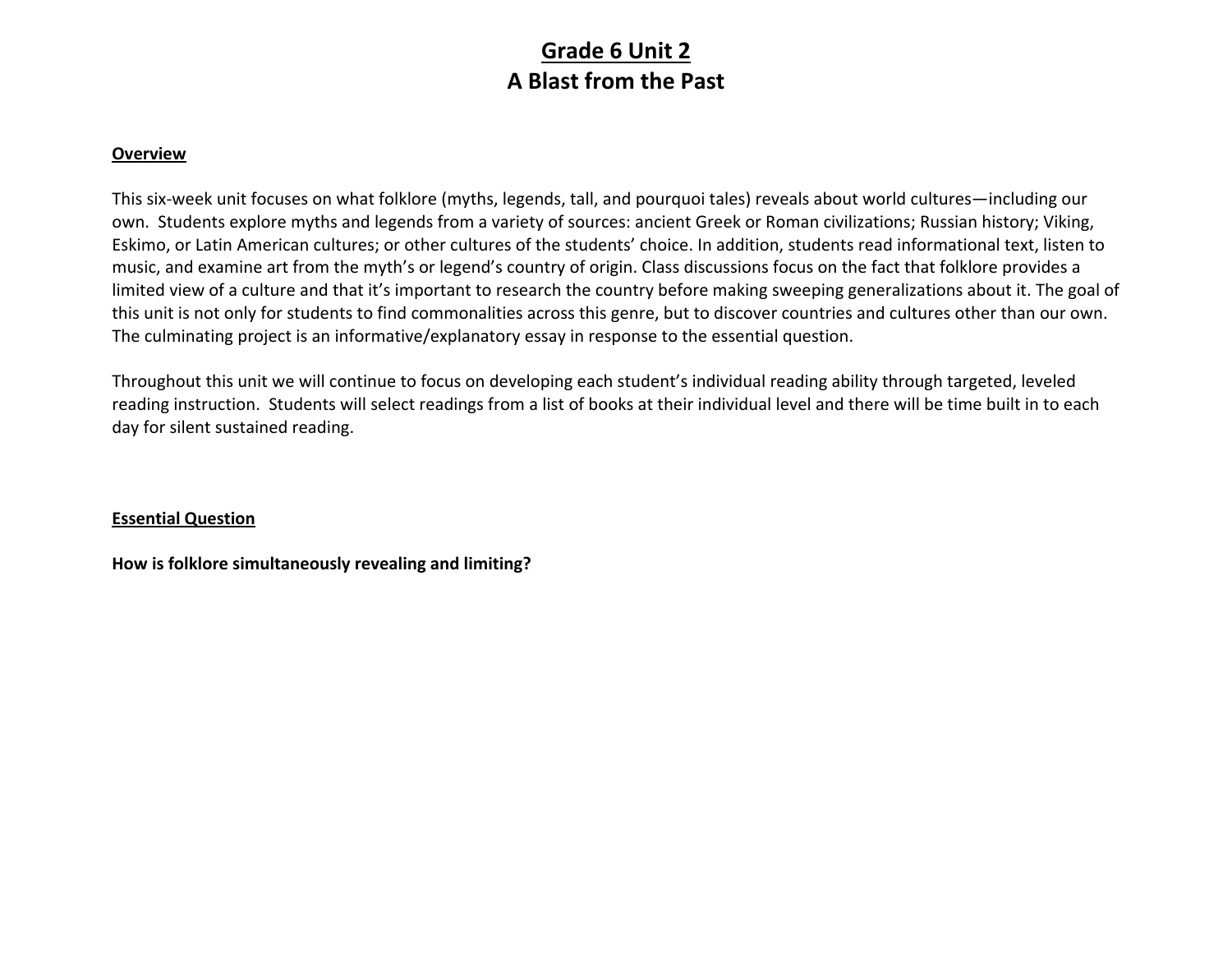# **Grade 6 Unit 2 Reading Rubric**

RL.6.3: Describe how a particular story's or drama's plot unfolds in a series of episodes as well as how the characters respond or *change as the plot moves toward <sup>a</sup> resolution.*

RI.6.4: Determine the meaning of words and phrases as they are used in a text, including figurative, connotative, and technical *meanings.*

| Complete                                       | <b>Score</b> | <b>Comments</b> |
|------------------------------------------------|--------------|-----------------|
| Student knows and describes plot and its       |              |                 |
| various elements; how one part of a story      |              |                 |
| builds upon the next moving towards a          |              |                 |
| resolution.                                    |              |                 |
| Student to determines and describes character  |              |                 |
| changes (if any) and what led to a possible    |              |                 |
| change. This will include the ability to make  |              |                 |
| inferences and interpret various character     |              |                 |
| traits.                                        |              |                 |
| Student understands idioms and                 |              |                 |
| colloquialisms and distinguishes between       |              |                 |
| figurative, connotative, and literal/technical |              |                 |
| languages when used in text.                   |              |                 |
| Student determines the meaning of unfamiliar   |              |                 |
| words and phrases using various strategies and |              |                 |
| determines an underlying meaning, if there is  |              |                 |
| one.                                           |              |                 |

#### **Scoring (4 Point Scale)**

**4 <sup>=</sup> Above and Beyond‐** Student completely and fully understands concepts and demonstrates the ability to independently build on ideas and concepts. Student can model concepts for others and can transfer their understanding to other areas.

**3 <sup>=</sup> Standard Met‐** Student demonstrates complete and full understanding of concepts and can transfer their understanding to other areas.

**2 <sup>=</sup> Partially Met‐** Student demonstrates <sup>a</sup> partial understanding of concepts or may have literal understanding but fails to transfer understanding.

**1= Not Met/Not Evidenced**‐ Student does not demonstrate and understanding of the concepts.

**RL.6.3:** Describe how <sup>a</sup> particular story's or drama's plot unfolds in <sup>a</sup> series of episodes as well as how the characters respond or change as the plot moves toward <sup>a</sup> resolution.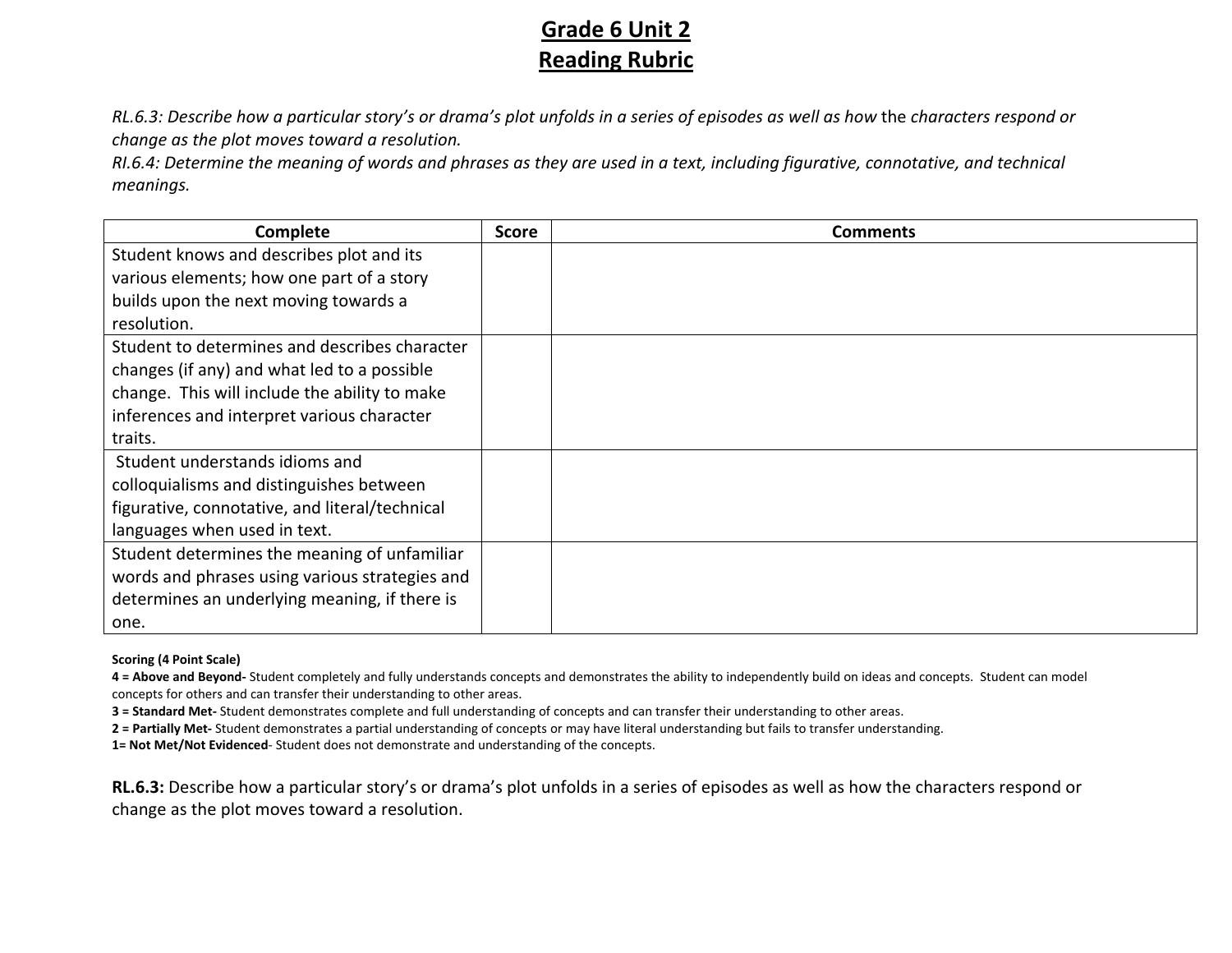### *In order to meet the standards students will need to understand that……*

- There is <sup>a</sup> difference between <sup>a</sup> resolution or <sup>a</sup> solution to <sup>a</sup> problem in <sup>a</sup> story vs. an ending or <sup>a</sup> conclusion.
- There is <sup>a</sup> sequence of events in <sup>a</sup> story that builds on itself and leads to <sup>a</sup> resolution.
- The way <sup>a</sup> character may seem at the start of <sup>a</sup> story can change over the course of <sup>a</sup> story.
- There are static and dynamic characters, some characters don't change.

### *In order to understand, students will need to consider such questions as………*

- What are the character traits of the various characters in the story?
- How did the character traits change during the story?
- What are the main events within the story?
- Is this character a static or dynamic character.....did they change?

## *In order to understand students will need to…………*

- Know what plot and its various elements are.
- Be able to make inferences and interpret various character traits.
- Be able to understand how one part of <sup>a</sup> story builds upon the next.
- Be able to determine if <sup>a</sup> character has changed or not and what led to their changing if they did.

**RI.6.4:** Determine the meaning of words and phrases as they are used in <sup>a</sup> text, including figurative, connotative, and technical meanings.

## *In order to meet the standards students will need to understand that……*

- Not every word is literal (literal vs. figurative).
- There are different strategies I can use to determine the meaning of unfamiliar words (context clues, Latin and Greek roots, prefix, suffix, dictionary)
- Literal and Figurative language is used for <sup>a</sup> purpose in writing.
- If I don't understand the meaning of words and phrases I may not be able to understand the reading or passage.

### *In order to understand, students will need to consider such questions as………*

What is going on in this scene, story, section, etc.?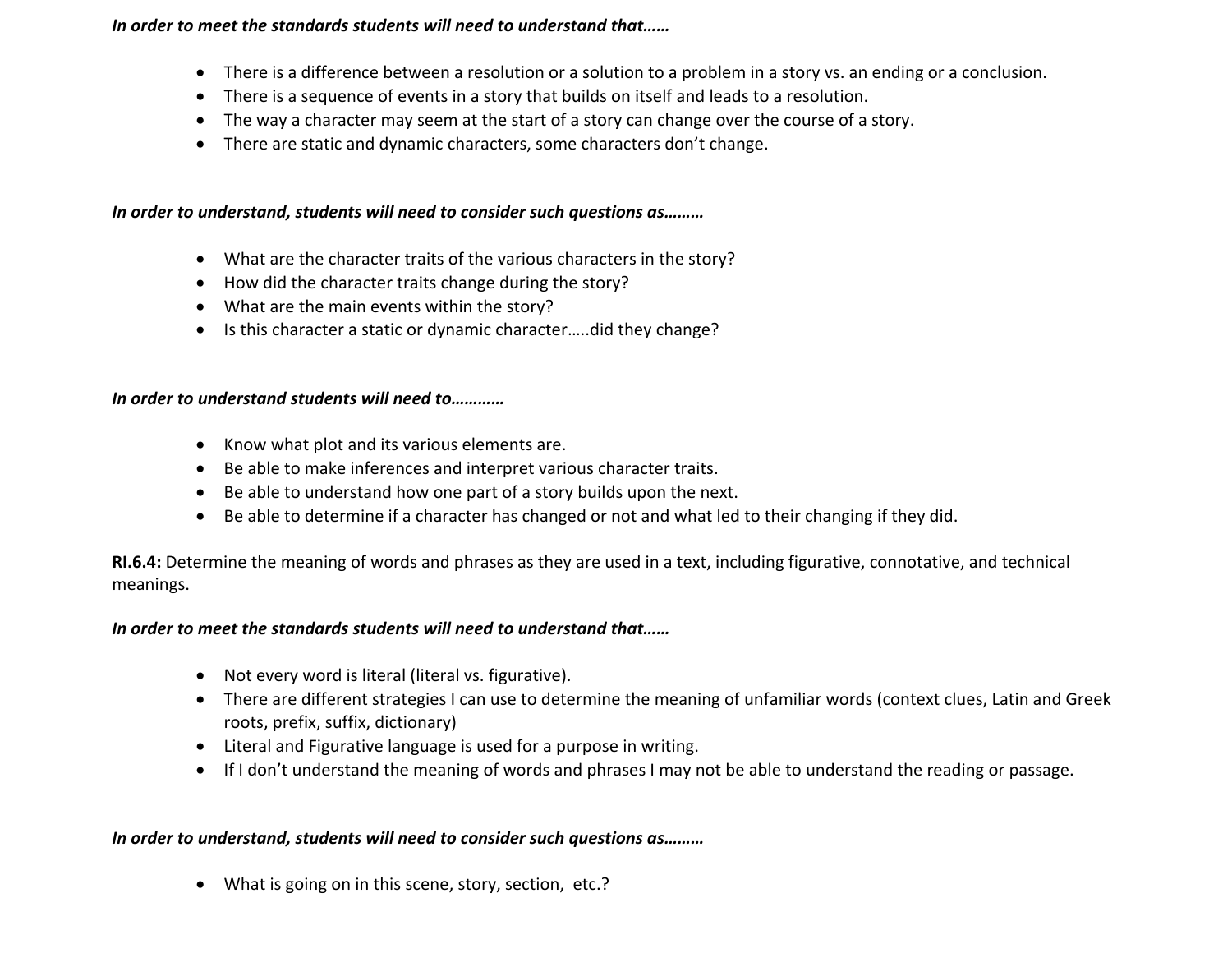- What is the author trying to say?
- **•** Is there an underlying message in the reading?

*In order to understand students will need to…………*

- Understand idioms and colloquialisms.
- Know when to consider where figurative language might be used.
- Know what figurative, connotative and literal/technical language is.
- Be able to determine an underlying meaning if there is one.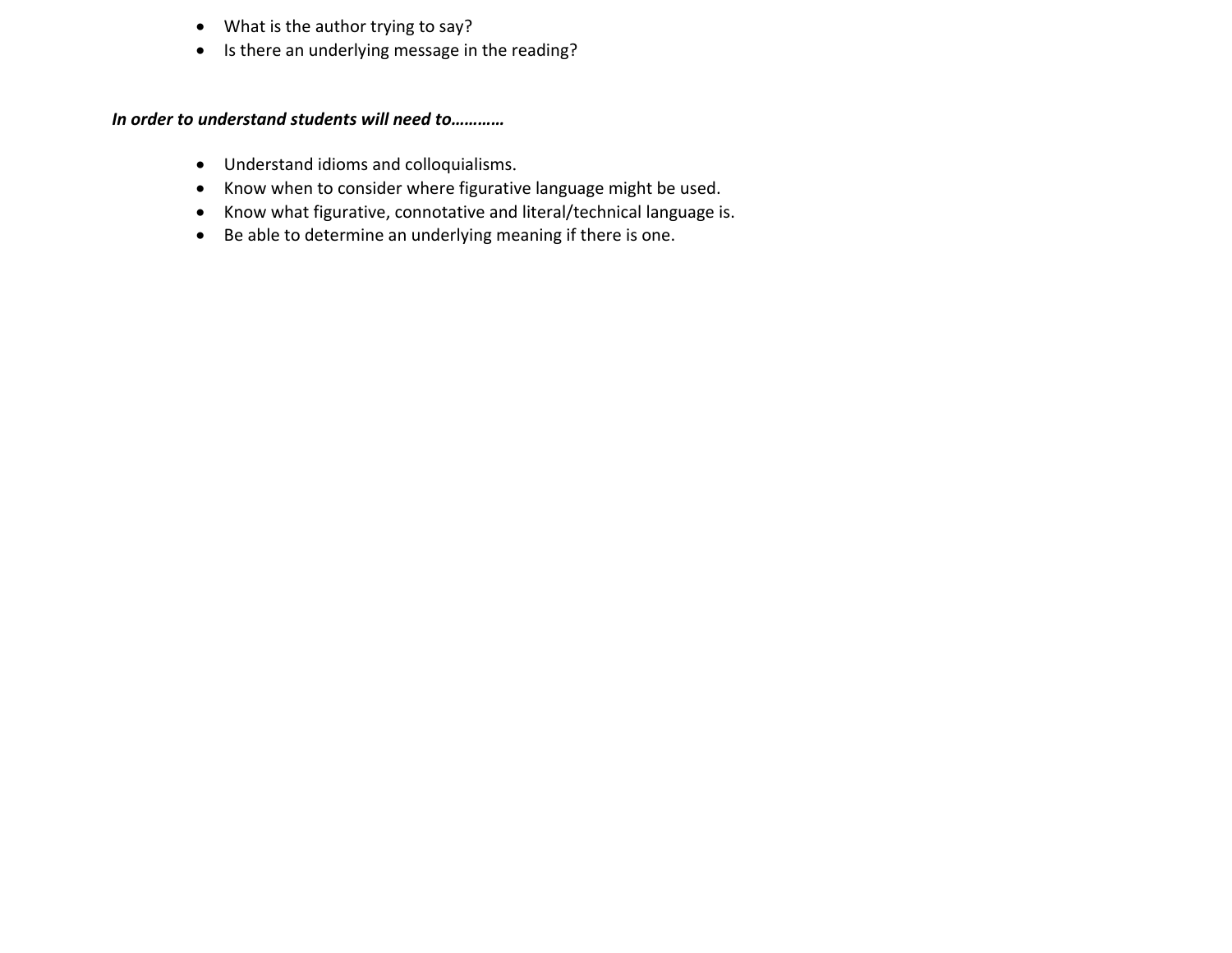# **Grade 6 Unit 2 Writing Rubric‐ Narrative**

**W.6.3:** Write narratives to develop real or imagined experiences or events using effective technique, relevant descriptive details, and well‐structured event sequences.

| Complete                                        | <b>Score</b> | <b>Comments</b> |
|-------------------------------------------------|--------------|-----------------|
| Student creates a narrative which successfully  |              |                 |
| allows the reader to visualize real or imagined |              |                 |
| experiences or events- consistent with what     |              |                 |
| the writer is trying to convey.                 |              |                 |
| Student demonstrates an understanding of        |              |                 |
| sequence and applies it in their writing.       |              |                 |
| Student stays on topic and remains focused in   |              |                 |
| their writing.                                  |              |                 |
| Student's writing and word choice is            |              |                 |
| appropriate for the given audience.             |              |                 |
| Student uses vivid, sensory details to help the |              |                 |
| reader visualize the story.                     |              |                 |
| Student devotes sufficient time and effort to   |              |                 |
| the writing process (prewriting, drafting,      |              |                 |
| reviewing, and editing)                         |              |                 |
| Student demonstrates command of standard        |              |                 |
| English grammar and usage when writing.         |              |                 |
|                                                 |              |                 |

#### **Scoring (4 Point Scale)**

**4 <sup>=</sup> Above and Beyond‐** Student completely and fully understands concepts and demonstrates the ability to independently build on ideas and concepts. Student can model concepts for others and can transfer their understanding to other areas.

**3 <sup>=</sup> Standard Met‐** Student demonstrates complete and full understanding of concepts and can transfer their understanding to other areas.

**2 <sup>=</sup> Partially Met‐** Student demonstrates <sup>a</sup> partial understanding of concepts or may have literal understanding but fails to transfer understanding.

**1= Not Met/Not Evidenced**‐ Student does not demonstrate and understanding of the concepts.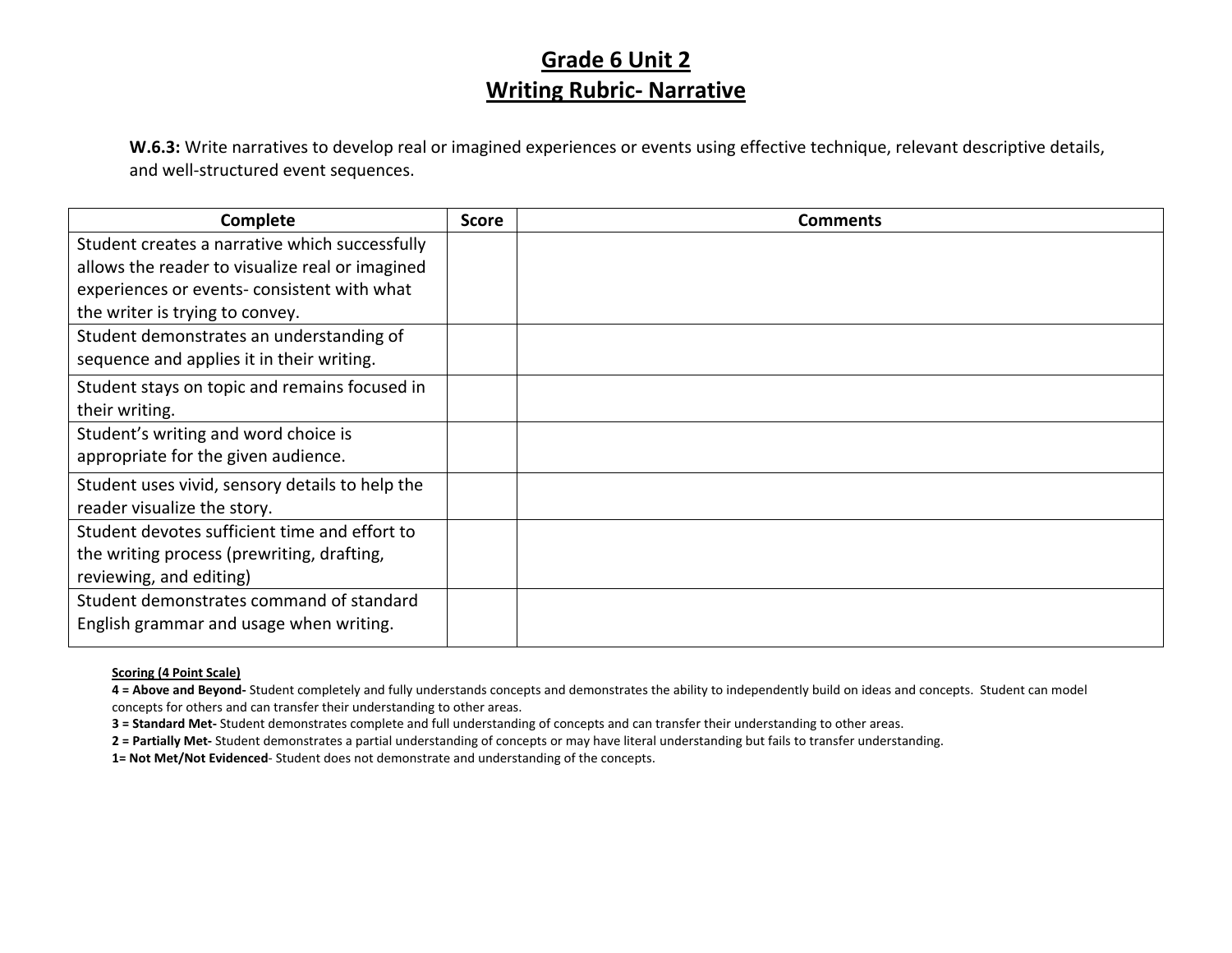# **Grade 6 Unit 2 Writing Rubric ‐ Research Report**

**W.6.7:** Conduct short research projects to answer <sup>a</sup> question, drawing on several sources and refocusing the inquiry when appropriate.

| Complete                                       | <b>Score</b> | <b>Comments</b> |
|------------------------------------------------|--------------|-----------------|
| Student demonstrates an understanding of       |              |                 |
| valid and reliable sources and chooses sources |              |                 |
| wisely.                                        |              |                 |
| Student demonstrates an understanding of the   |              |                 |
| question and uses this understanding to guide  |              |                 |
| their research.                                |              |                 |
| Student organizes research effectively to      |              |                 |
| answer the question clearly- while staying on  |              |                 |
| topic.                                         |              |                 |
| Student uses a variety of sources to support   |              |                 |
| his/her ideas.                                 |              |                 |
| Student is able to differentiate between       |              |                 |
| primary and secondary sources.                 |              |                 |
| Student effectively cites sources using        |              |                 |
| appropriate formatting.                        |              |                 |
| Student demonstrates command of standard       |              |                 |
| English grammar and usage when writing.        |              |                 |
|                                                |              |                 |

#### **Scoring (4 Point Scale)**

**4 <sup>=</sup> Above and Beyond‐** Student completely and fully understands concepts and demonstrates the ability to independently build on ideas and concepts. Student can model concepts for others and can transfer their understanding to other areas.

**3 <sup>=</sup> Standard Met‐** Student demonstrates complete and full understanding of concepts and can transfer their understanding to other areas.

**2 <sup>=</sup> Partially Met‐** Student demonstrates <sup>a</sup> partial understanding of concepts or may have literal understanding but fails to transfer understanding.

**1= Not Met/Not Evidenced**‐ Student does not demonstrate and understanding of the concepts.

**W.6.3:** Write narratives to develop real or imagined experiences or events using effective technique, relevant descriptive details, and well‐structured event sequences.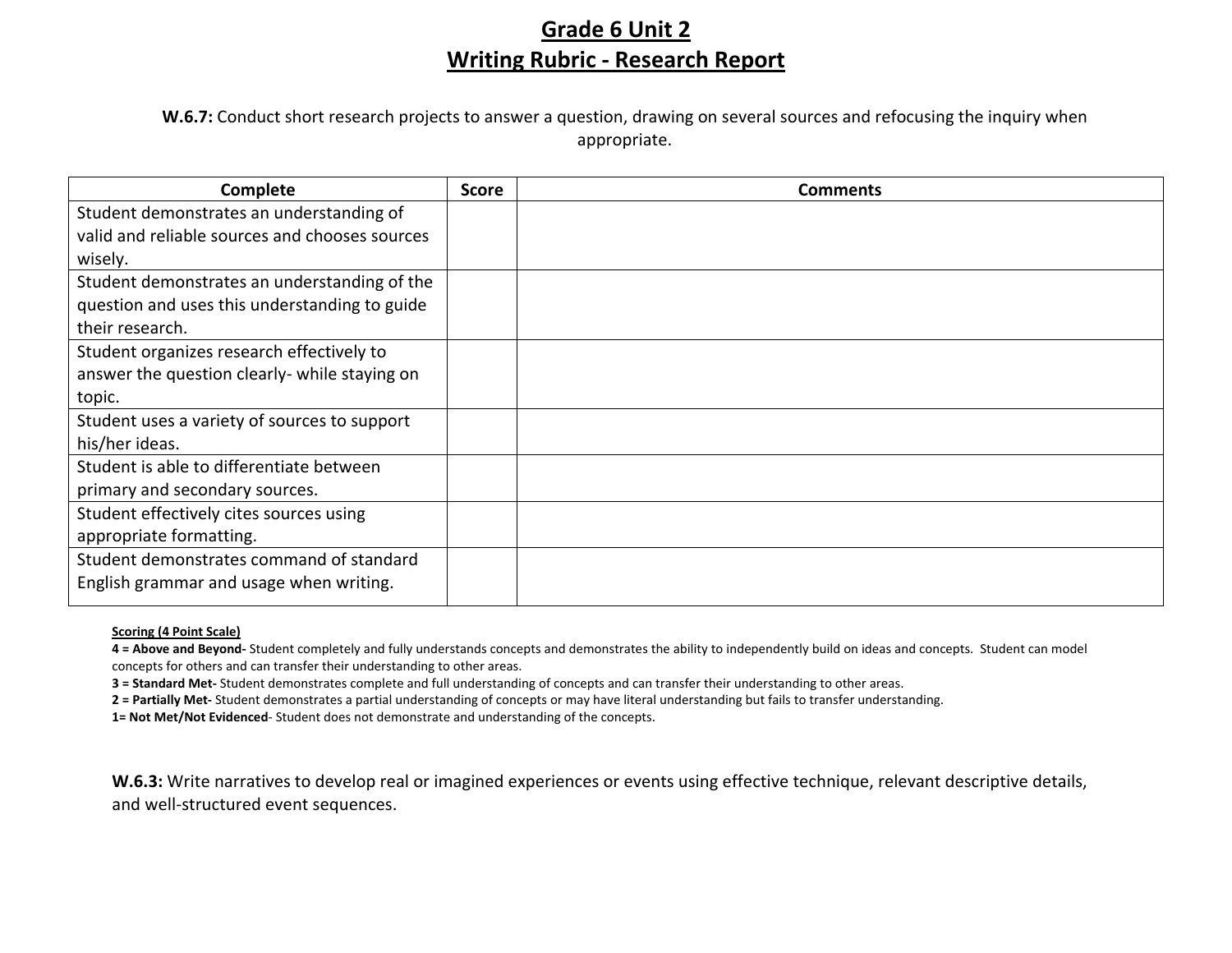### *In order to meet the standards students will need to understand that……*

- The order in which you write your events affects the reader's understanding of what you are trying to convey.
- Word choice, punctuation and use of proper grammar will affect the interest of the reader.
- You need to stay on topic and stay focused in your writing.
- Details (vivid, sensory etc) are essential and help the reader imagine what you are trying to convey. (show don't tell)
- Writing is <sup>a</sup> process, you should and need to edit and revise your work.

## *In order to understand, students will need to consider such questions as………*

- Who is my audience?
- Does my word choice match my audience and topic?
- Are my events in sequential order?
- Have you read this aloud to yourself and do you think it would make sense to someone else?
- Have you edited your work?

## *In order to understand students will need to…………*

- Know the audience, who will the reader will be.
- Know what a narrative is.
- Know how to structure their writing ( topic, main idea, climax, conclusion etc).
- Know how to use descriptive details.
- Know how to transition from one event to another.
- Be able to accept constructive feedback from peers or adults.
- Be able to edit and revise others' work (give specific feedback and advice)

**W.6.7:** Conduct short research projects to answer <sup>a</sup> question, drawing on several sources and refocusing the inquiry when appropriate.

## *In order to meet the standards students will need to understand that……*

- Not all sources are valid or reliable.
- There is more than just the internet.
- Plagiarism is taking credit for someone else's work and or ideas. Use your own wording.
- You may need to change the direction of your inquiry based depending on the information you gather.
- You need to keep an open mind as you do your research and change your inquiry as new facts emerge.
- Research is fluid.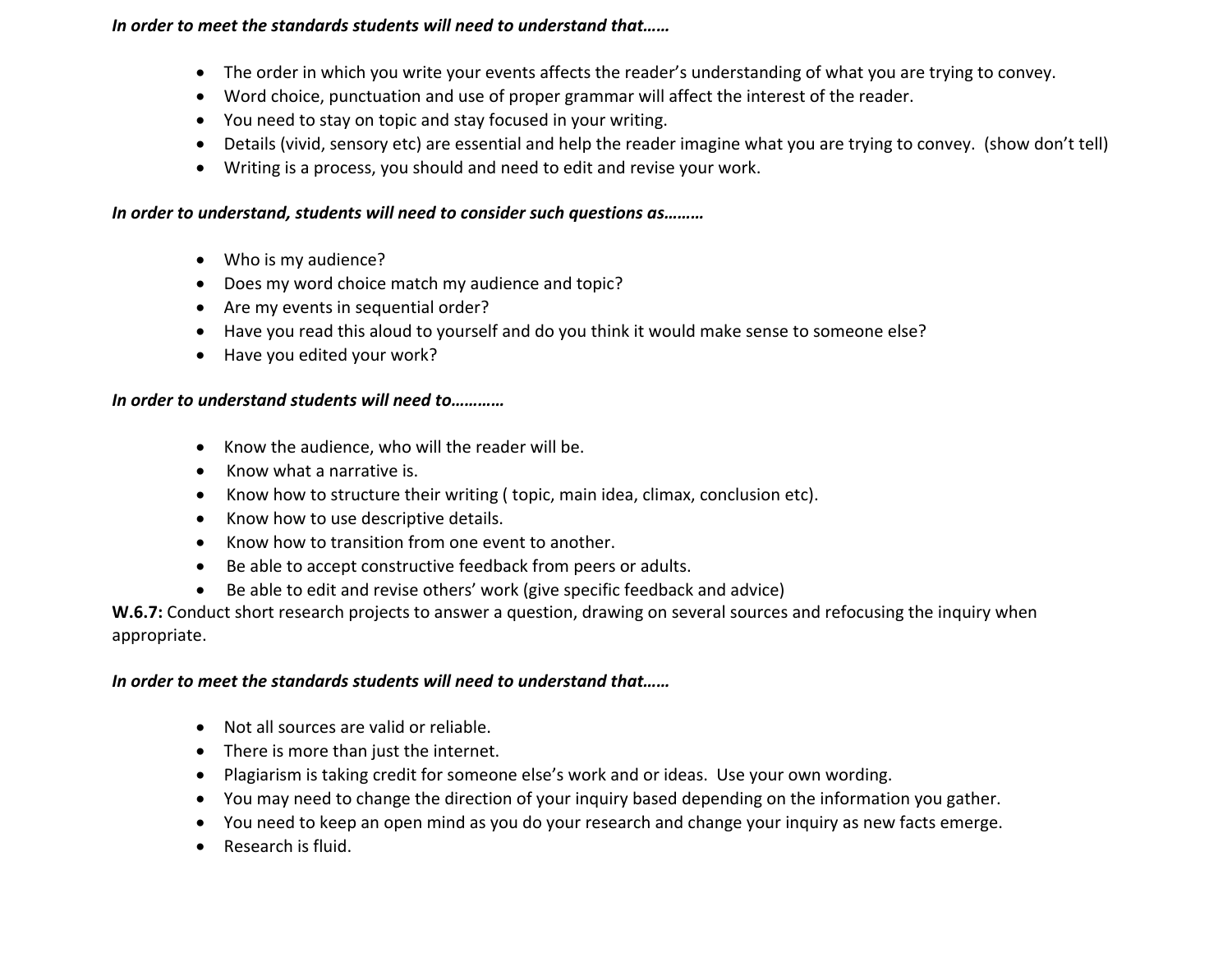#### *In order to understand, students will need to consider such questions as………*

- Am I on topic?
- Is my research relevant and current?
- Has or should my opinion change?
- Have I used a variety of sources?
- How many sources do I need?
- Have I answered my question?

## *In order to understand students will need to…………*

- Be able to cite your sources
- Differentiate between primary and secondary sources.
- Determine if <sup>a</sup> source is valid or reliable.
- Stay on topic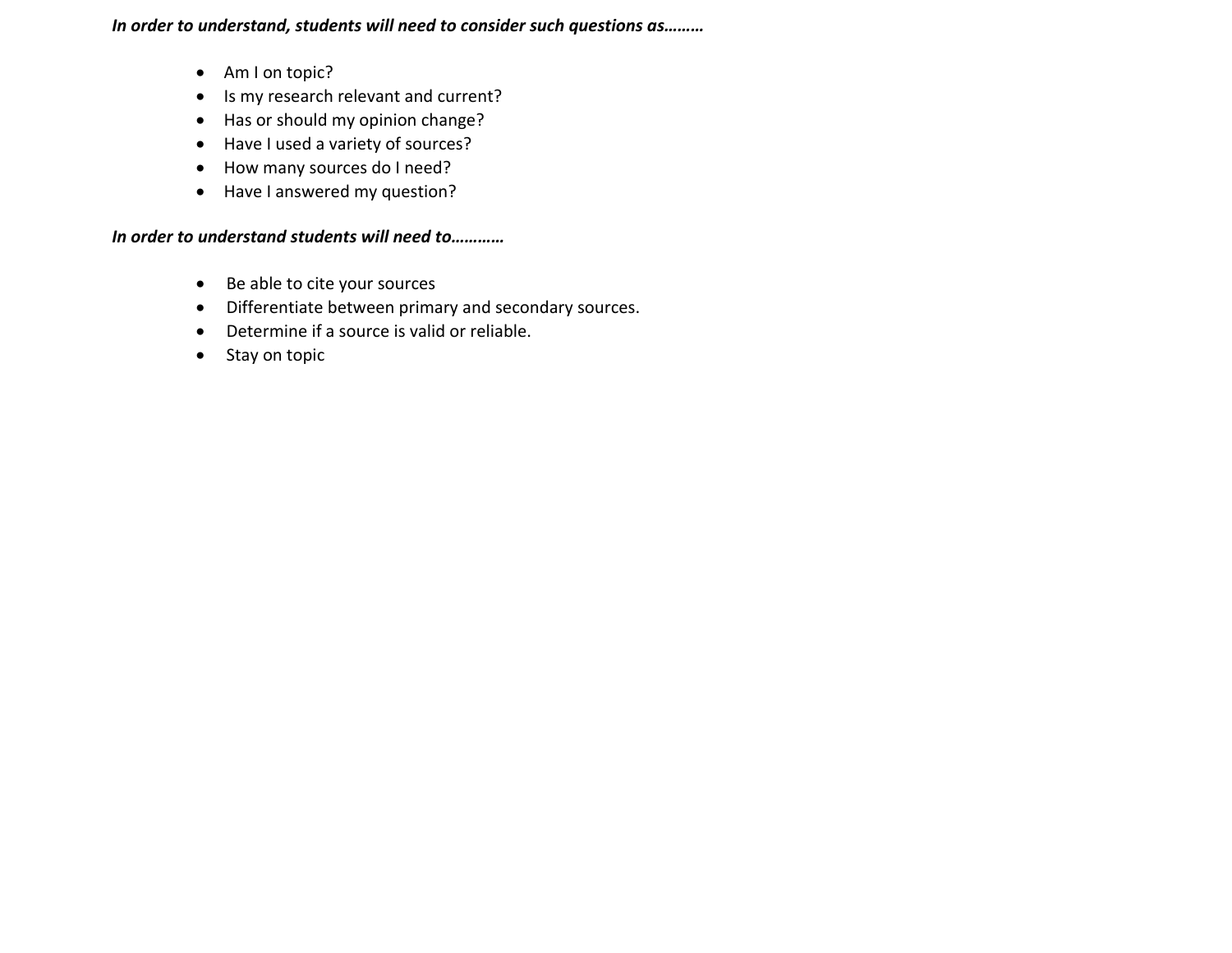## **Speaking and Language Rubric Grade 6 E.L.A.: Unit 2**

**SL.6.1:** Engage effectively in a range of collaborative discussions (one-on-one, in groups, and teacher-led) on grade 6 topics, texts, and issues, building on others' ideas and expressing their own clearly.

SL.6.1 (c): Pose and respond to specific questions with elaboration and detail by making comments that contribute to the topic, text, or issue under discussion.

SL.6.1 (d): Review the key ideas expressed and demonstrate understanding of multiple perspectives through reflection and paraphrasing.

|                                           | <b>Above and Beyond</b>                                                                                                                                                       | <b>Complete</b>                                                                                                                           | <b>Partially</b><br><b>Complete</b>                                                           | <b>Not Met</b>                                                                                               |
|-------------------------------------------|-------------------------------------------------------------------------------------------------------------------------------------------------------------------------------|-------------------------------------------------------------------------------------------------------------------------------------------|-----------------------------------------------------------------------------------------------|--------------------------------------------------------------------------------------------------------------|
| <b>Collaborative</b><br><b>Discussion</b> | <b>Student engages effectively</b><br>in discussion-- listens<br>quietly, builds on others'<br><i>ideas</i> and expresses own<br>ideas clearly.                               | <b>Student engages effectively</b><br>in discussion-- listens<br>quietly, and expresses own<br>ideas clearly.                             | <b>Student participates</b><br>in discussion.                                                 | <b>Student does not</b><br>participate in<br>discussion or is<br>disruptive to<br>discussion<br>environment. |
| <b>Posing Questions</b>                   | Student poses thought-<br><i>provoking</i> questions with<br>elaboration and <i>creative</i><br>detail by making comments<br>that contribute to the topic,<br>text, or issue. | Student poses specific<br>questions with elaboration<br>and detail by making<br>comments that contribute<br>to the topic, text, or issue. | <b>Student poses limited</b><br>questions and<br>comments that<br>contribute to the<br>topic. | Student does not pose<br>questions or questions<br>are not related to<br>topic.                              |
| <b>Responding to</b><br><b>Questions</b>  | Student responds to specific<br>questions with detail and<br>elaboration by making<br>comments that contribute<br>to the topic, text, or issue.                               | <b>Student responds to</b><br>specific questions with<br>detail by making comments<br>that contribute to the topic,<br>text, or issue.    | <b>Student responds to</b><br>specific questions<br>with detail.                              | <b>Student does not</b><br>respond to questions<br>or responses are<br>limited or off-topic.                 |
| <b>Reflection</b>                         | Key ideas are vividly<br>expressed and a clear<br>understanding of multiple<br>perspectives is<br>demonstrated through<br>reflection and<br>paraphrasing.                     | Key ideas are expressed and<br>an understanding of<br>multiple perspectives is<br>demonstrated through<br>reflection.                     | Key ideas are<br>expressed through<br>reflection.                                             | Reflection is limited or<br>not completed.                                                                   |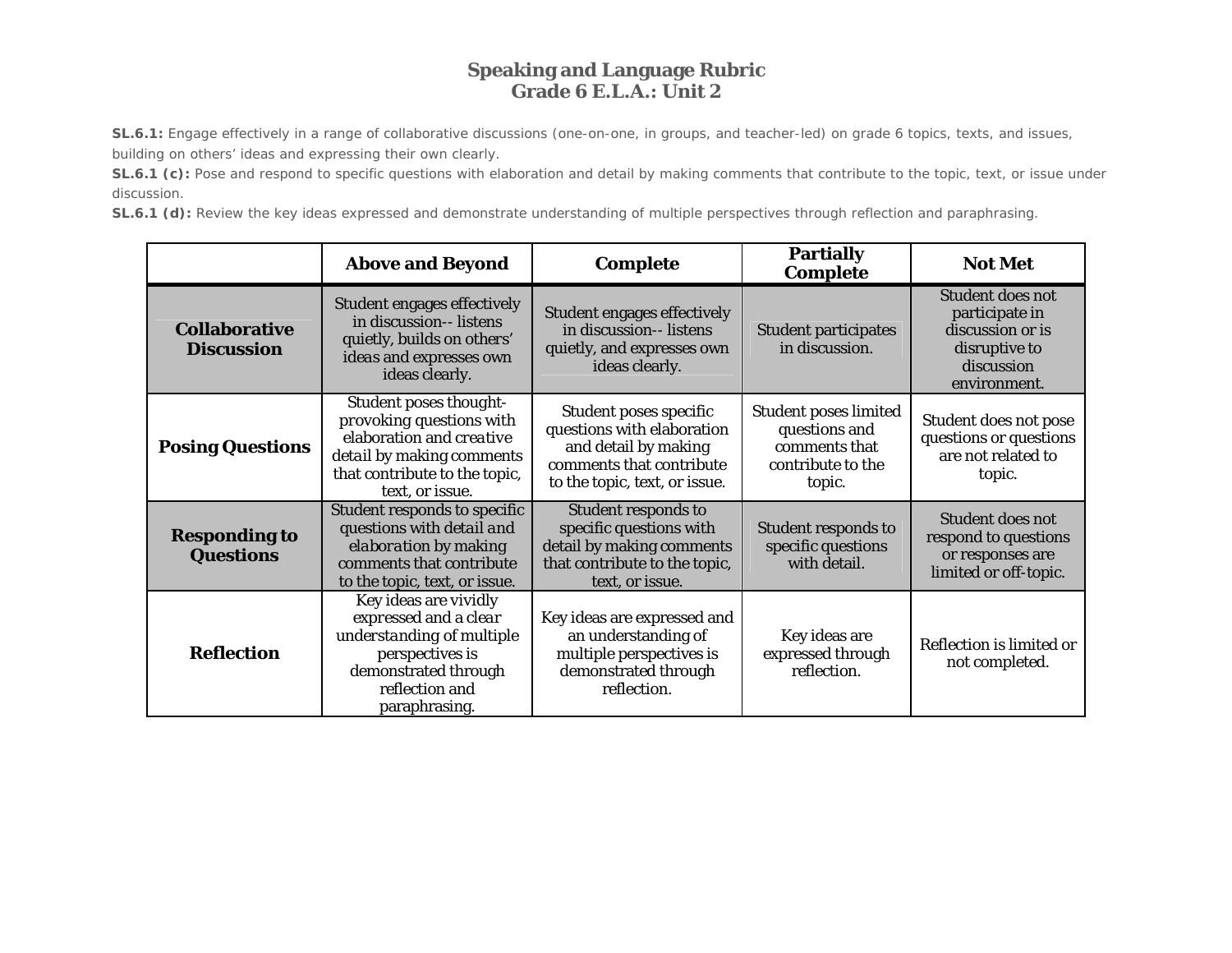# **Grade 6 Unit 2 Speaking and Listening Rubric**

**SL.6.1:** Engage effectively in <sup>a</sup> range of collaborative discussions (one‐on‐one, in groups, and teacher‐led) on grade 6 topics, texts, and issues, building on others' ideas and expressing their own clearly.

**SL.6.1 (c):** Pose and respond to specific questions with elaboration and detail by making comments that contribute to the topic, text, or issue under discussion.

**SL.6.1 (d):** Review the key ideas expressed and demonstrate understanding of multiple perspectives through reflection and paraphrasing.

| Complete                                         | <b>Score</b> | <b>Comments</b> |
|--------------------------------------------------|--------------|-----------------|
| Student engages effectively in discussion--      |              |                 |
| listens quietly, and expresses his/her own ideas |              |                 |
| clearly.                                         |              |                 |
| Student poses specific questions with            |              |                 |
| elaboration and detail by making comments        |              |                 |
| that contribute to the topic, text, or issue.    |              |                 |
| Student responds to specific questions with      |              |                 |
| detail by making comments that contribute to     |              |                 |
| the topic, text, or issue.                       |              |                 |
| Student paraphrases key ideas and                |              |                 |
| demonstrates understanding of multiple           |              |                 |
| perspectives through reflection.                 |              |                 |

#### **Scoring (4 Point Scale)**

**4 <sup>=</sup> Above and Beyond‐** Student completely and fully understands concepts and demonstrates the ability to independently build on ideas and concepts. Student can model concepts for others and can transfer their understanding to other areas.

**3 <sup>=</sup> Standard Met‐** Student demonstrates complete and full understanding of concepts and can transfer their understanding to other areas.

**2 <sup>=</sup> Partially Met‐** Student demonstrates <sup>a</sup> partial understanding of concepts or may have literal understanding but fails to transfer understanding.

**1= Not Met/Not Evidenced**‐ Student does not demonstrate and understanding of the concepts.

**SL.6.1:** Engage effectively in <sup>a</sup> range of collaborative discussions (one‐on‐one, in groups, and teacher‐led) on grade 6 topics, texts, and issues, building on others' ideas and expressing their own clearly.

**SL.6.1(c):** Pose and respond to specific questions with elaboration and detail by making comments that contribute to the topic, text, or issue under discussion.

**SL.6.1(d):** Review the key ideas expressed and demonstrate understanding of multiple perspectives through reflection and paraphrasing.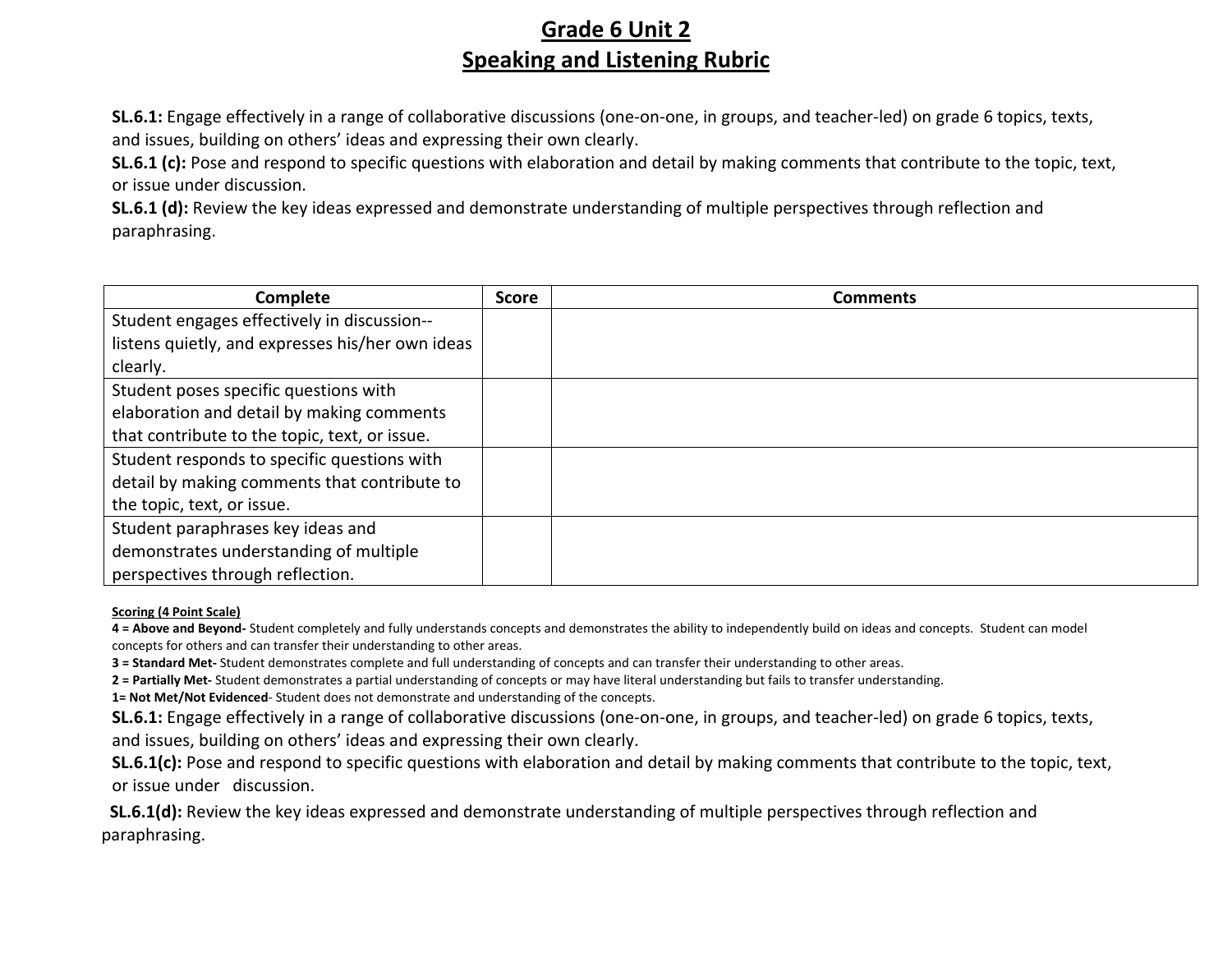*In order to meet the standards students will need to understand that……*

*In order to understand, students will need to consider such questions as………*

*In order to understand students will need to…………*

# **Grade 6 Unit 2 Grammar and Language Rubric**

L 6.4 – Determine or clarify the meaning of unknown and multiple meaning words and phrases based on grade 6 reading and content, choosing flexibility from <sup>a</sup> range of strategies.

L 6.4(a) - Use context (e.g., the overall meaning of the sentence or paragraph; a word's position or function in a sentence) as a clue to the meaning of <sup>a</sup> word or phrase.

L 6.4 (b) – Use common, grade‐appropriate Greek or Latin affixes and roots as clues to the meaning of words (e.g.; audience, auditory, audible)

| Complete                                    | <b>Score</b> | <b>Comments</b> |
|---------------------------------------------|--------------|-----------------|
| Student uses a variety of strategies to     |              |                 |
| determine meaning of unknown words and      |              |                 |
| phrases.                                    |              |                 |
| Student applies context clues to understand |              |                 |
| unknown words or phrases.                   |              |                 |
| Student demonstrates an understanding of    |              |                 |
| sentence structure to understand meaning of |              |                 |
| words and phrases.                          |              |                 |
| Student demonstrates an understanding of    |              |                 |
| common affixes and roots, such as Greek and |              |                 |
| Latin word meanings, to determine the       |              |                 |
| meaning of unknown words.                   |              |                 |

#### **Scoring (4 Point Scale)**

**4 <sup>=</sup> Above and Beyond‐** Student completely and fully understands concepts and demonstrates the ability to independently build on ideas and concepts. Student can model concepts for others and can transfer their understanding to other areas.

**3 <sup>=</sup> Standard Met‐** Student demonstrates complete and full understanding of concepts and can transfer their understanding to other areas.

**2 <sup>=</sup> Partially Met‐** Student demonstrates <sup>a</sup> partial understanding of concepts or may have literal understanding but fails to transfer understanding.

**1= Not Met/Not Evidenced**‐ Student does not demonstrate and understanding of the concepts.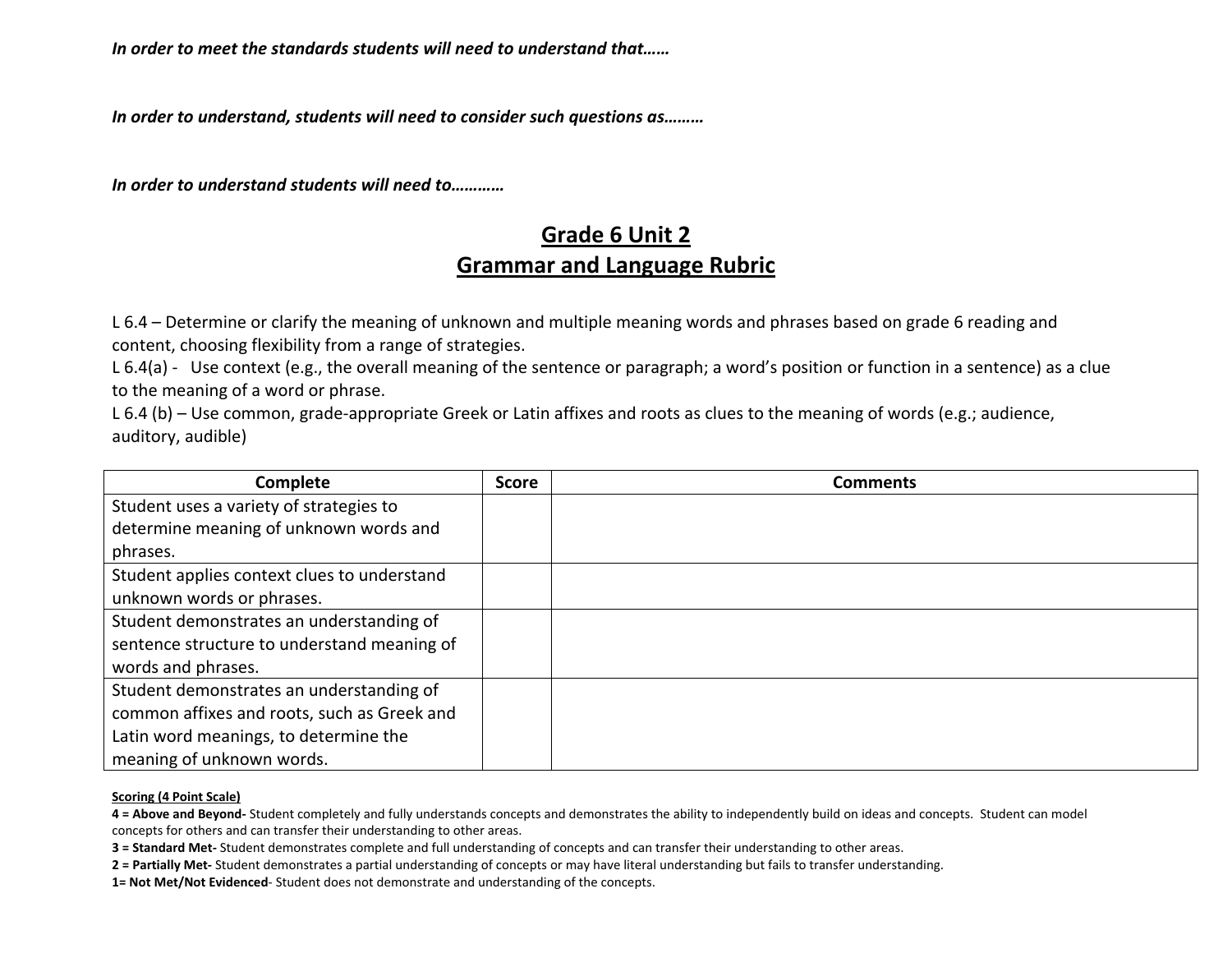**L.6.4:** Determine or clarify the meaning of unknown and multiple‐meaning words and phrases based on *grade 6 reading and content*, choosing flexibly from <sup>a</sup> range of strategies.

**L.6.4(a):** Use context (e.g., the overall meaning of <sup>a</sup> sentence or paragraph; <sup>a</sup> word's position or function in <sup>a</sup> sentence) as <sup>a</sup> clue to the meaning of <sup>a</sup> word or phrase.

**L.6.4(b):** Use common, grade‐appropriate Greek or Latin affixes and roots as clues to the meaning of <sup>a</sup> word (e.g., *audience, auditory, audible*).

*In order to meet the standards students will need to understand that……*

*In order to understand, students will need to consider such questions as………*

*In order to understand students will need to…………*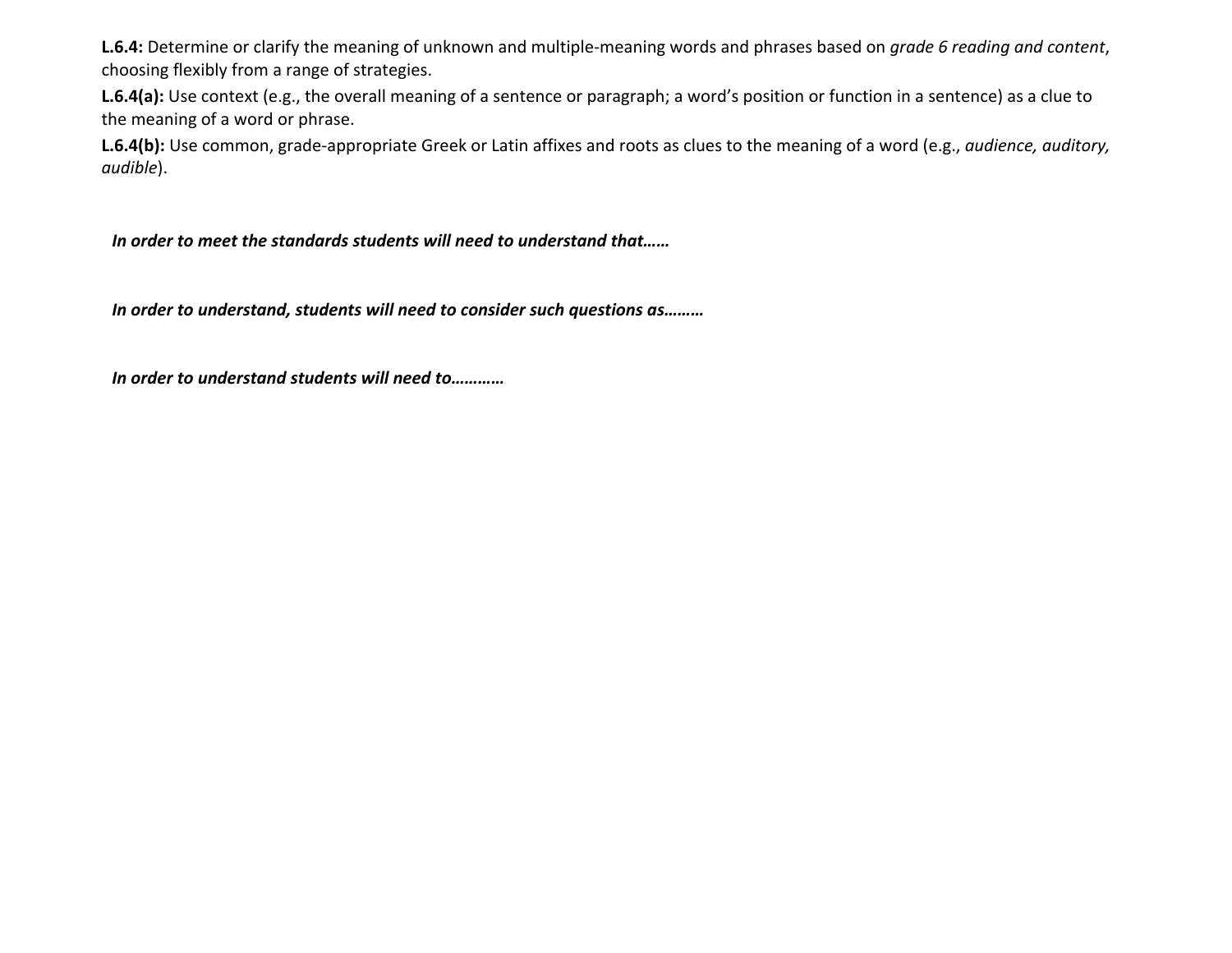### Quashnet School Grade 6

**NAME: Embracing Heritage – Unit 3** 

**STRAND: Reading and Literature /Reading and Information/Writing/ Language/Speaking and Listening** 

**ESSENTIAL GUIDING QUESTION: How does heritage define us individually and as a nation?** 

**FOCUS QUESTIONS: How does an author develop a point of view in a text?** 

| <b>Massachusetts</b> | <b>Learning</b>         | <b>Instructional</b>  | <b>Assessment</b>   | <b>Materials, Supplies</b> | <b>Pacing Guide</b> |
|----------------------|-------------------------|-----------------------|---------------------|----------------------------|---------------------|
| <b>State</b>         | <b>Expectations and</b> | <b>Strategies</b>     | <b>Techniques</b>   | and Resources              |                     |
| <b>Frameworks</b>    | <b>Course Specific</b>  |                       |                     |                            |                     |
|                      | <b>Goals</b>            |                       |                     |                            |                     |
| RL.6.6               | Students will be able   | Activate prior        | Observation         | <b>Esperanza Rising</b>    | January - February  |
| RI.6.3               | to:                     | knowledge             |                     |                            |                     |
| RI.6.9               | Explain how an          |                       | Formative           | Harvest Hope – Cesar       |                     |
|                      | author develops the     | <b>Guided Reading</b> | Assessments such as | Chavez                     |                     |
| W.6.1                | point of view of the    |                       | the use of the      |                            |                     |
| W.6.5                | narrator of a text      | Discussion            | students' white     | Slorp                      |                     |
|                      |                         |                       | boards              |                            |                     |
| L.6.4                | Analyze in detail       | Group Work            |                     | Viva New Jersey            |                     |
| L.6.4(b)             | how a key               |                       | Presentations       |                            |                     |
| L.6.4(c)             | individual, event, or   | Partner Work          |                     | Where Opportunity          |                     |
|                      | idea is introduced,     |                       | Rubrics             | Awaits                     |                     |
| SL.6.3               | illustrated, and        | Questioning           |                     |                            |                     |
|                      | elaborated in a text    |                       | Quizzes             | The Long Way to a          |                     |
|                      |                         | Modeling              |                     | New Land                   |                     |
|                      | Compare and             |                       | Common              |                            |                     |
|                      | contrast one author's   |                       | Assessments         |                            |                     |
|                      | presentation of         |                       |                     |                            |                     |
|                      | events with that of     |                       | Research Projects   |                            |                     |
|                      | another                 |                       |                     |                            |                     |
|                      |                         |                       |                     |                            |                     |
|                      | Write arguments to      |                       |                     |                            |                     |
|                      | support claims with     |                       |                     |                            |                     |
|                      | clear reasons and       |                       |                     |                            |                     |
|                      | relevant evidence       |                       |                     |                            |                     |
|                      | With some guidance      |                       |                     |                            |                     |
|                      | and support from        |                       |                     |                            |                     |
|                      |                         |                       |                     |                            |                     |
|                      | peers and adults,       |                       |                     |                            |                     |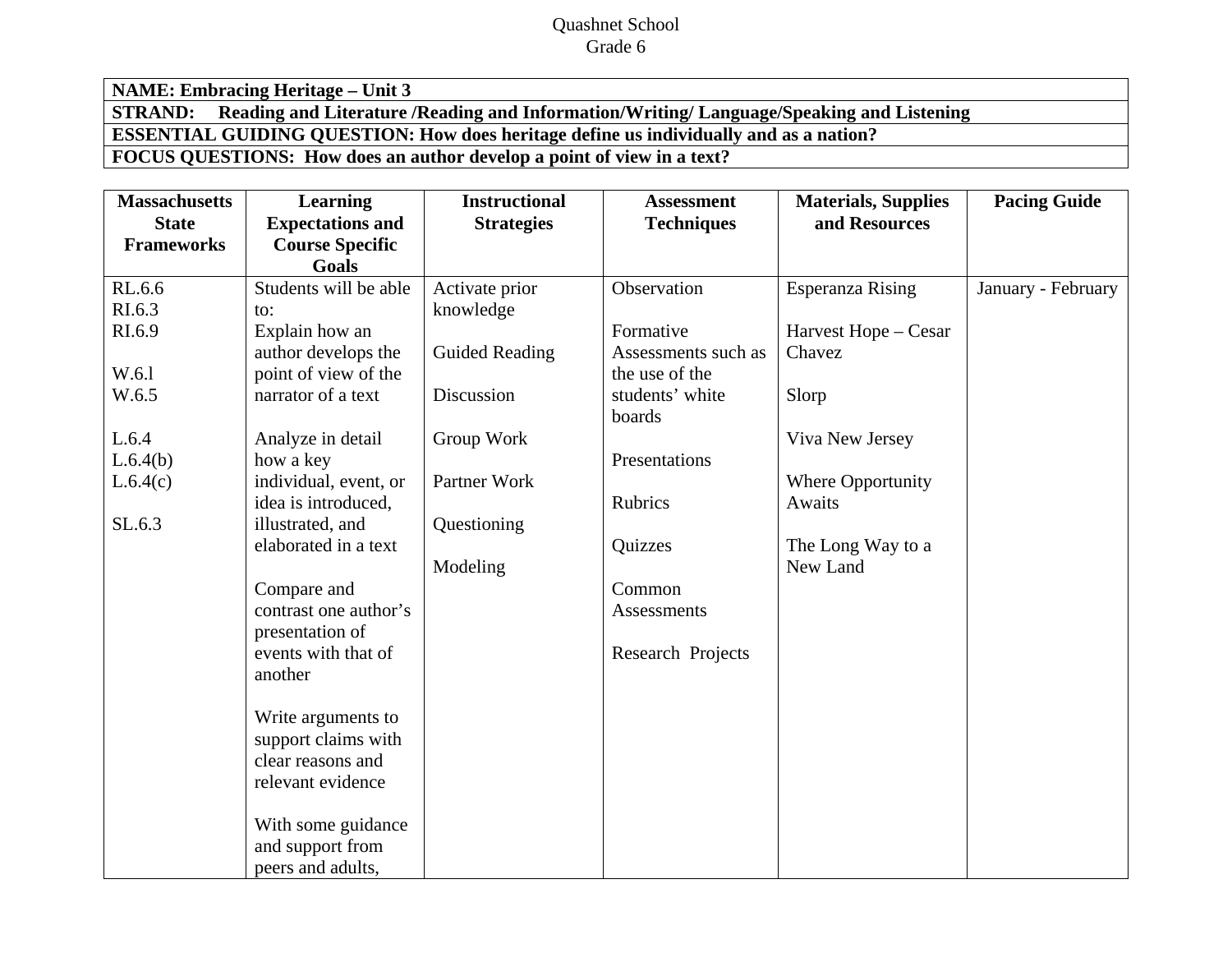| develop and            |  |  |
|------------------------|--|--|
| strengthen writing as  |  |  |
| needed by planning,    |  |  |
| revising, editing,     |  |  |
| rewriting, or trying a |  |  |
|                        |  |  |
| new approach           |  |  |
|                        |  |  |
| Determine or clarify   |  |  |
| the meaning of         |  |  |
| unknown and            |  |  |
| multiple meaning       |  |  |
| words and phrases      |  |  |
|                        |  |  |
| based on grade 6       |  |  |
| reading and content,   |  |  |
| choosing flexibility   |  |  |
| from a range of        |  |  |
| strategies             |  |  |
|                        |  |  |
| Verify the             |  |  |
| preliminary            |  |  |
| determination of the   |  |  |
|                        |  |  |
| meaning of a word or   |  |  |
| phrase                 |  |  |
|                        |  |  |
| Consult reference      |  |  |
| materials both print   |  |  |
| and digital, to find   |  |  |
| the pronunciation of   |  |  |
| a word or determine    |  |  |
| or clarify its precise |  |  |
| meaning or its part of |  |  |
|                        |  |  |
| speech                 |  |  |
|                        |  |  |
| Delineate a speaker's  |  |  |
| argument and           |  |  |
| specific claims,       |  |  |
| distinguishing claims  |  |  |
| that are supported by  |  |  |
| reasons and evidence   |  |  |
| from claims that are   |  |  |
|                        |  |  |
| not                    |  |  |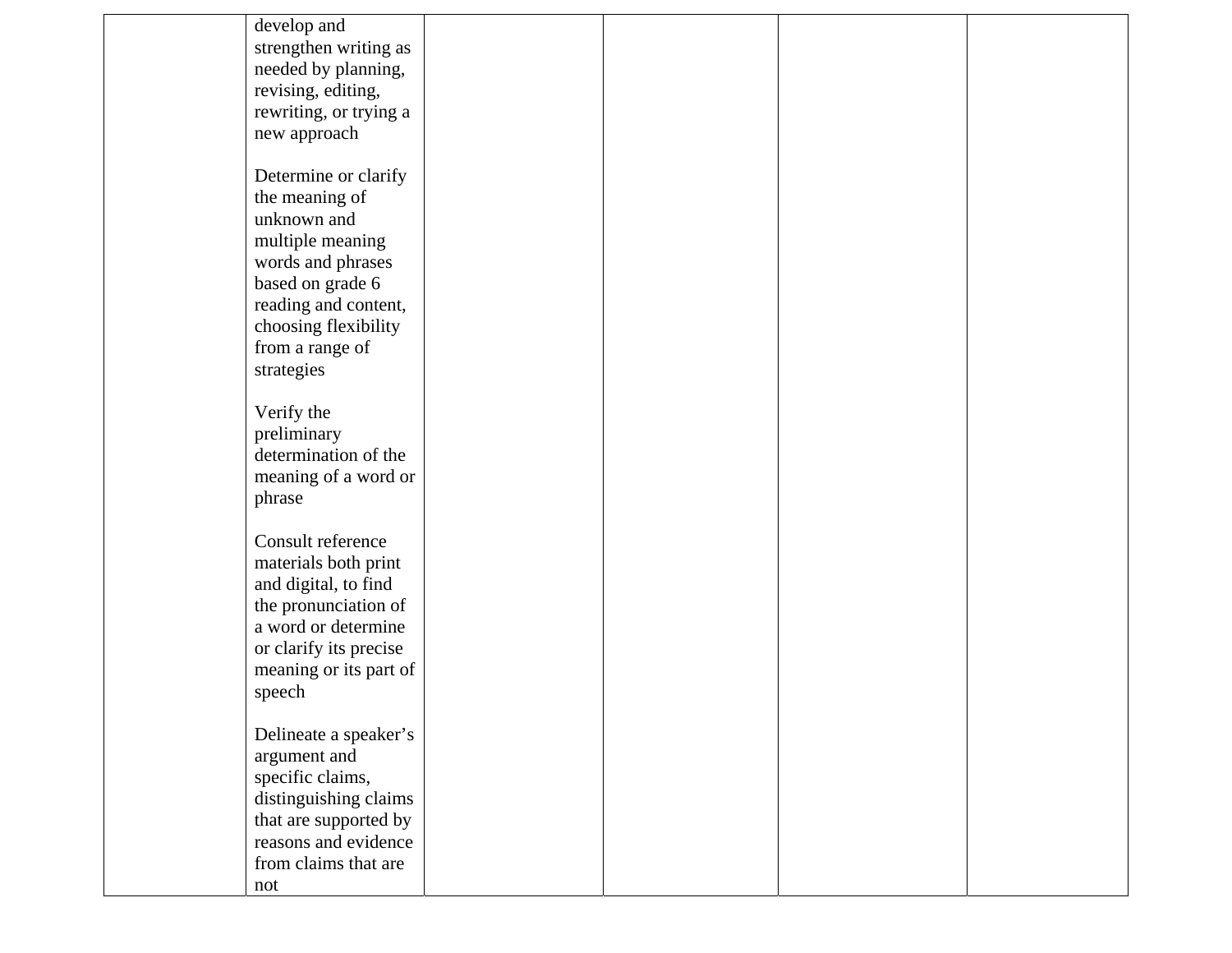## **Grade 6 Unit 3** *Embracing Heritage*

### **Overview**

America is a nation of immigrants. This diversity has helped to make our country rich in ideas, traditions, and customs. Except for the Native Americans, every American came here from somewhere else—or is born of ancestors who did. People have come, and continue to come, to America to seek freedom and opportunity. Some did not come here voluntarily. And some immigrants encountered prejudice. To learn more about the role of immigration in American heritage, students read and discuss <sup>a</sup> variety of fictional and informational texts. To appreciate how we are shaped by the experiences we have and the people we encounter, students do <sup>a</sup> Generations Project, in which they consider perspectives from different generations within <sup>a</sup> family. The project also helps hone students' interview and research skills. In addition, students create semantic maps of the phrase "embracing heritage" in order to represent visually their understanding of this phrase. They write an informative/explanatory essay in response to the essential question: How does heritage define us individually and as <sup>a</sup> nation?

*Note:* This unit provides an example of how cross-curricular collaboration can naturally occur between English and other content areas. Students can read informational texts in history class, and compare those accounts to personal narratives and accounts about the immigrants' experience read in English class. Much discussion centers on the ways in which background information enhances understanding of literature (whether on immigration or any other history/science topic of teachers' choosing). This unit also demonstrates how the reading and writing standards provide instructional connectivity between learning in English and other content areas.

### **Essential Question**

How does heritage define us individually and as <sup>a</sup> nation?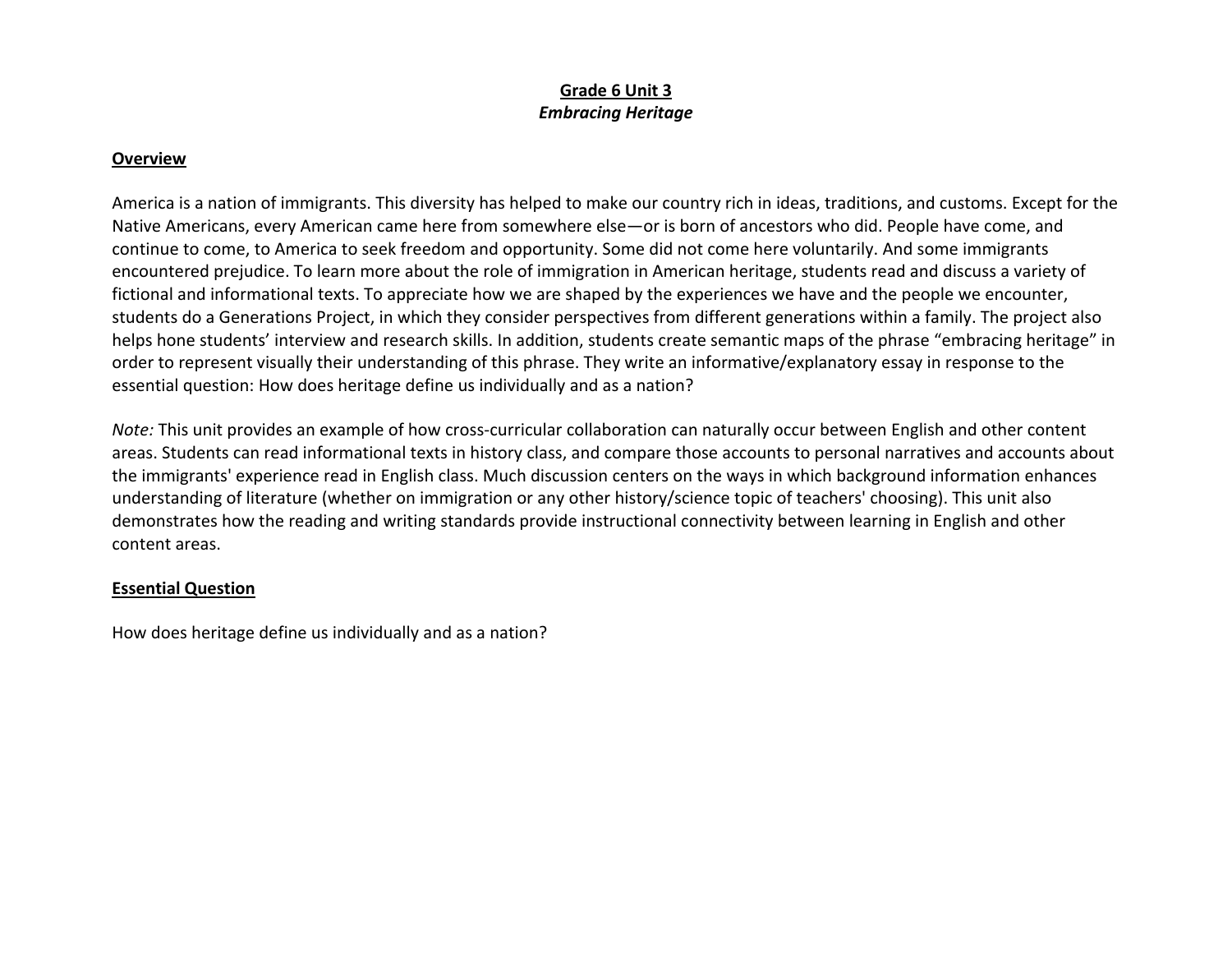# **Grade 6 Unit 3 Reading Rubric**

- $\bullet$ **RL.6.6:** Explain how an author develops the point of view of the narrator in <sup>a</sup> text.
- ٠ **RI.6.3:** Analyze in detail how <sup>a</sup> key individual, event, or idea is introduced, illustrated, and elaborated in <sup>a</sup> text (e.g., through examples or anecdotes).
- $\bullet$  **RI.6.9:** Compare and contrast one author's presentation of events with that of another (e.g., <sup>a</sup> memoir written by and <sup>a</sup> biography on the same person).

| 3 = Standard Met                                                                                                                                                     | <b>Score</b> | <b>Comments</b> |
|----------------------------------------------------------------------------------------------------------------------------------------------------------------------|--------------|-----------------|
| Student communicates how events have impacted<br>the narrator's point of view, recognizing that the<br>author's point of view is shaped by his/her<br>experiences.   |              |                 |
| Student pulls out examples or anecdotes from the<br>text to communicate how the individual, event, or<br>idea is developed and elaborated on throughout the<br>text. |              |                 |
| Student references a variety of sources to identify<br>how multiple presentations of the same event can be<br>similar or different.                                  |              |                 |
| Student demonstrates an ability to communicate the<br>differences and similarities of varied accounts of the<br>same event and how they impact the story.            |              |                 |

#### **Scoring (4 Point Scale)**

**4 <sup>=</sup> Above and Beyond‐** Student completely and fully understands concepts and demonstrates the ability to independently build on ideas and concepts. Student can model concepts for others and can transfer their understanding to other areas.

**3 <sup>=</sup> Standard Met‐** Student demonstrates complete and full understanding of concepts and can transfer their understanding to other areas.

**2 <sup>=</sup> Partially Met‐** Student demonstrates <sup>a</sup> partial understanding of concepts or may have literal understanding but fails to transfer understanding.

**1= Not Met/Not Evidenced**‐ Student does not demonstrate and understanding of the concepts.

**RL.6.6:** Explain how an author develops the point of view of the narrator in <sup>a</sup> text.

#### *In order to meet the standards students will need to understand that…*

- A narrator is the voice of the text.
- $\bullet$ The point of view is the perspective from which the events are expressed.
- $\bullet$ The narrator's point of view affects the reader's understanding of the text.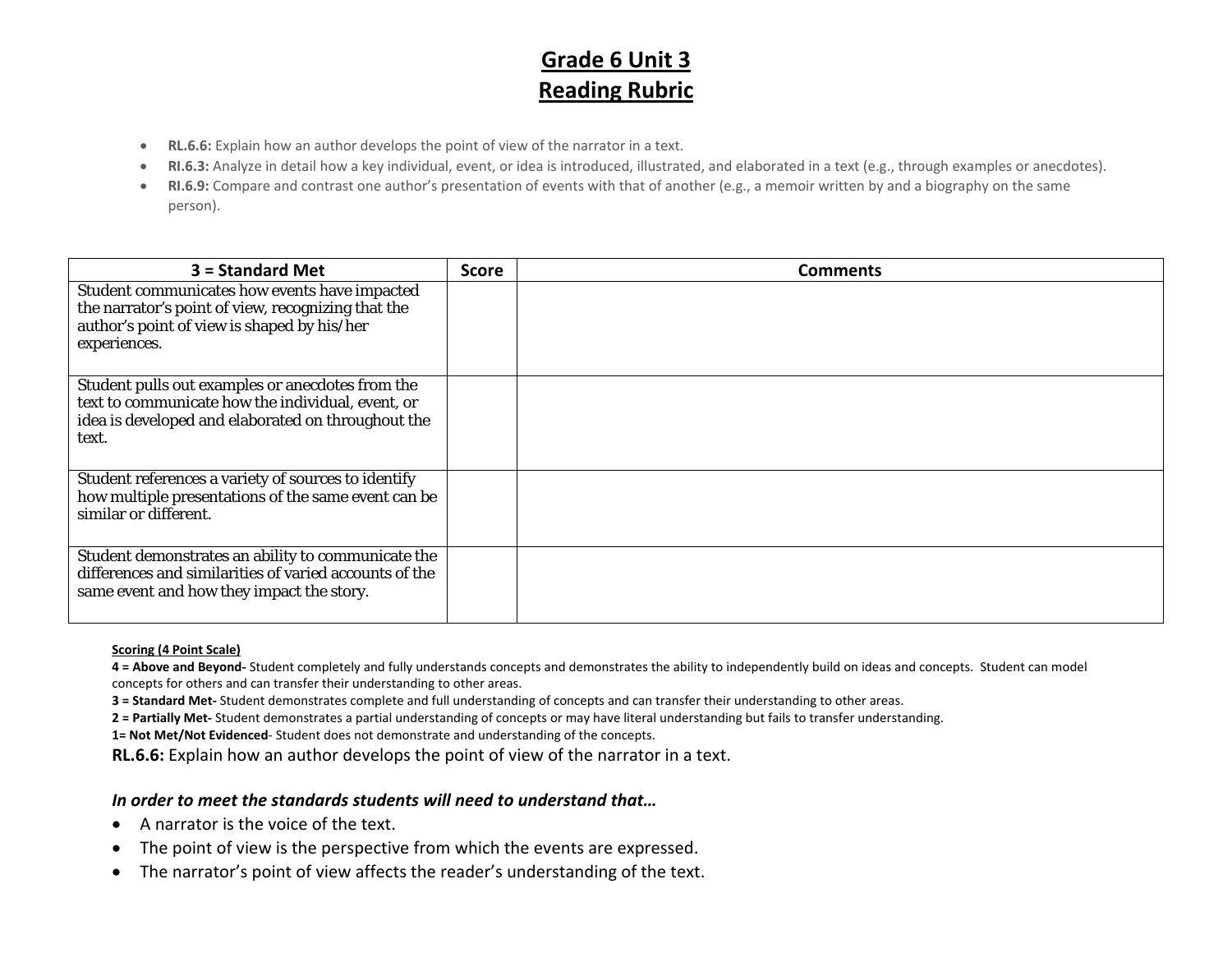#### *In order to understand, students will need to consider such questions as…*

- **•** How does point of view reveal and limit the understanding of the events and culture in the text?
- What is the author's purpose?
- Who is telling the story?

#### *In order to understand students will need to…*

- Visualize experiences that have impacted the narrator's point of view.
- Recognize that the author's point of view is shaped by his/her experiences.
- Know there can be multiple perspectives of the same event.

**RI.6.3:** Analyze in detail how <sup>a</sup> key individual, event, or idea is introduced, illustrated, and elaborated in <sup>a</sup> text (e.g., through examples or anecdotes).

## *In order to meet the standards students will need to understand that…*

To analyze means to study or determine the nature and relationship of the parts.

## *In order to understand, students will need to consider such questions as…*

- Are there multiple events, individuals, or ideas being presented?
- If so, which details match each event, individual, or idea?

## *In order to understand students will need to…*

- Visualize the individual, event, or idea being presented.
- Pull out examples or anecdotes from the text.
- Identify how key events, individuals, and ideas are developed and elaborated on throughout the text.

**RI.6.9:** Compare and contrast one author's presentation of events with that of another (e.g., <sup>a</sup> memoir written by and <sup>a</sup> biography on the same person).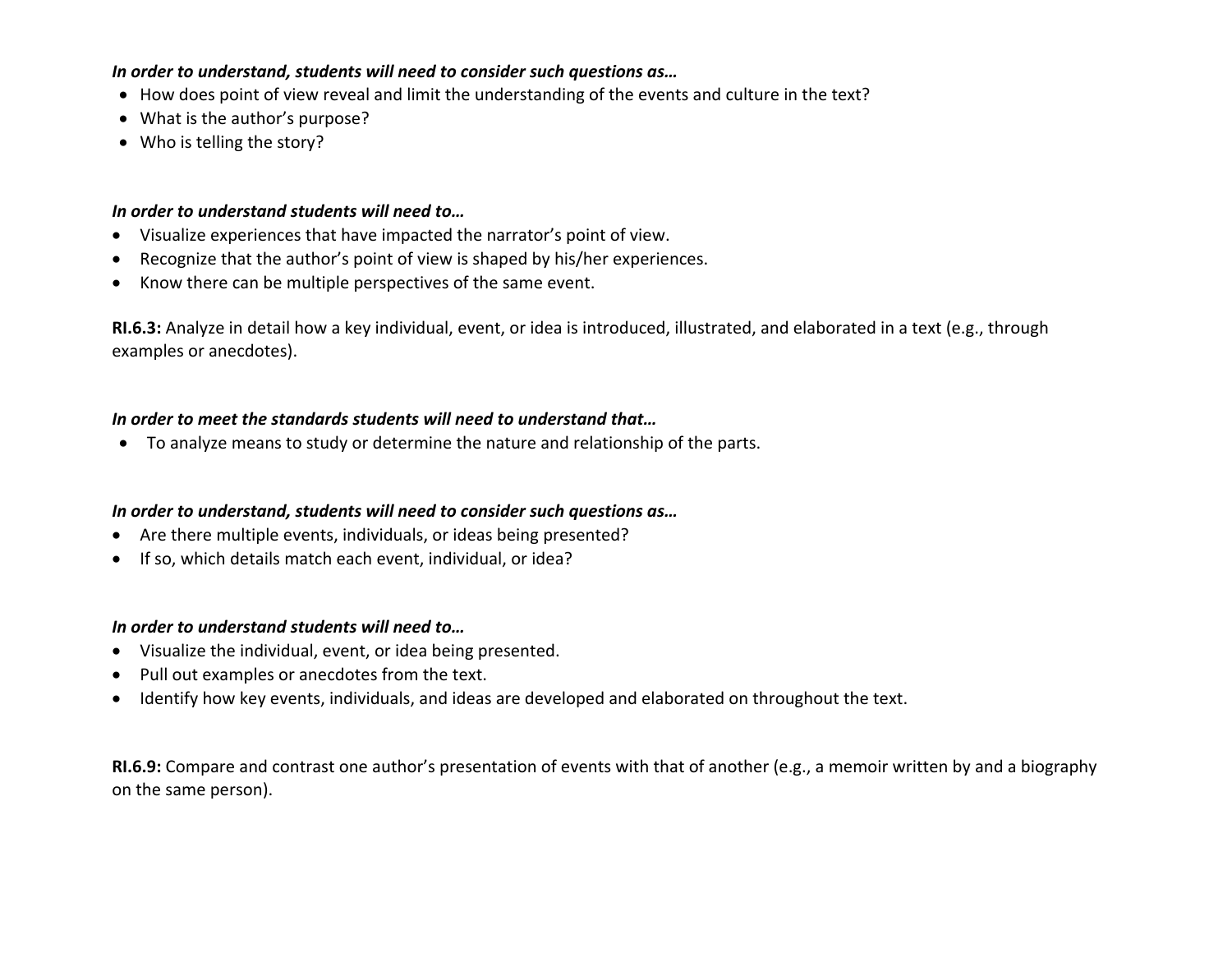#### *In order to meet the standards students will need to understand …*

- Essential elements of comparing and contrasting.
- The difference between <sup>a</sup> memoir and <sup>a</sup> biography.
- $\bullet$ Remembered events do not always match up with historical events.
- Memoirs and biographies contain biases to varying degrees.

#### *In order to understand, students will need to consider such questions as…*

- Can events in the text be verified?
- How do the author's experiences impact the text?
- Has information been omitted, added, or exaggerated?
- How is each author's presentation of the events similar and/or different?

## *In order to understand students will need to…*

- Reference multiple sources.
- **•** Identify how presentations of the same events can be similar and different.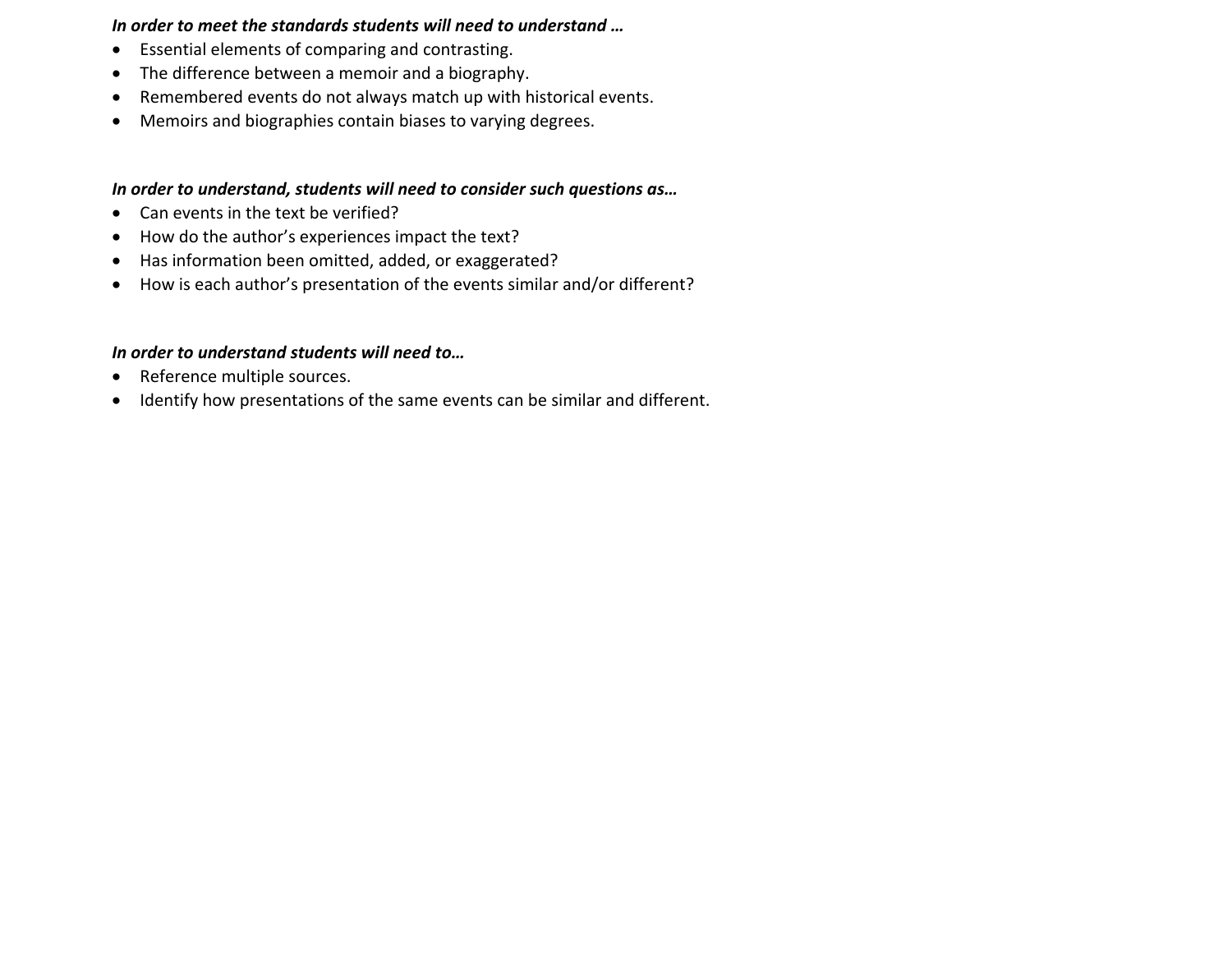# **Grade 6 Unit 3 Writing Rubric**

**Writing 6.1:** Write arguments to support claims with clear reasons and relevant evidence.

Writing 6.5 : With some guidance and support from peers and adults, develop and strengthen writing as needed by planning, revising, editing, rewriting, or trying <sup>a</sup> new approach.

| 3 = Standard Met                                                                      | <b>Score</b> | <b>Comments</b> |
|---------------------------------------------------------------------------------------|--------------|-----------------|
| Student as developed an argument about a topic.                                       |              |                 |
| Student supports their argument with clear reasoning<br>and relevant, valid evidence. |              |                 |
| Student uses appropriate and respectful language in                                   |              |                 |
| editing someone else's work.                                                          |              |                 |
| Student has followed the complete writing process                                     |              |                 |
| including peer collaboration.                                                         |              |                 |
| Student has altered their approach when not reaching                                  |              |                 |
| success which may require starting the process over.                                  |              |                 |
| Student demonstrates an understanding of sequence                                     |              |                 |
| and applies it in their writing.                                                      |              |                 |
| Student stays on topic and remains focused in their                                   |              |                 |
| writing.                                                                              |              |                 |
| Student's writing and word choice is appropriate for the                              |              |                 |
| given audience.                                                                       |              |                 |
| Student demonstrates command of standard English                                      |              |                 |
| grammar and usage when writing.                                                       |              |                 |

#### **Scoring (4 Point Scale)**

**4 <sup>=</sup> Above and Beyond‐** Student completely and fully understands concepts and demonstrates the ability to independently build on ideas and concepts. Student can model concepts for others and can transfer their understanding to other areas.

**3 <sup>=</sup> Standard Met‐** Student demonstrates complete and full understanding of concepts and can transfer their understanding to other areas.

**2 <sup>=</sup> Partially Met‐** Student demonstrates <sup>a</sup> partial understanding of concepts or may have literal understanding but fails to transfer understanding.

**1= Not Met/Not Evidenced**‐ Student does not demonstrate and understanding of the concepts.

**W.6.1:** Write arguments to support claims with clear reasons and relevant evidence.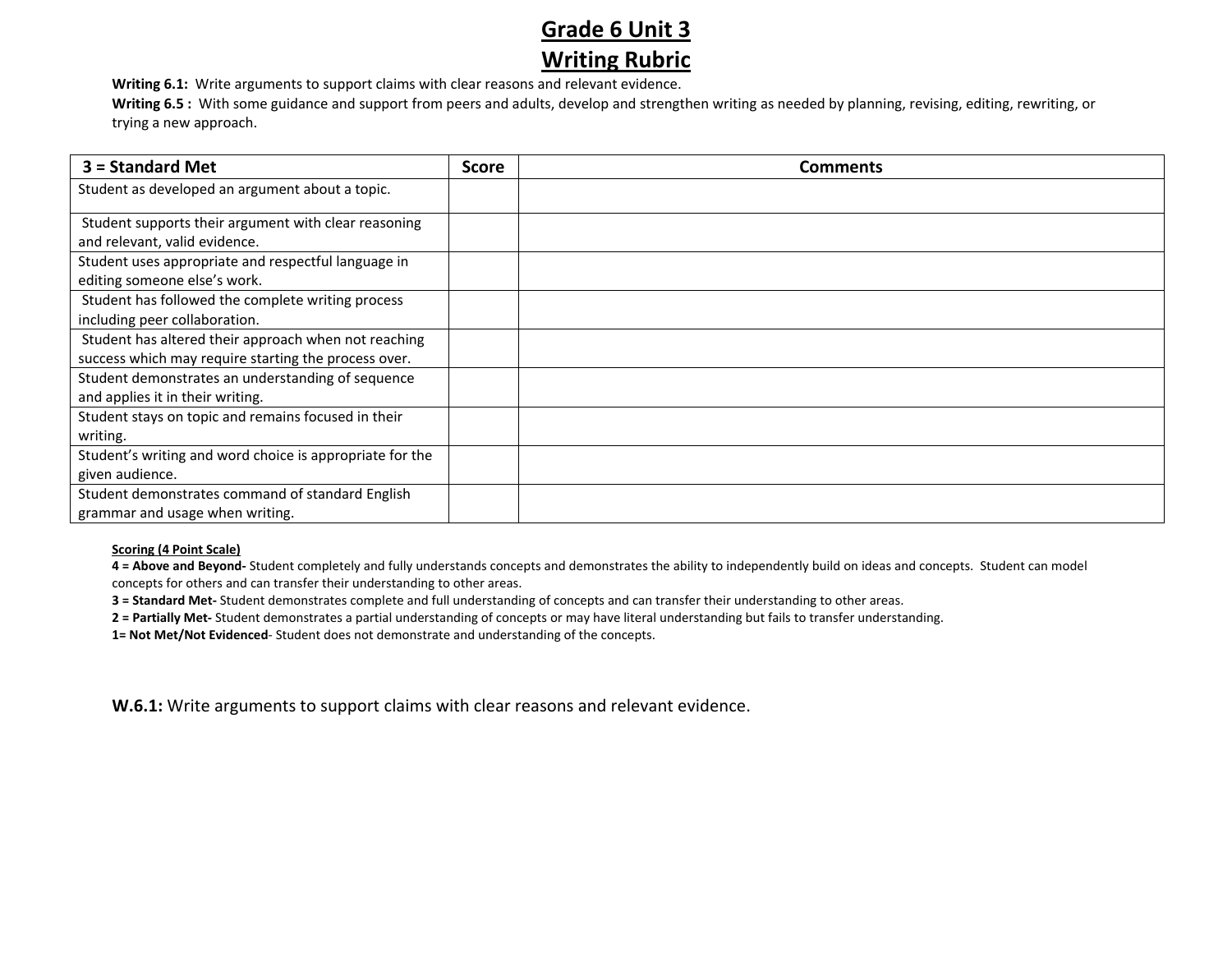#### *In order to meet the standards students will need to understand …*

- $\bullet$ To argue means an attempt to prove your point, using evidence to persuade your audience.
- . Relevant evidence supports the argument or point of view.

### *In order to understand, students will need to consider such questions as…*

- What is my point of view?
- What is the point of view that I am defending?
- Where can I gather evidence?

#### *In order to understand students will need to…*

- Develop an opinion or argument about <sup>a</sup> topic.
- 0 Support their reasoning with relevant evidence.

**W.6.5:** With some guidance and support from peers and adults, develop and strengthen writing as needed by planning, revising, editing, rewriting, or trying <sup>a</sup> new approach.

### *In order to meet the standards students will need to understand that…*

- Multiple drafts of <sup>a</sup> written piece are necessary to effectively refine writing.
- Drafting a plan guides their work.
- Frequent and effective revisions and edits enhance the end result.

### *In order to understand, students will need to consider such questions as…*

- Have multiple people read my writing?
- Is my writing clear?
- Are my revision suggestions clear and appropriate to another writer?

#### *In order to understand students will need to…*

- Use standard writing conventions in their written work.
- Follow the complete writing process including peer collaboration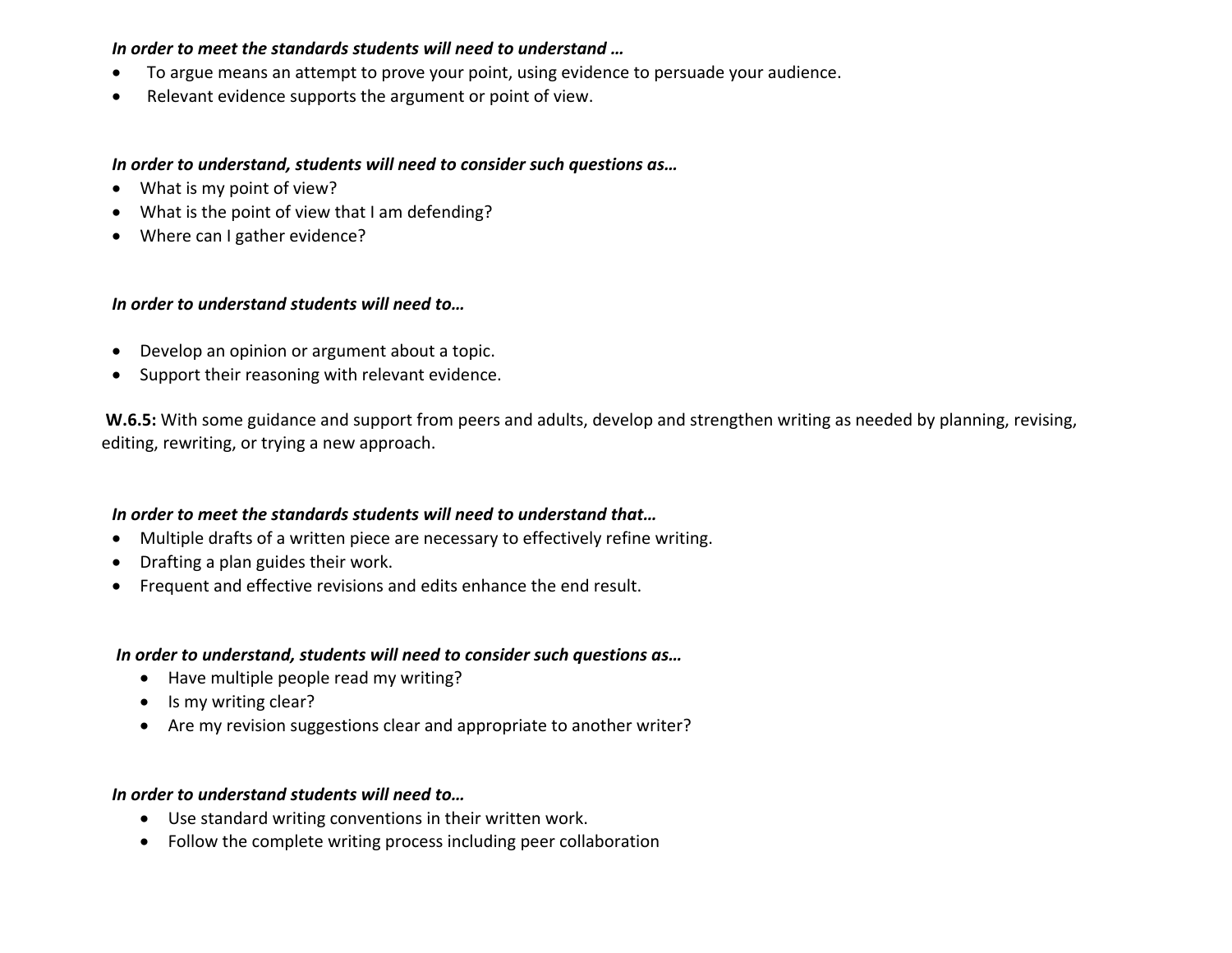# **Grade 6 Unit 3 Speaking and Listening Rubric**

**SL.6.3**: Delineate a speaker's argument and specific claims, distinguishing claims that are supported by reasons and evidence from claims that are not.

| <b>Complete</b>                                                                                                 | <b>Score</b> | <b>Comments</b> |
|-----------------------------------------------------------------------------------------------------------------|--------------|-----------------|
| Student can identify the author or speaker's<br>argument by summarizing it in their own<br>words.               |              |                 |
| Student can determine how/if the author or<br>speaker's background has influenced their<br>opinion or argument. |              |                 |
| Student can distinguish between fact and<br>opinion.                                                            |              |                 |

#### **Scoring (4 Point Scale)**

**4 <sup>=</sup> Above and Beyond‐** Student completely and fully understands concepts and demonstrates the ability to independently build on ideas and concepts. Student can model concepts for others and can transfer their understanding to other areas.

- **3 <sup>=</sup> Standard Met‐** Student demonstrates complete and full understanding of concepts and can transfer their understanding to other areas.
- **2 <sup>=</sup> Partially Met‐** Student demonstrates <sup>a</sup> partial understanding of concepts or may have literal understanding but fails to transfer understanding.

**1= Not Met/Not Evidenced**‐ Student does not demonstrate and understanding of the concepts.

**SL.6.3:** Delineate <sup>a</sup> speaker's argument and specific claims, distinguishing claims that are supported by reasons and evidence from claims that are not.

### *In order to meet the standards students will need to understand that..*

- Alter their approach when not reaching success which may require starting the process over. An argument is a point of view
- . To argue means an attempt to prove your point, using evidence, to persuade your audience.
- 0 • If there are no concrete facts to support someone's argument it is an opinion.
- 0 Personal experiences or background may influence their opinion or argument.

### *In order to understand, students will need to consider such questions as…*

- Is this supported by fact?
- . Has the author or speaker's background etc. influenced their argument?
- 0 • Is the Author or speaker biased?
- 0 What is the author or speaker's argument?
- Are the facts reliable and or valid?

### *In order to understand students will need to…*

Be able to distinguish between fact and opinion.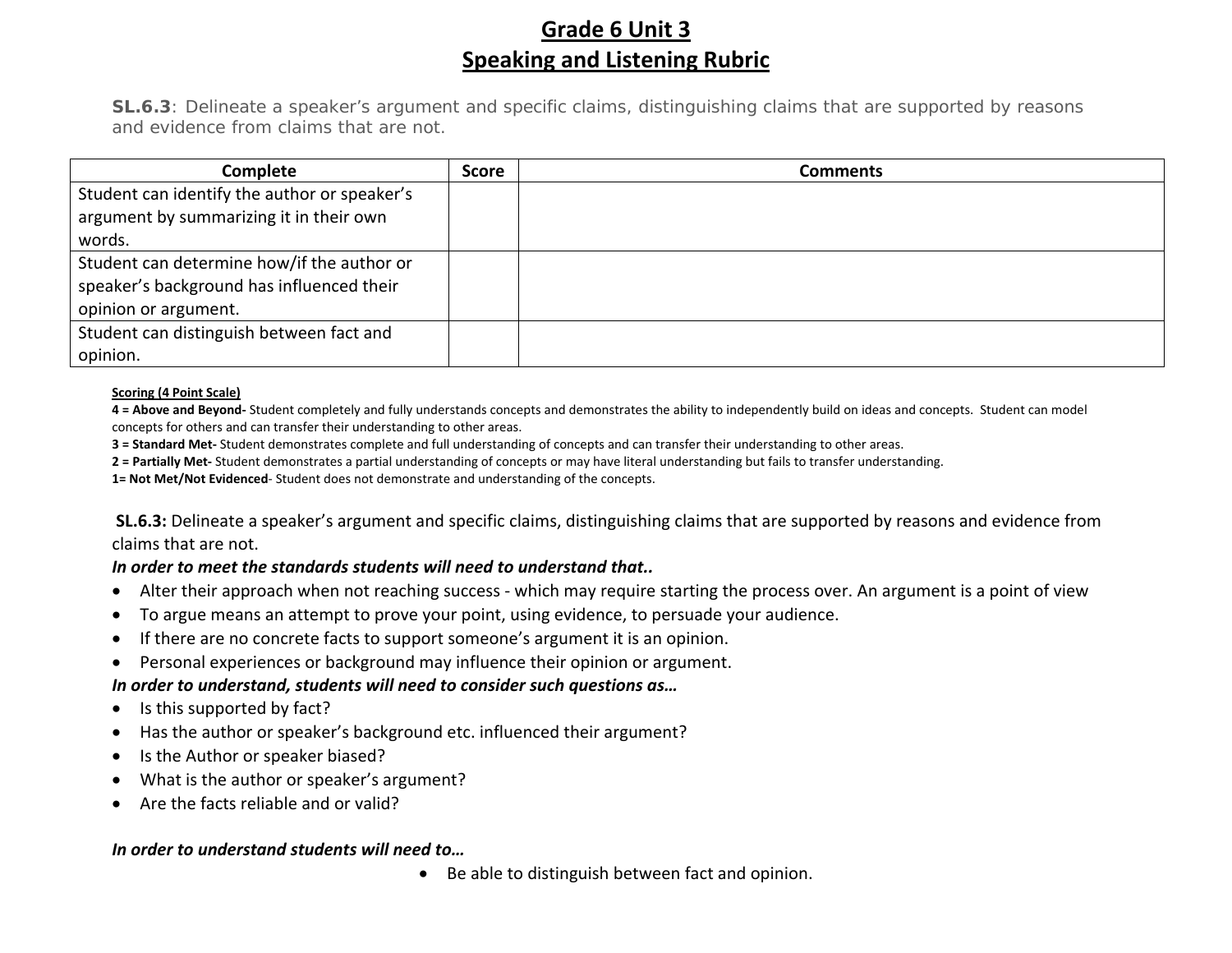# **Grade 6 Unit 3 Grammar and Language Rubric**

**L.6.4:** Determine or clarify the meaning of unknown and multiple meaning words and phrases based on grade 6 reading and content, choosing flexibility from a range of strategies.

**L 6.4(c):** Consult reference materials (e.g., dictionaries, glossaries, thesauruses), both print and digital, to find the pronunciation of <sup>a</sup> word or determine or clarify its precise meaning or its part of speech.

**L 6.4 (b):** Verify the preliminary determination of the meaning of <sup>a</sup> word or phrase (e.g., by checking the inferred meaning in context or in <sup>a</sup> dictionary).

| 3= Standard Met                                 | <b>Score</b> | <b>Comments</b> |
|-------------------------------------------------|--------------|-----------------|
| Student demonstrates an understanding and       |              |                 |
| ability to apply a range of strategies to       |              |                 |
| determine the meaning of unknown words.         |              |                 |
| Student demonstrates ability to effectively use |              |                 |
| necessary skills when consulting multiple       |              |                 |
| reference materials. (e.g., use of guide words, |              |                 |
| identifying parts of speech, pronunciation,     |              |                 |
| selection of proper definition, etc.)           |              |                 |
| Student demonstrates an ability to develop a    |              |                 |
| preliminary definition of unknown words and     |              |                 |
| verify the proper definition through the use of |              |                 |
| reference materials.                            |              |                 |

#### **Scoring (4 Point Scale)**

**4 <sup>=</sup> Above and Beyond‐** Student completely and fully understands concepts and demonstrates the ability to independently build on ideas and concepts. Student can model concepts for others and can transfer their understanding to other areas.

**3 <sup>=</sup> Standard Met‐** Student demonstrates complete and full understanding of concepts and can transfer their understanding to other areas.

**2 <sup>=</sup> Partially Met‐** Student demonstrates <sup>a</sup> partial understanding of concepts or may have literal understanding but fails to transfer understanding.

**1= Not Met/Not Evidenced**‐ Student does not demonstrate and understanding of the concepts.

**L.6.4:** Determine or clarify the meaning of unknown and multiple‐meaning words and phrases based on *grade 6 reading and content*, choosing flexibly from <sup>a</sup> range of strategies.

**L.6.4(c):** Consult reference materials (e.g., dictionaries, glossaries, thesauruses), both print and digital, to find the pronunciation of <sup>a</sup> word or determine or clarify its precise meaning or its part of speech.

**L.6.4(d):** Verify the preliminary determination of the meaning of <sup>a</sup> word or phrase (e.g., by checking the inferred meaning in context or in <sup>a</sup> dictionary).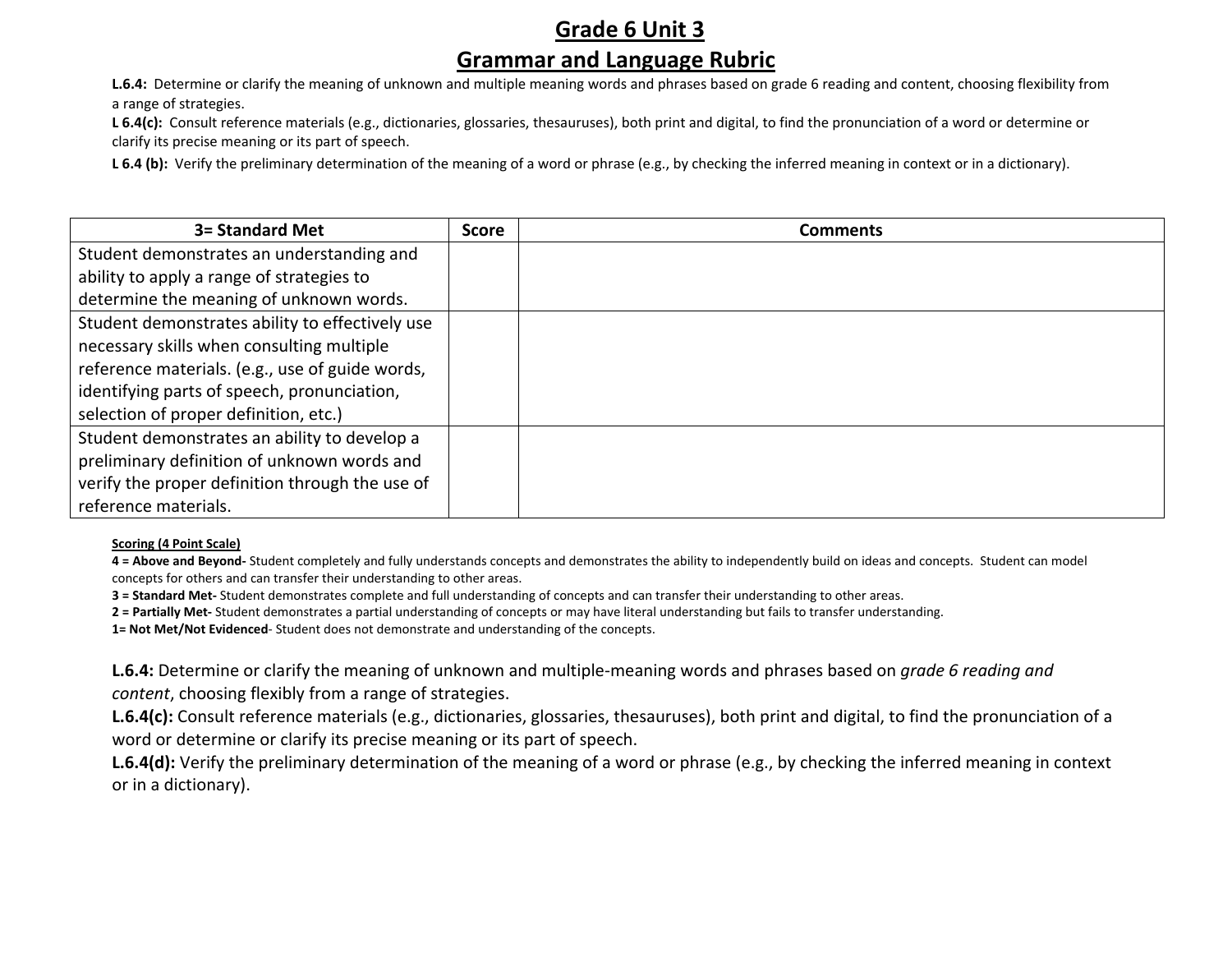*In order to meet the standards students will need to understand that…*

*In order to understand, students will need to consider such questions as…*

*In order to understand students will need to…*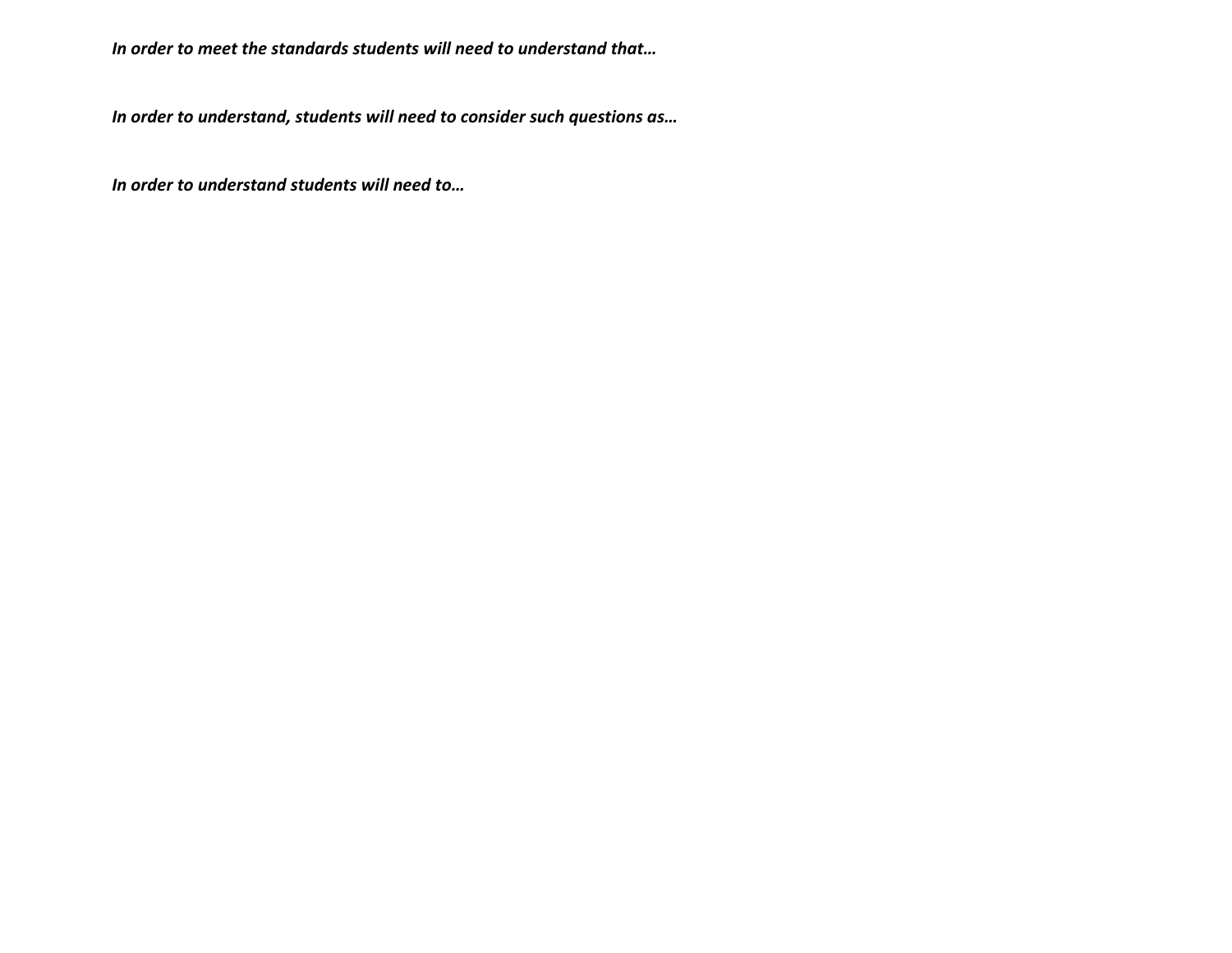## Quashnet School Grade 6

**NAME: Courageous Characters – Unit 4** 

**STRAND: Reading and Literature/Reading and Information/Writing/Language/Speaking and Listening**

**ESSENTIAL GUIDING QUESTION: How are acts of courage revealed in writing?** 

**FOCUS QUESTIONS: Who is the author's target audience? What is the author trying to say? What is the point of view that I am defending?** 

| <b>Massachusetts</b><br><b>State</b><br><b>Frameworks</b> | <b>Learning</b><br><b>Expectations and</b><br><b>Course Specific</b><br><b>Goals</b> | <b>Instructional</b><br><b>Strategies</b> | <b>Assessment</b><br><b>Techniques</b> | <b>Materials, Supplies</b><br>and Resources | <b>Pacing Guide</b> |
|-----------------------------------------------------------|--------------------------------------------------------------------------------------|-------------------------------------------|----------------------------------------|---------------------------------------------|---------------------|
| RL.6.9                                                    | Students will be able                                                                | Activate prior                            | Observation                            | Maniac Magee                                | February - April    |
| RI.6.2                                                    | to:                                                                                  | knowledge                                 |                                        |                                             |                     |
|                                                           |                                                                                      |                                           | Formative                              | Journey to Jo'Burg                          |                     |
| W.6.1                                                     | Compare and                                                                          | <b>Guided Reading</b>                     | Assessments such as                    |                                             |                     |
| W.6.6                                                     | contrast texts in                                                                    |                                           | the use of the                         |                                             |                     |
|                                                           | different forms or                                                                   | Discussion                                | students' white                        |                                             |                     |
| L.6.3                                                     | genres in terms of                                                                   |                                           | boards                                 |                                             |                     |
|                                                           | their approaches to                                                                  | Group Work                                |                                        |                                             |                     |
| SL.6.2                                                    | similar themes and                                                                   |                                           | Presentations                          |                                             |                     |
|                                                           | topics                                                                               | Partner Work                              |                                        |                                             |                     |
|                                                           |                                                                                      |                                           | Rubrics                                |                                             |                     |
|                                                           | Determine a central                                                                  | Questioning                               |                                        |                                             |                     |
|                                                           | idea of a text and                                                                   |                                           | Quizzes                                |                                             |                     |
|                                                           | how it is conveyed                                                                   | Modeling                                  |                                        |                                             |                     |
|                                                           | through particular                                                                   |                                           | Common                                 |                                             |                     |
|                                                           | details; provide a                                                                   | Collaboration                             | Assessments                            |                                             |                     |
|                                                           | summary of the text                                                                  |                                           |                                        |                                             |                     |
|                                                           | distinct from                                                                        |                                           | Written argument                       |                                             |                     |
|                                                           | personal opinions                                                                    |                                           | with claim                             |                                             |                     |
|                                                           | and judgments                                                                        |                                           |                                        |                                             |                     |
|                                                           |                                                                                      |                                           |                                        |                                             |                     |
|                                                           | Write arguments to                                                                   |                                           |                                        |                                             |                     |
|                                                           | support claims with                                                                  |                                           |                                        |                                             |                     |
|                                                           | clear reasons and                                                                    |                                           |                                        |                                             |                     |
|                                                           | relevant evidence                                                                    |                                           |                                        |                                             |                     |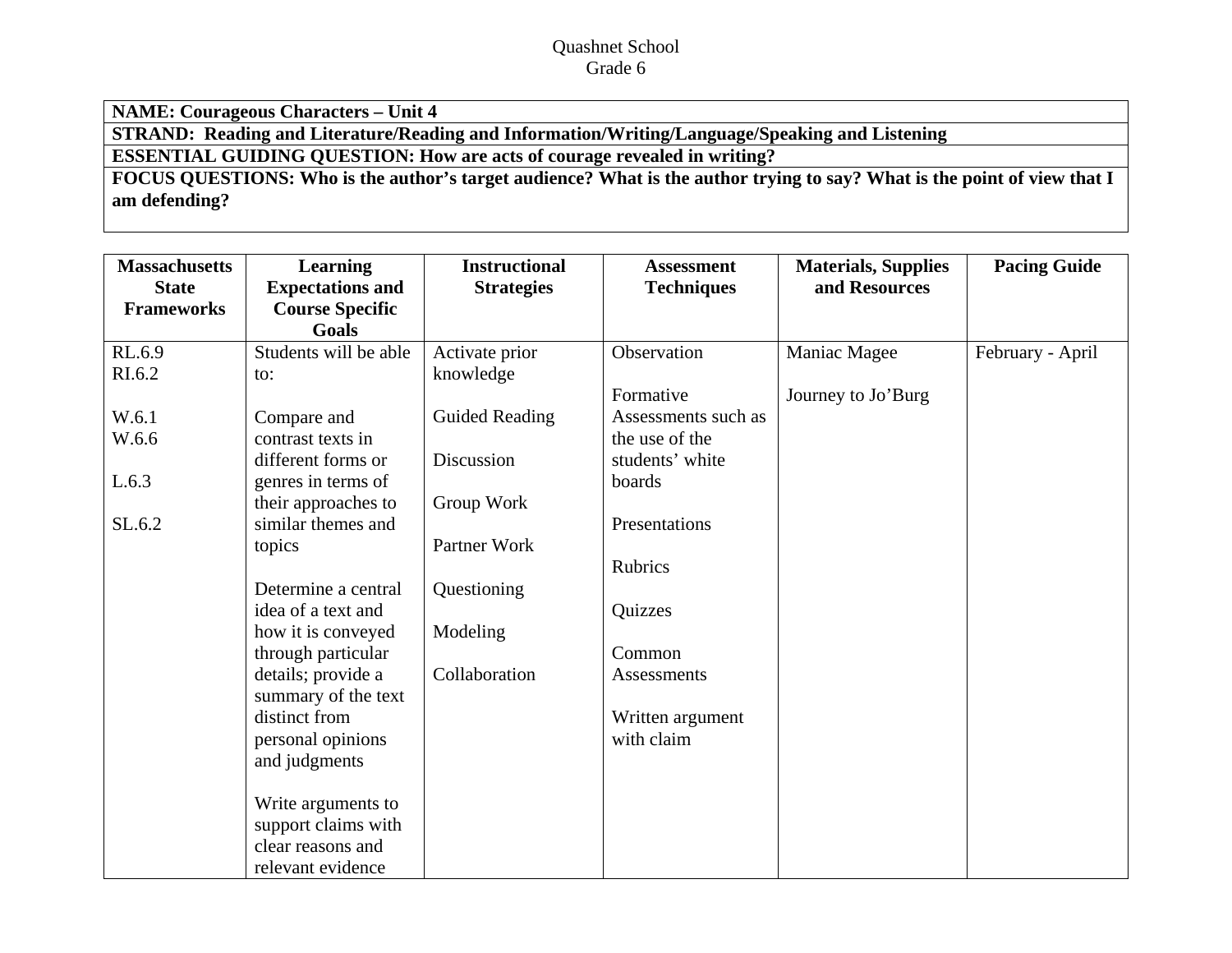| Use technology,         |  |  |
|-------------------------|--|--|
| including the           |  |  |
| internet, to produce    |  |  |
| and publish writing     |  |  |
| as well as to interact  |  |  |
| and collaborate with    |  |  |
| others; demonstrate     |  |  |
| sufficient command      |  |  |
| of keyboarding skills   |  |  |
| to type a minimum       |  |  |
| of three pages in a     |  |  |
| single setting          |  |  |
|                         |  |  |
| Use knowledge of        |  |  |
| language and its        |  |  |
| conventions when        |  |  |
| writing, speaking,      |  |  |
| reading, or listening   |  |  |
|                         |  |  |
| Interpret information   |  |  |
| presented in diverse    |  |  |
| formats and explain     |  |  |
| how it contributes to   |  |  |
| a topic, text, or issue |  |  |
| under study             |  |  |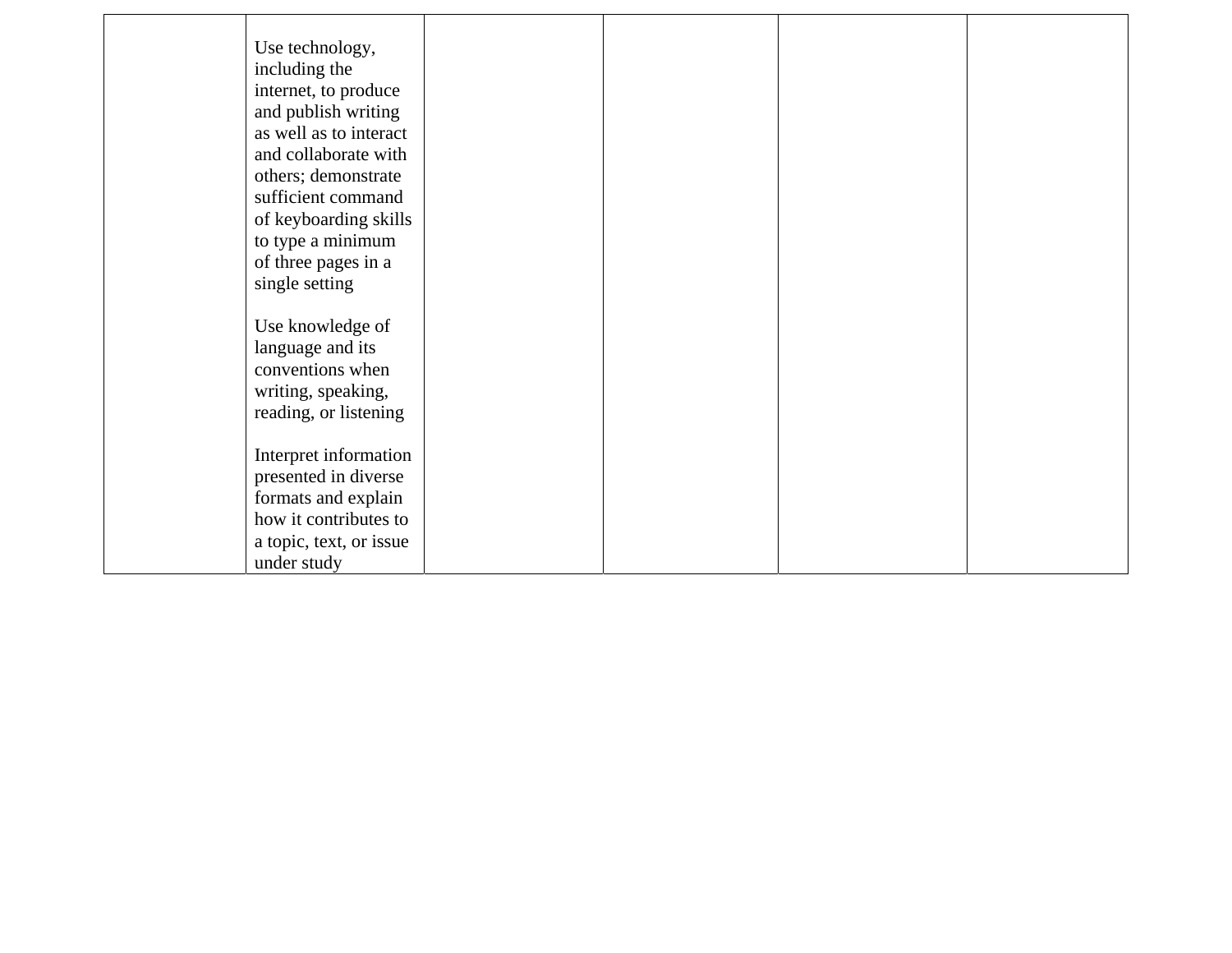## **Grade 6 Unit 4** *Courageous Characters*

#### **Overview**

Students choose from stories about varied circumstances in which people acted with tremendous courage: in times of slavery, instances of shipwrecks, or during the days of unfair child labor practices. Students recognize that acts of courage may have lasting effects on others. In this unit, students have the opportunity to refine their definitions of courage by examining how characters real and fictional—grow by overcoming obstacles. After reading about outwardly courageous people, students consider quiet acts of courage, and class discussions reveal the importance of those people who often remain unnoticed or behind the scenes. Students examine how language and vocabulary enhance the reader's experience, cite specific passages of text to justify their thoughts, and critically examine the artistic license often taken in historical fiction. In the culminating project for this unit, students write and publish their own stories of courageous characters.

### **Essential Question**

How are acts of courage revealed in writing?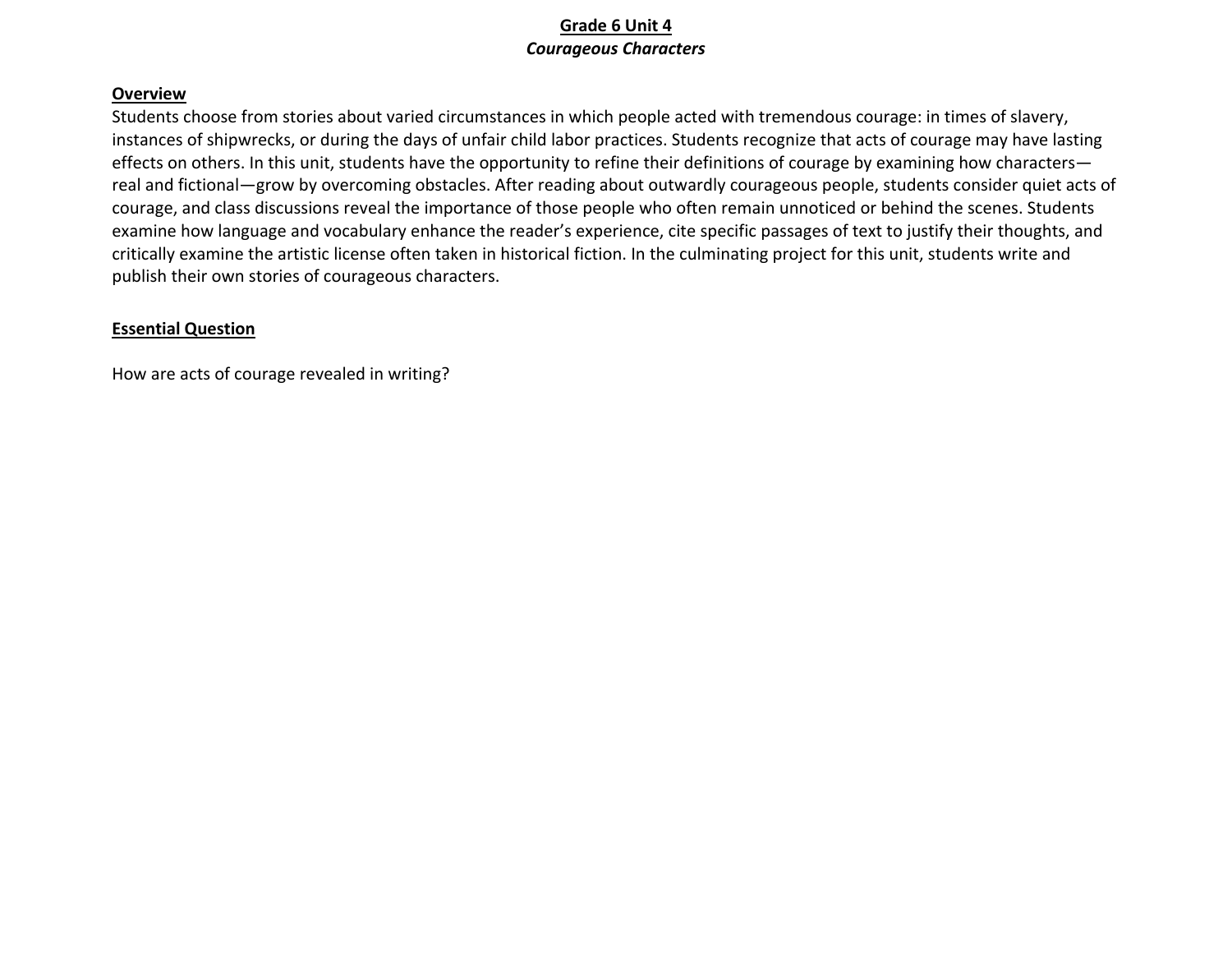# **Grade 6 Unit 4 Reading Rubric**

- **RL.6.9:** Compare and contrast texts in different forms or genres (e.g., stories and poems; historical novels and fantasy stories) in terms of their approaches to similar themes and topics.
- $\bullet$  . **RI.6.2:** Determine a central idea of a text and how it is conveyed through particular details; provide a summary of the text distinct from personal opinions and judgments.

| 3= Standard Met                              | <b>Score</b> | <b>Comments</b> |
|----------------------------------------------|--------------|-----------------|
| Student can extract and use details that     |              |                 |
| identify and support the central idea.       |              |                 |
| Student can summarize text without including |              |                 |
| their own opinion and judgment.              |              |                 |
| Student can identify and communicate the     |              |                 |
| author's purpose.                            |              |                 |
| Student can compare and contrast different   |              |                 |
| types of texts about the same topic.         |              |                 |
| Student can identify the genre, style, and   |              |                 |
| purpose of text.                             |              |                 |

#### **Scoring (4 Point Scale)**

**4 <sup>=</sup> Above and Beyond‐** Student completely and fully understands concepts and demonstrates the ability to independently build on ideas and concepts. Student can model concepts for others and can transfer their understanding to other areas.

- **3 <sup>=</sup> Standard Met‐** Student demonstrates complete and full understanding of concepts and can transfer their understanding to other areas.
- **2 <sup>=</sup> Partially Met‐** Student demonstrates <sup>a</sup> partial understanding of concepts or may have literal understanding but fails to transfer understanding.

**1= Not Met/Not Evidenced**‐ Student does not demonstrate and understanding of the concepts.

**RL.6.9:** Compare and contrast texts in different forms or genres (e.g., stories and poems; historical novels and fantasy stories) in terms of their approaches to similar themes and topics.

#### *In order to meet the standards students will need to understand that……*

- $\blacksquare$ Perspective affects choice of style, form, or genre.
- $\blacksquare$ Similarities and differences can be present in text with the same major theme.
- ‐The choice of the author's genre and style is based on the author's purpose and target audience.
- ‐ The selection of genre and style is based on what the author would like the reader to take away from it (emotion, feelings, facts, etc.)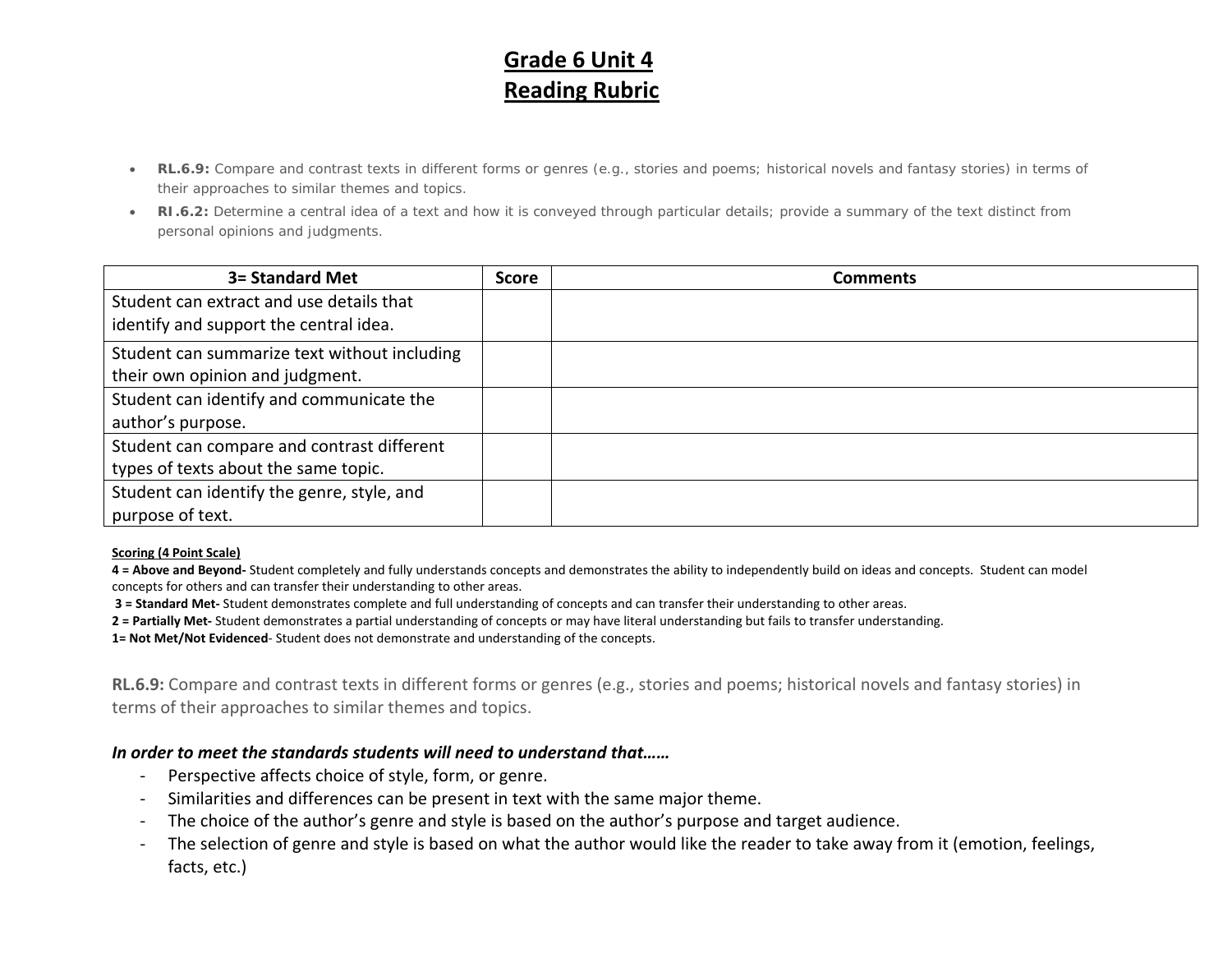#### *In order to understand, students will need to consider such questions as………*

- ‐ What perspective does the author have and how does it affect their choice of written form?
- ‐Who is the author's target audience?
- ‐ What is the author's purpose?
- ‐ What is the author trying to say?
- ‐- How does the author want me to feel?

### *In order to understand students will need to…………*

- ‐Be able to identify and communicate the author's purpose.
- ‐ Compare and contrast different types of texts about the same topic.
- ‐Be able to identify the genre, style, and purpose of its use.

**RI.6.2:** Determine <sup>a</sup> central idea of <sup>a</sup> text and how it is conveyed through particular details; provide <sup>a</sup> summary of the text distinct from personal opinions and judgments.

## *In order to meet the standards students will need to understand that……*

- ‐Pulling together the details of <sup>a</sup> text can help to determine the central idea.
- $\blacksquare$ Personal opinions or judgments may impact <sup>a</sup> reader's view of the text.
- ‐When summarizing <sup>a</sup> text, it should be free of the reader's opinions or judgments.

## *In order to understand, students will need to consider such questions as………*

- ‐ What is the central idea?
- $\blacksquare$ What details support the central idea?
- $\blacksquare$ What is the author trying to say?
- 

### *In order to understand students will need to…………*

- ‐ Extract and use details that support the central idea.
- $\blacksquare$ Identify the central idea.
- ‐Be succinct and focused on summarization.
- $\blacksquare$ Summarize text without their own opinions and judgments.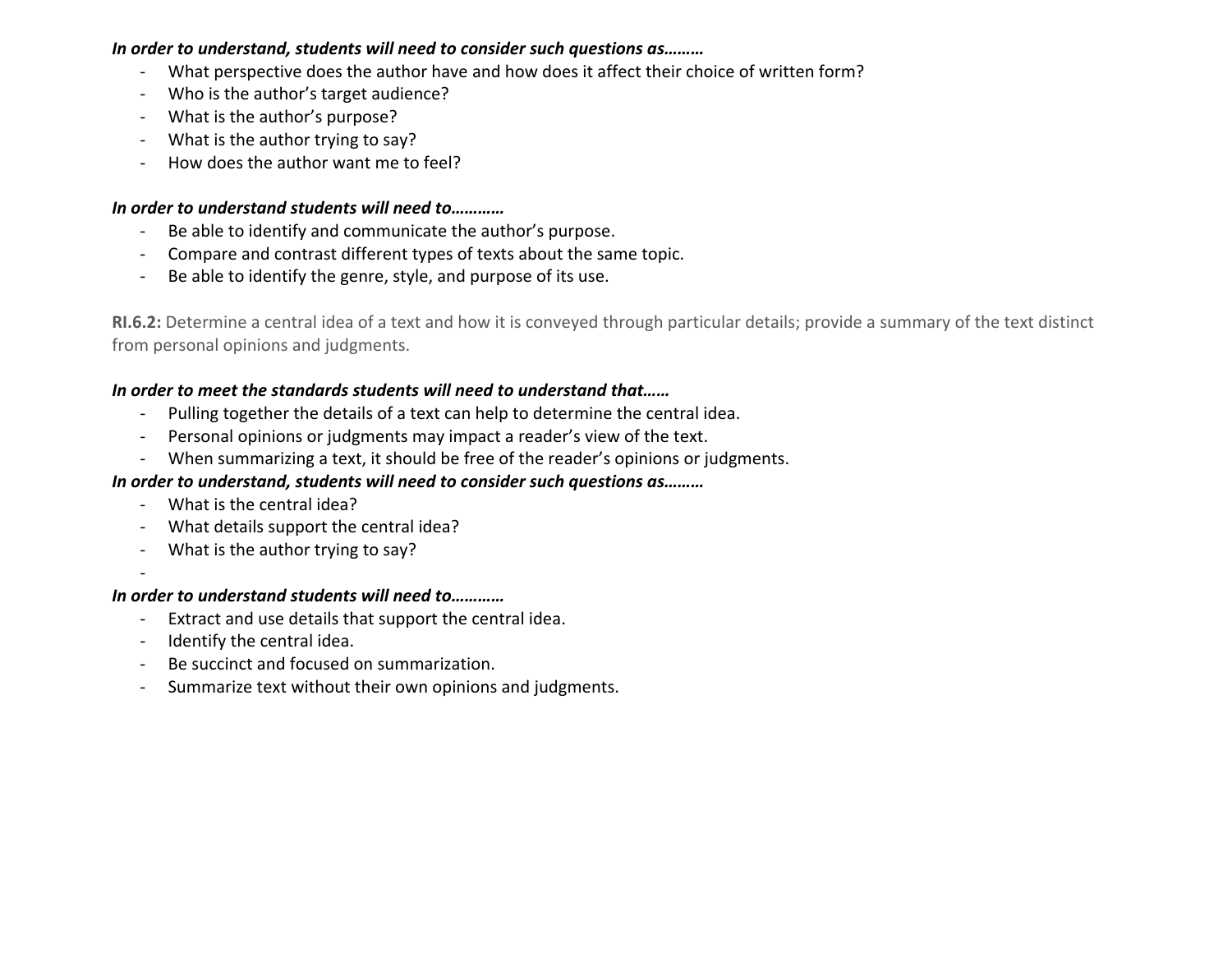# **Grade 6 Unit 4 Technology‐ writing Rubric**

W.6.6: Use technology, including the Internet, to produce and publish writing as well as to interact and collaborate with others; demonstrate sufficient command of keyboarding skills to type <sup>a</sup> minimum or three pages in <sup>a</sup> single sitting.

| 3 - Standard Met                                                                                           | <b>Score</b> | Comments |
|------------------------------------------------------------------------------------------------------------|--------------|----------|
| Students using the Internet need to be able to<br>identify a reliable source.                              |              |          |
| Students are able to type a minimum of 3<br>pages in a single sitting; ie: adequate<br>keyboarding skills. |              |          |
| Students are able to access computer or online<br>tools to assist with writing/publishing (eg; word        |              |          |
| splashes, lip dubs, storybirds, blogs, etc.)                                                               |              |          |

#### **Scoring (4 Point Scale)**

**4 <sup>=</sup> Above and Beyond‐** Student completely and fully understands concepts and demonstrates the ability to independently build on ideas and concepts. Student can model concepts for others and can transfer their understanding to other areas.

**3 <sup>=</sup> Standard Met‐** Student demonstrates complete and full understanding of concepts and can transfer their understanding to other areas.

**2 <sup>=</sup> Partially Met‐** Student demonstrates <sup>a</sup> partial understanding of concepts or may have literal understanding but fails to transfer understanding.

**1= Not Met/Not Evidenced**‐ Student does not demonstrate and understanding of the concepts.

**W.6.1:** Write arguments to support claims with clear reasons and relevant evidence.

#### *In order to meet the standards students will need to understand ……*

- ‐ To argue means an attempt to prove your point, using evidence, to persuade your audience.
- $\equiv$ Relevant evidence supports the argument or point of view.

### *In order to understand, students will need to consider such questions as………*

- ‐ What is my point of view?
- ‐ What is the point of view that I am defending?
- ‐ Where can I gather evidence?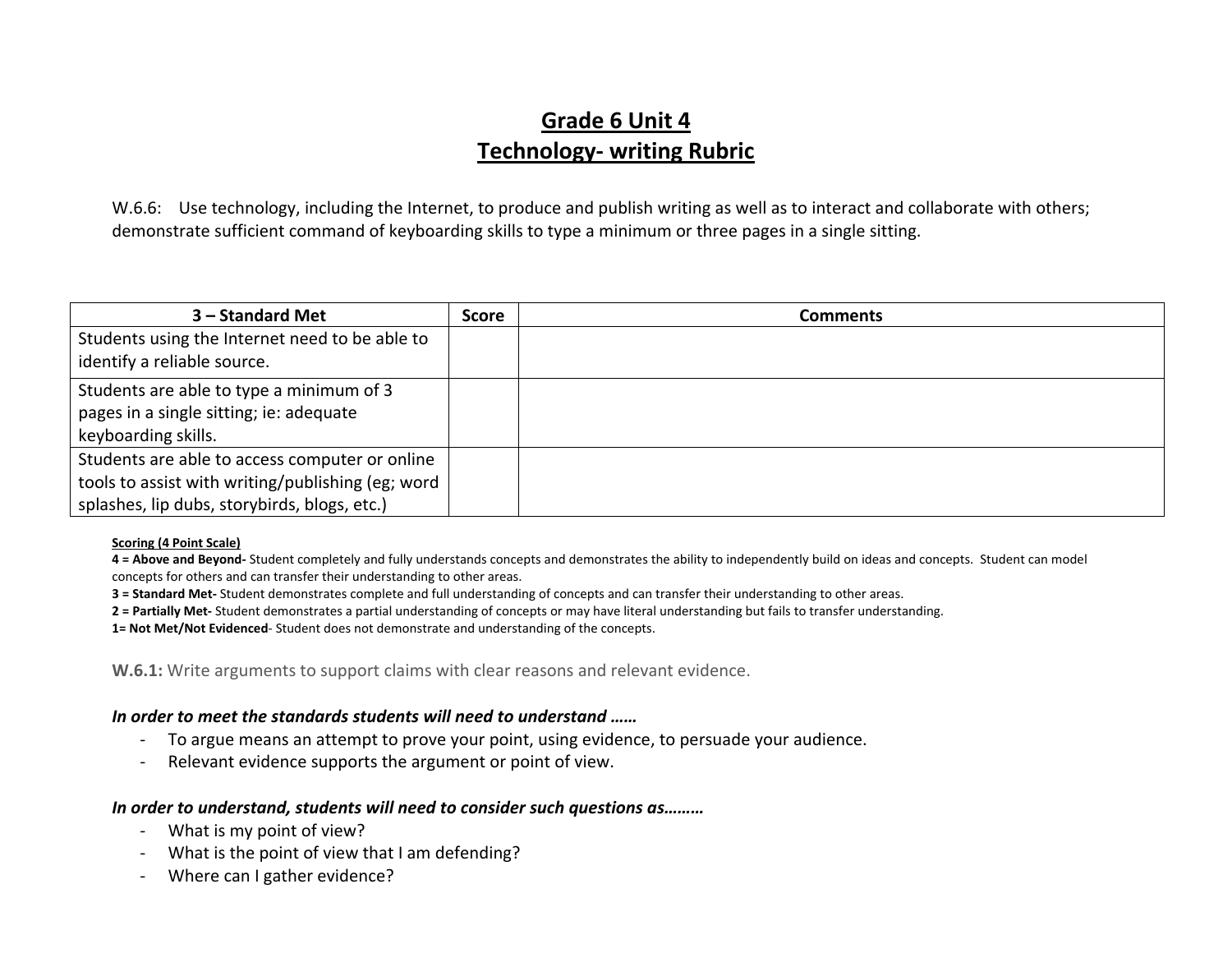#### *In order to understand students will need to…………*

- ‐ Develop an opinion or argument about <sup>a</sup> topic.
- ‐Support their reasoning with relevant evidence.

## \*Also found in Unit 3

**W.6.6:** Use technology, including the Internet, to produce and publish writing as well as to interact and collaborate with others; demonstrate sufficient command of keyboarding skills to type <sup>a</sup> minimum of three pages in <sup>a</sup> single sitting.

### *In order to meet the standards students will need to understand that……*

-  $21^{st}$  century skills are important everywhere.

## *In order to understand, students will need to consider such questions as………*

*In order to understand students will need to…………*

**W.6.1:** Write arguments to support claims with clear reasons and relevant evidence.

### *In order to meet the standards students will need to understand ……*

- ‐ To argue means an attempt to prove your point, using evidence, to persuade your audience.
- ‐ Relevant evidence supports the argument or point of view.

### *In order to understand, students will need to consider such questions as………*

- ‐ What is my point of view?
- ‐ What is the point of view that I am defending?
- ‐ Where can I gather evidence?

## *In order to understand students will need to…………*

- ‐ Develop an opinion or argument about <sup>a</sup> topic.
- ‐Support their reasoning with relevant evidence.

\*Also found in Unit 3